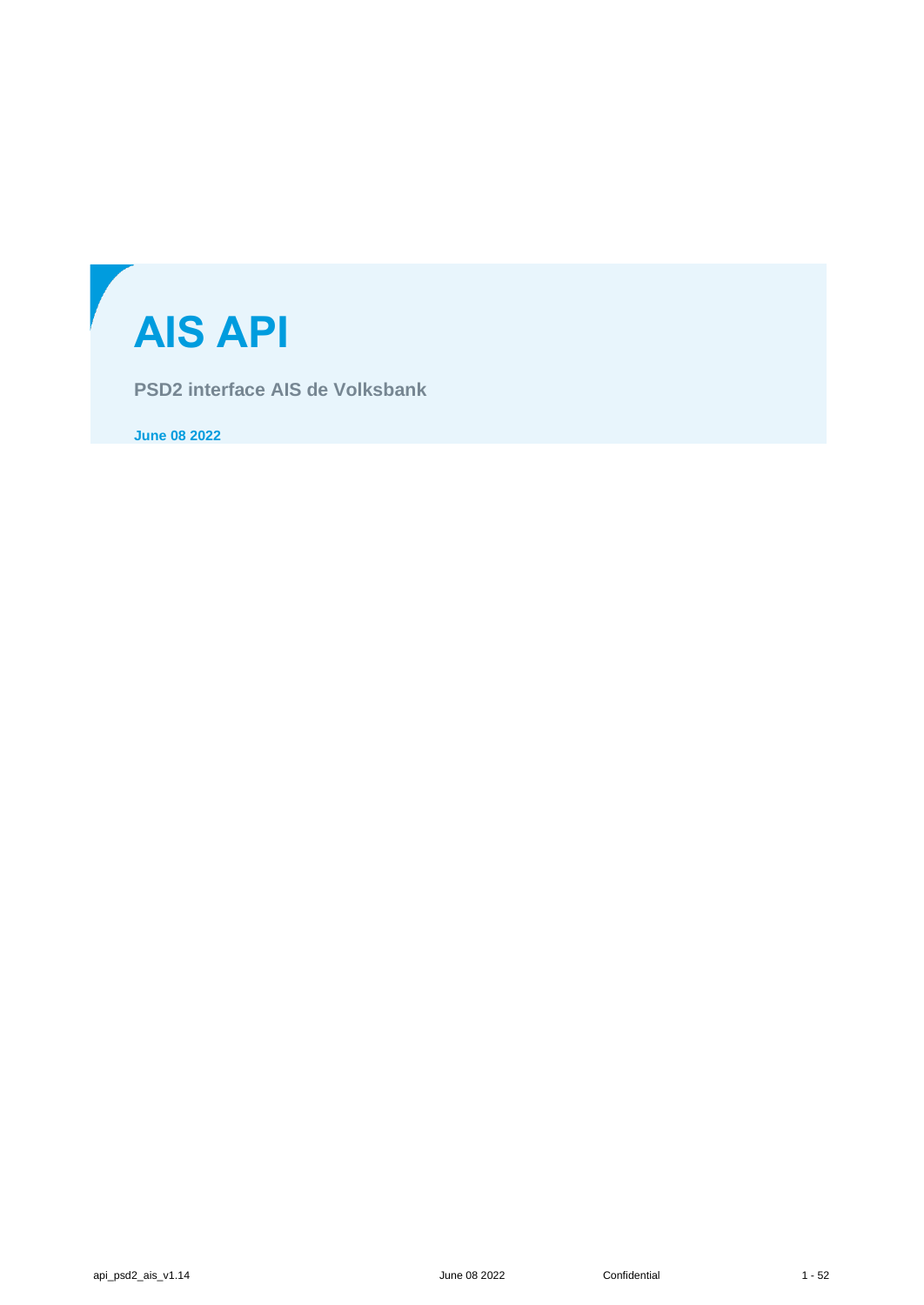# **Colophon**

| Label         | <b>Data</b>                          |  |  |
|---------------|--------------------------------------|--|--|
| Owner         | Service Centre KBS de Volksbank N.V. |  |  |
| Authors       | <b>ITC VO KWB Open Banking</b>       |  |  |
| <b>Status</b> | AIS BG final                         |  |  |
| Project       | PSD <sub>2</sub>                     |  |  |

## **Version**

| <b>Version</b> | <b>Date</b> | <b>Changes</b>                                                                                                                                                                                                                                                                                                     |  |  |
|----------------|-------------|--------------------------------------------------------------------------------------------------------------------------------------------------------------------------------------------------------------------------------------------------------------------------------------------------------------------|--|--|
| 1.0            | 2019-01-18  | Initial version                                                                                                                                                                                                                                                                                                    |  |  |
| 1.1            | 2019-04-23  | The document structure has been adapted to the structure of<br>the PIS API document for reasons of consistency;<br>The chapters about the Authorize and Token endpoints have<br>been updated.                                                                                                                      |  |  |
| 1.2            | 2019-07-05  | Updated request and response objects and headers (4).<br>$\overline{\phantom{0}}$                                                                                                                                                                                                                                  |  |  |
| 1.3            | 2019-08-02  | Added error information;<br>$\overline{\phantom{0}}$<br>Chapters on Get Consent Status, Get Consent and Delete<br>Consent endpoints have been added.                                                                                                                                                               |  |  |
| 1.4            | 2019-09-12  | Added information about Android problem in 2.4;<br>$\blacksquare$<br>Updated path parameters for refresh token call;<br>$\overline{\phantom{0}}$<br>Updated request headers getAccounts, getBalances and<br>$\qquad \qquad \blacksquare$<br>getTransactions calls.                                                 |  |  |
| 1.5            | 2019-11-21  | Updated response headers consent request call.<br>$\overline{\phantom{0}}$                                                                                                                                                                                                                                         |  |  |
| 1.6            | 2020-04-29  | Updated certificates paragraph<br>$\overline{\phantom{a}}$                                                                                                                                                                                                                                                         |  |  |
| 1.7            | 2020-05-12  | Added missing descriptions in paragraphs 5.2.9 and 5.3.9<br>$\blacksquare$                                                                                                                                                                                                                                         |  |  |
| 1.8            | 2020-07-14  | Removed unnecessary redirect uri paragraph<br>$\blacksquare$<br>Changed redirect uri in example response to new redirect uri<br>$\overline{\phantom{a}}$                                                                                                                                                           |  |  |
| 1.9            | 2020-08-05  | Added field ownerName to Read Account List response.                                                                                                                                                                                                                                                               |  |  |
| 1.10           | 2021-02-04  | Added TPP-Notification-URI and TPP-Content-Preferred<br>$\overline{\phantom{a}}$<br>headers to consent request call.                                                                                                                                                                                               |  |  |
| 1.11           | 2021-08-02  | Updated incorrect field name bic to customerBic in Read<br>$\frac{1}{2}$<br>Account List v1.<br>Added v1.1 descriptions for Read Account List, Read Balance<br>$\frac{1}{2}$<br>and Read Transaction List.                                                                                                         |  |  |
| 1.12           | 2021-08-25  | Improved description for the use of the accountId/resourceId<br>$\overline{\phantom{a}}$                                                                                                                                                                                                                           |  |  |
| 1.13           | 2022-01-10  | Fixed error in example response Read Transaction List v1.1<br>٠<br>and expanded explanation about field information for debit<br>and credit transfers.                                                                                                                                                             |  |  |
| 1.14           | 2022-06-08  | Updated Consent request with additional information for<br>÷.<br>access, recurringIndicator, and validUntil fields.<br>Removed Read Account List v1.0, Read Balance v1.0 and<br>Read Transaction List v1.0.<br>Added general information about filtering in 2.5<br>Added filtering example to readTransactionsList |  |  |

## **References**

| <b>Version</b> | Date <sup>1</sup> | <b>Description</b>          | <b>Author</b> | <b>Reference</b> |
|----------------|-------------------|-----------------------------|---------------|------------------|
|                | October           | The OAuth 2.0 Authorization | D. Hardt. Ed. | <b>RFC 6749</b>  |
|                | 2012              | Framework                   |               |                  |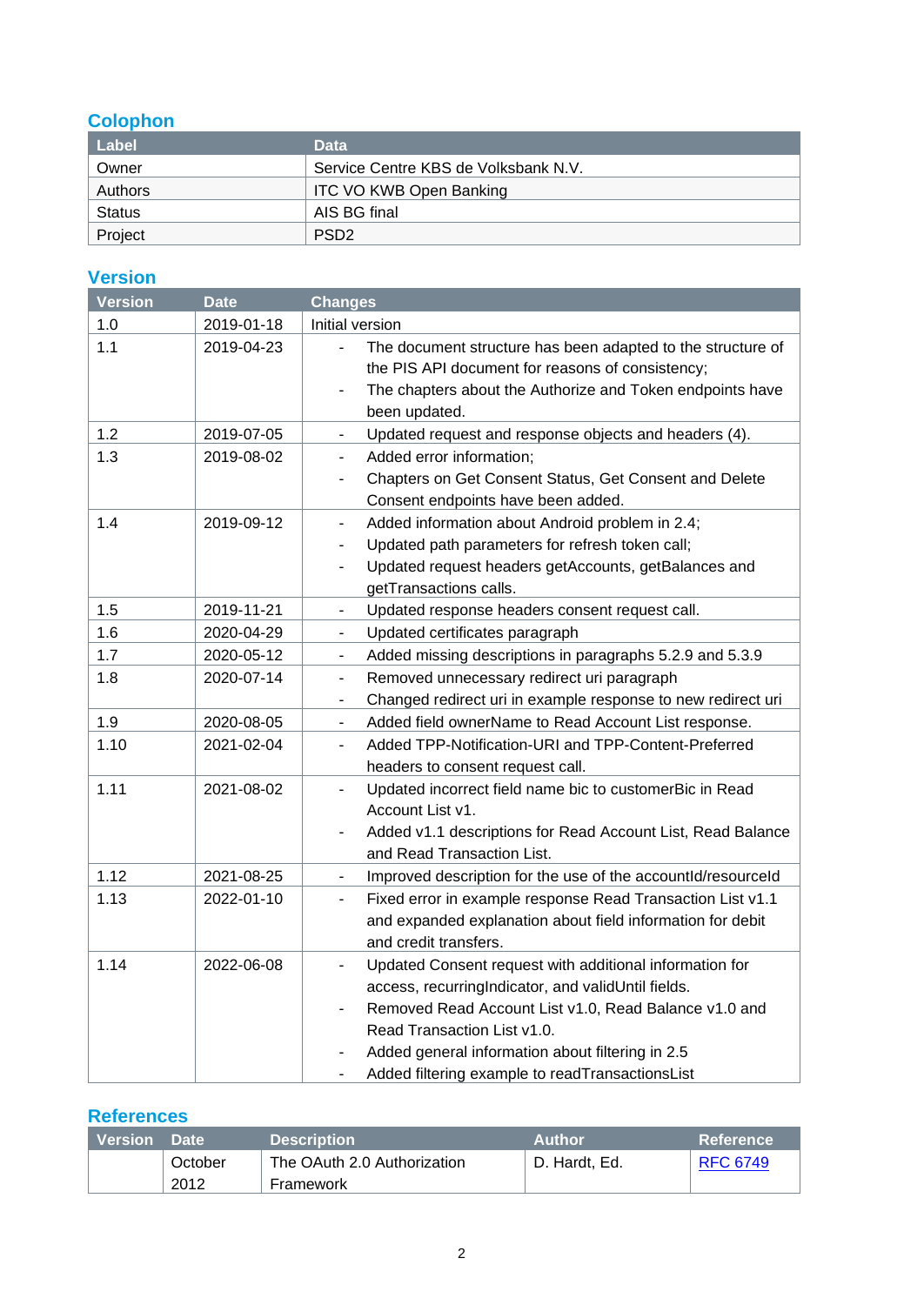|     |               | OAuth 2.0 Servers             | Aaron Parecki            |                 |
|-----|---------------|-------------------------------|--------------------------|-----------------|
|     | 2014-07-21    | An Introduction to OAuth 2    | <b>Mitchell Anicas</b>   |                 |
|     | $2015 - 07 -$ | OAuth 2.0 Token Introspection | J. Richer, Ed.           | <b>RFC 7662</b> |
|     | $03-07$       |                               |                          |                 |
| 1.1 | 2009-12-18    | Sepa Requirements For An      | <b>European Payments</b> | EPC217-08       |
|     |               | <b>Extended Character Set</b> | Council (EPC)            |                 |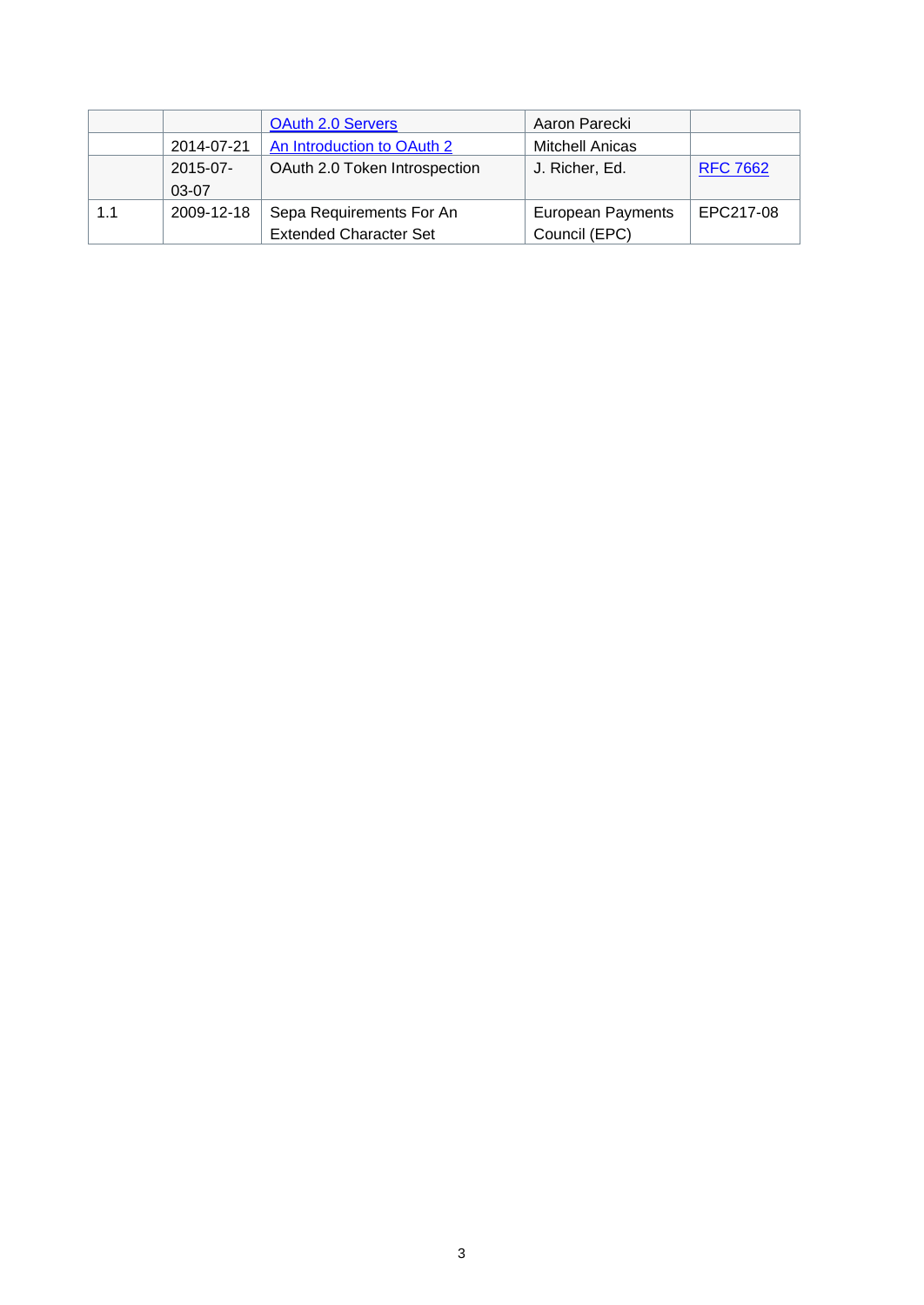## **TABLE OF CONTENTS**

| $\mathbf{1}$            |        |                                                                                    |  |  |  |  |  |  |
|-------------------------|--------|------------------------------------------------------------------------------------|--|--|--|--|--|--|
| $\overline{2}$          |        |                                                                                    |  |  |  |  |  |  |
|                         | 2.1    |                                                                                    |  |  |  |  |  |  |
|                         | 2.2    |                                                                                    |  |  |  |  |  |  |
|                         | 2.3    |                                                                                    |  |  |  |  |  |  |
|                         | 2.4    |                                                                                    |  |  |  |  |  |  |
|                         | 2.5    |                                                                                    |  |  |  |  |  |  |
| $\mathbf{3}$            |        |                                                                                    |  |  |  |  |  |  |
|                         | 3.1    |                                                                                    |  |  |  |  |  |  |
|                         | 3.2    |                                                                                    |  |  |  |  |  |  |
|                         | 3.3    |                                                                                    |  |  |  |  |  |  |
| $\overline{\mathbf{4}}$ |        |                                                                                    |  |  |  |  |  |  |
|                         | 4.1    | CONSENT REQUEST: AISP REQUESTS PERMISSION TO USE ACCOUNT INFORMATION OF THE PSU 13 |  |  |  |  |  |  |
|                         | 4.1.1  |                                                                                    |  |  |  |  |  |  |
|                         | 4.1.2  |                                                                                    |  |  |  |  |  |  |
|                         | 4.1.3  |                                                                                    |  |  |  |  |  |  |
|                         | 4.1.4  |                                                                                    |  |  |  |  |  |  |
|                         | 4.1.5  |                                                                                    |  |  |  |  |  |  |
|                         | 4.1.6  |                                                                                    |  |  |  |  |  |  |
|                         | 4.1.7  |                                                                                    |  |  |  |  |  |  |
|                         | 4.1.8  |                                                                                    |  |  |  |  |  |  |
|                         | 4.1.9  |                                                                                    |  |  |  |  |  |  |
|                         | 4.1.10 |                                                                                    |  |  |  |  |  |  |
|                         | 4.2    | AUTHORIZATION REQUEST: PSU AUTHORIZES USE OF ACCOUNT INFORMATION TO THE AISP  17   |  |  |  |  |  |  |
|                         | 4.2.1  |                                                                                    |  |  |  |  |  |  |
|                         | 4.2.2  |                                                                                    |  |  |  |  |  |  |
|                         | 4.2.3  |                                                                                    |  |  |  |  |  |  |
|                         | 4.2.4  |                                                                                    |  |  |  |  |  |  |
|                         | 4.2.5  |                                                                                    |  |  |  |  |  |  |
|                         | 4.2.6  |                                                                                    |  |  |  |  |  |  |
|                         | 4.2.7  |                                                                                    |  |  |  |  |  |  |
|                         | 4.2.8  |                                                                                    |  |  |  |  |  |  |
|                         | 4.2.9  |                                                                                    |  |  |  |  |  |  |
|                         | 4.2.10 |                                                                                    |  |  |  |  |  |  |
|                         | 4.3    |                                                                                    |  |  |  |  |  |  |
|                         | 4.3.1  |                                                                                    |  |  |  |  |  |  |
|                         | 4.3.2  |                                                                                    |  |  |  |  |  |  |
|                         | 4.3.3  |                                                                                    |  |  |  |  |  |  |
|                         | 4.4    |                                                                                    |  |  |  |  |  |  |
|                         | 4.4.1  |                                                                                    |  |  |  |  |  |  |
|                         | 4.4.2  |                                                                                    |  |  |  |  |  |  |
|                         | 4.4.3  |                                                                                    |  |  |  |  |  |  |
|                         | 4.4.5  |                                                                                    |  |  |  |  |  |  |
|                         | 4.4.6  |                                                                                    |  |  |  |  |  |  |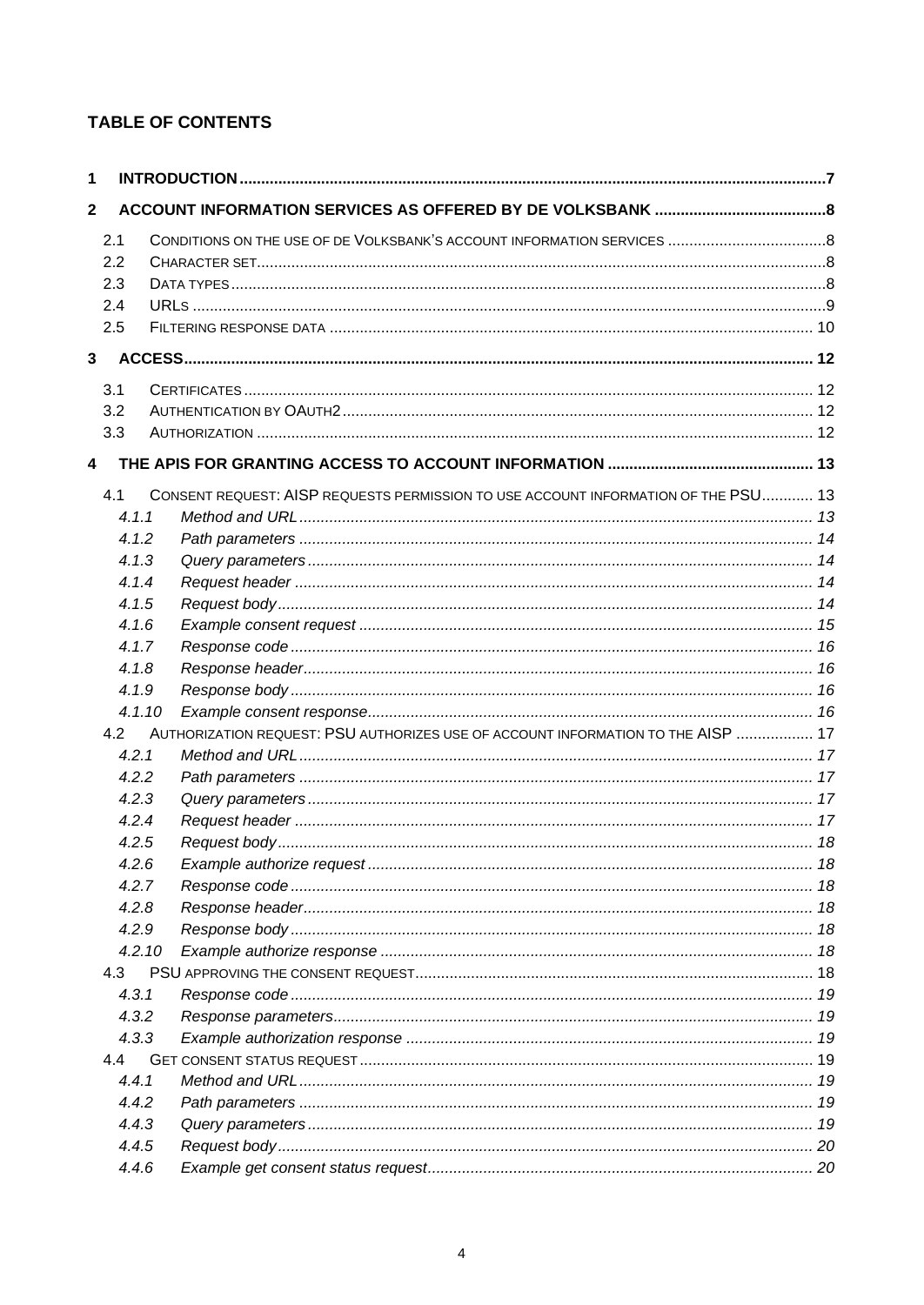| 4.4.7  |  |
|--------|--|
| 4.4.8  |  |
| 4.4.9  |  |
| 4.4.10 |  |
| 4.5    |  |
| 4.5.1  |  |
| 4.5.2  |  |
| 4.5.3  |  |
| 4.5.4  |  |
| 4.5.5  |  |
| 4.5.6  |  |
| 4.5.7  |  |
| 4.5.8  |  |
| 4.5.9  |  |
| 4.5.10 |  |
| 4.6    |  |
| 4.6.1  |  |
| 4.6.2  |  |
| 4.6.3  |  |
| 4.6.4  |  |
| 4.6.5  |  |
| 4.6.6  |  |
| 4.6.7  |  |
| 4.6.8  |  |
| 4.6.9  |  |
| 4.6.10 |  |
| 4.7    |  |
| 4.7.1  |  |
| 4.7.2  |  |
| 4.7.3  |  |
| 4.7.5  |  |
| 4.7.6  |  |
| 4.7.7  |  |
| 4.7.8  |  |
| 4.7.9  |  |
| 4.7.10 |  |
| 4.8    |  |
| 4.8.1  |  |
| 4.8.2  |  |
| 4.8.3  |  |
| 4.8.5  |  |
| 4.8.6  |  |
| 4.8.7  |  |
| 4.8.8  |  |
| 4.8.9  |  |
| 4.8.10 |  |
| 5      |  |
| 5.1    |  |
| 5.1.1  |  |
|        |  |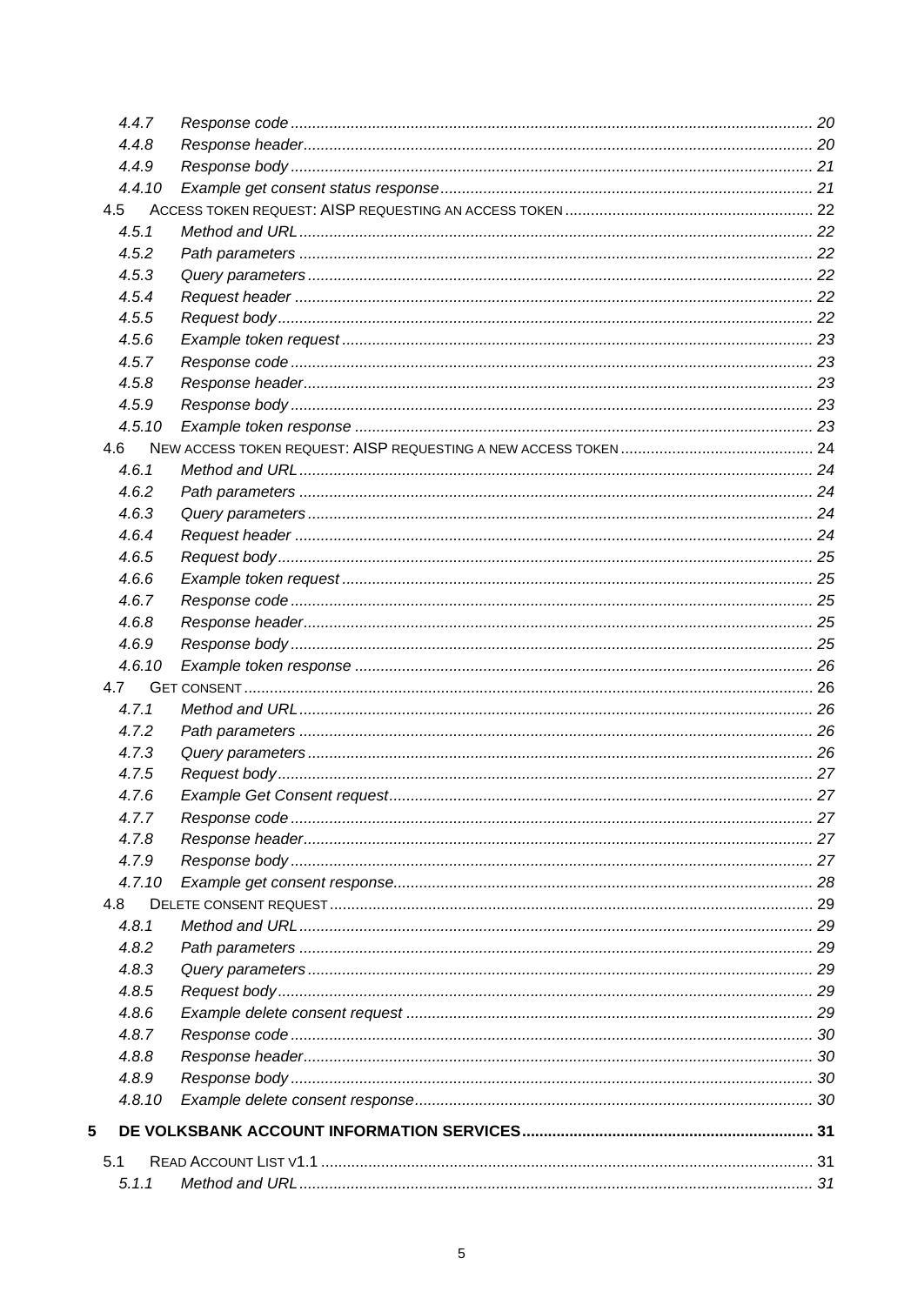| 5.1.2                                                                        |  |  |  |  |
|------------------------------------------------------------------------------|--|--|--|--|
| 5.1.3                                                                        |  |  |  |  |
| 5.1.5                                                                        |  |  |  |  |
| 5.1.6                                                                        |  |  |  |  |
| 5.1.7                                                                        |  |  |  |  |
| 5.1.8                                                                        |  |  |  |  |
| 5.1.9                                                                        |  |  |  |  |
| 5.1.10                                                                       |  |  |  |  |
| 5.2                                                                          |  |  |  |  |
| 5.2.1                                                                        |  |  |  |  |
| 5.2.2                                                                        |  |  |  |  |
| 5.2.3                                                                        |  |  |  |  |
| 5.2.5                                                                        |  |  |  |  |
| 5.2.6                                                                        |  |  |  |  |
| 5.2.7                                                                        |  |  |  |  |
| 5.2.8                                                                        |  |  |  |  |
| 5.2.9                                                                        |  |  |  |  |
| 5.2.10                                                                       |  |  |  |  |
| 5.3                                                                          |  |  |  |  |
| 5, 3, 1                                                                      |  |  |  |  |
| 5.3.2                                                                        |  |  |  |  |
| 5.3.3                                                                        |  |  |  |  |
| 5.3.5                                                                        |  |  |  |  |
| 5.3.6                                                                        |  |  |  |  |
| 5.3.7                                                                        |  |  |  |  |
| 5.3.8                                                                        |  |  |  |  |
| 5.3.9                                                                        |  |  |  |  |
| 5.3.10                                                                       |  |  |  |  |
| 5.3.11                                                                       |  |  |  |  |
| 5.4                                                                          |  |  |  |  |
| 5.4.1                                                                        |  |  |  |  |
| 5.4.2                                                                        |  |  |  |  |
| APPENDIX A: LIST OF BANK TRANSACTIONCODE AND PROPRIETARYBANKTRANSACTIONCODES |  |  |  |  |
|                                                                              |  |  |  |  |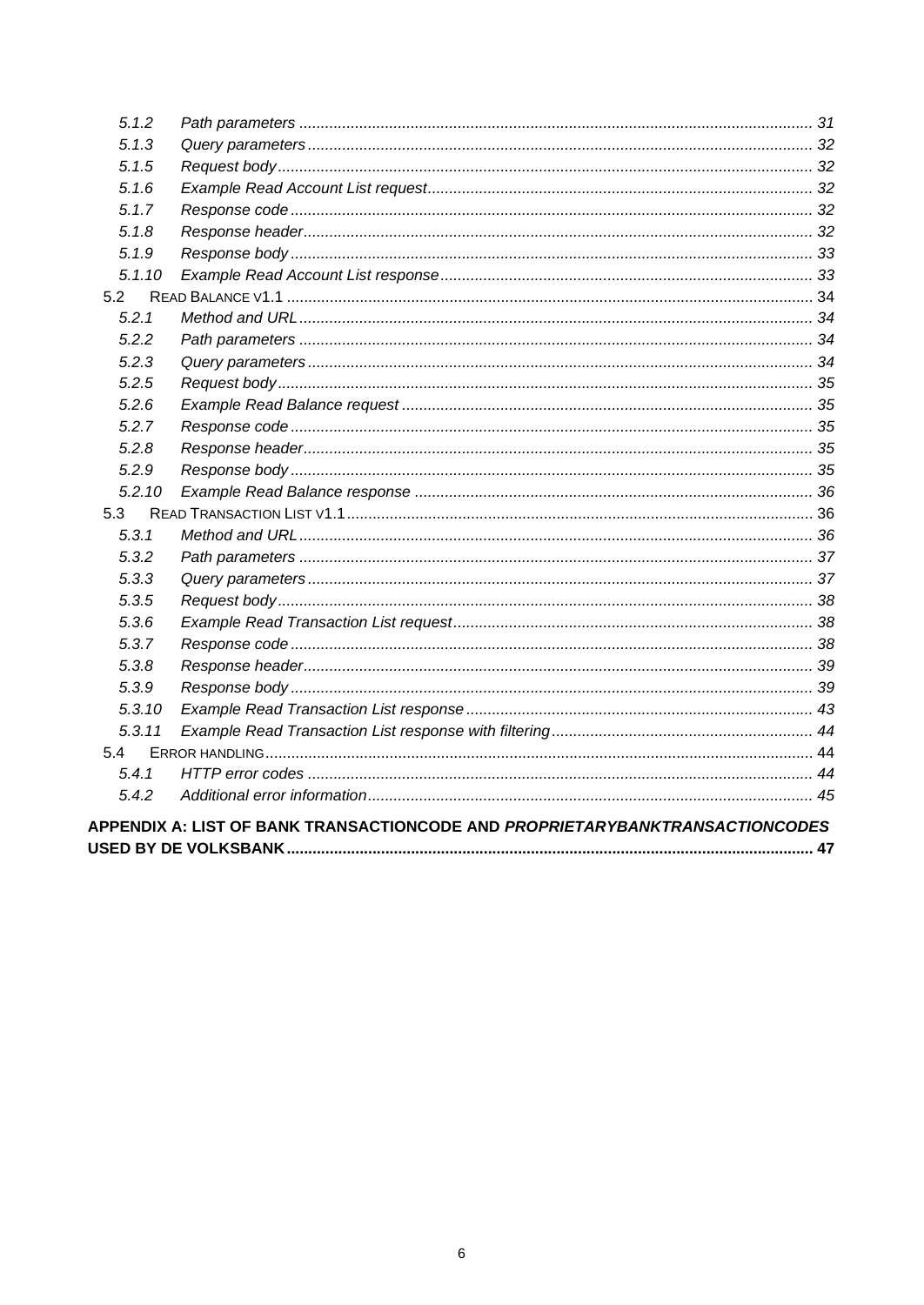# <span id="page-6-0"></span>**1 Introduction**

This document describes the AIS (Account Information Services) interface offered by de Volksbank under PSD2. It explains the process of the consent a PSU (Payment Service User) is required to give for letting a TPP (Third Party Provider) in its role of AISP (Account Information Service Provider) access its account information and the actual account information services for which a consent is given.

It should be noted that this interface complies with Berlin Group standards (NextGenPSD2 XS2A Framework Implementation Guidelines V1.3).

The remainder of this document will be organized as follows:

- Chapter 2 describes the conditions de Volksbank applies to the use of its account initiation services, the character set used for the account information to be exchanged between the AISPs and de Volksbank in its role as ASPSP, the datatypes defined for the individual pieces of information and the URLs to be used by the AISPs for the different brands of de Volksbank;
- Chapter 3 sheds some light on the chosen consent flow;
- Chapter 4 lays out the fine details of the consent flow;
- Chapter 5 contains an in-depth explanation of the actual account information services.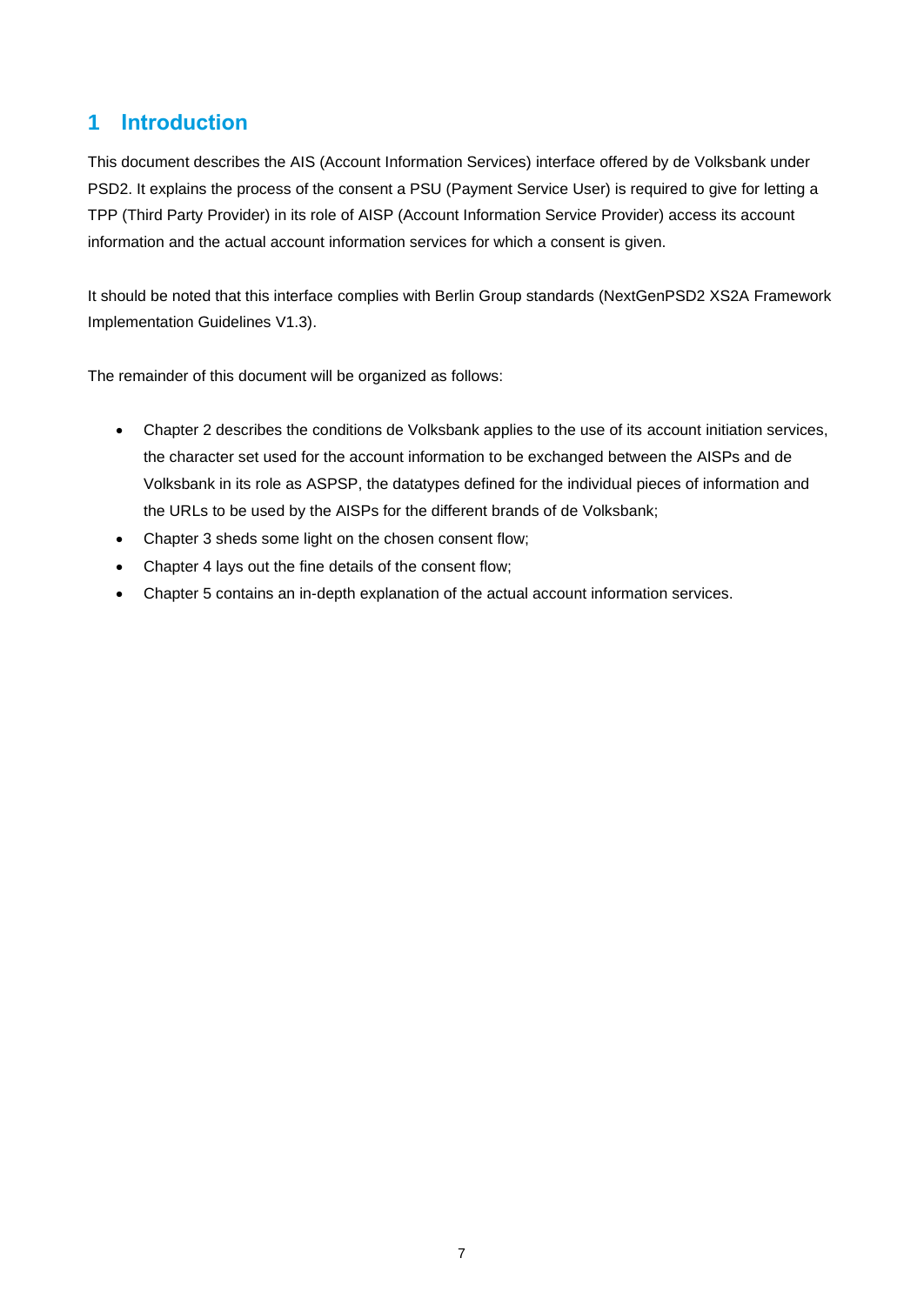# <span id="page-7-0"></span>**2 Account Information Services as offered by de Volksbank**

## <span id="page-7-1"></span>**2.1 Conditions on the use of de Volksbank's account information services**

The following conditions apply on the usage of the account information services:

- 1. The authorization code is valid for a duration of **10** minutes;
- 2. The access token is valid for a duration of **10** minutes;
- 3. Each consent granted by a PSU to an AISP is valid for a maximum of **90** days in accordance with the PSD2 RTS requirements on strong customer authentication. The refresh token is as such valid for 90 days.
- 4. Requirements pertaining to the account information services retrieving information on transactions:
	- a. The account information services retrieving information on transactions can only apply to **one** specific account per call;
	- b. Only information on transactions dating back to a maximum of **2** years can be retrieved;
	- c. Maximum number of transactions in one response has been set to **2000**;
	- d. If the AISP does not provide a maximum number of transactions in the call, de Volksbank will use a default value of **1000** transactions.

## <span id="page-7-2"></span>**2.2 Character set**

The used character set is the Latin character set of the UTF-8 character encoding standard. This is in accordance with the character set as defined by the European Payments Council (EPC) Implementation Guidelines (EPC217-08). This character set is defined below:

```
a b c d e f g h i j k l m n o p q r s t u v w x y z
A B C D E F G H I J K L M N O P Q R S T U V W X Y Z
0 1 2 3 4 5 6 7 8 9
/ - ? : () . ,' +Space
```
## <span id="page-7-3"></span>**2.3 Data types**

The APIs as defined by de Volksbank N.V. consume and produce JSON (Java Script Object Notation) structures. JSON accepts the following data types:

- 1. A string;
- 2. A number;
- 3. An object (JSON object);
- 4. An array;
- 5. A boolean.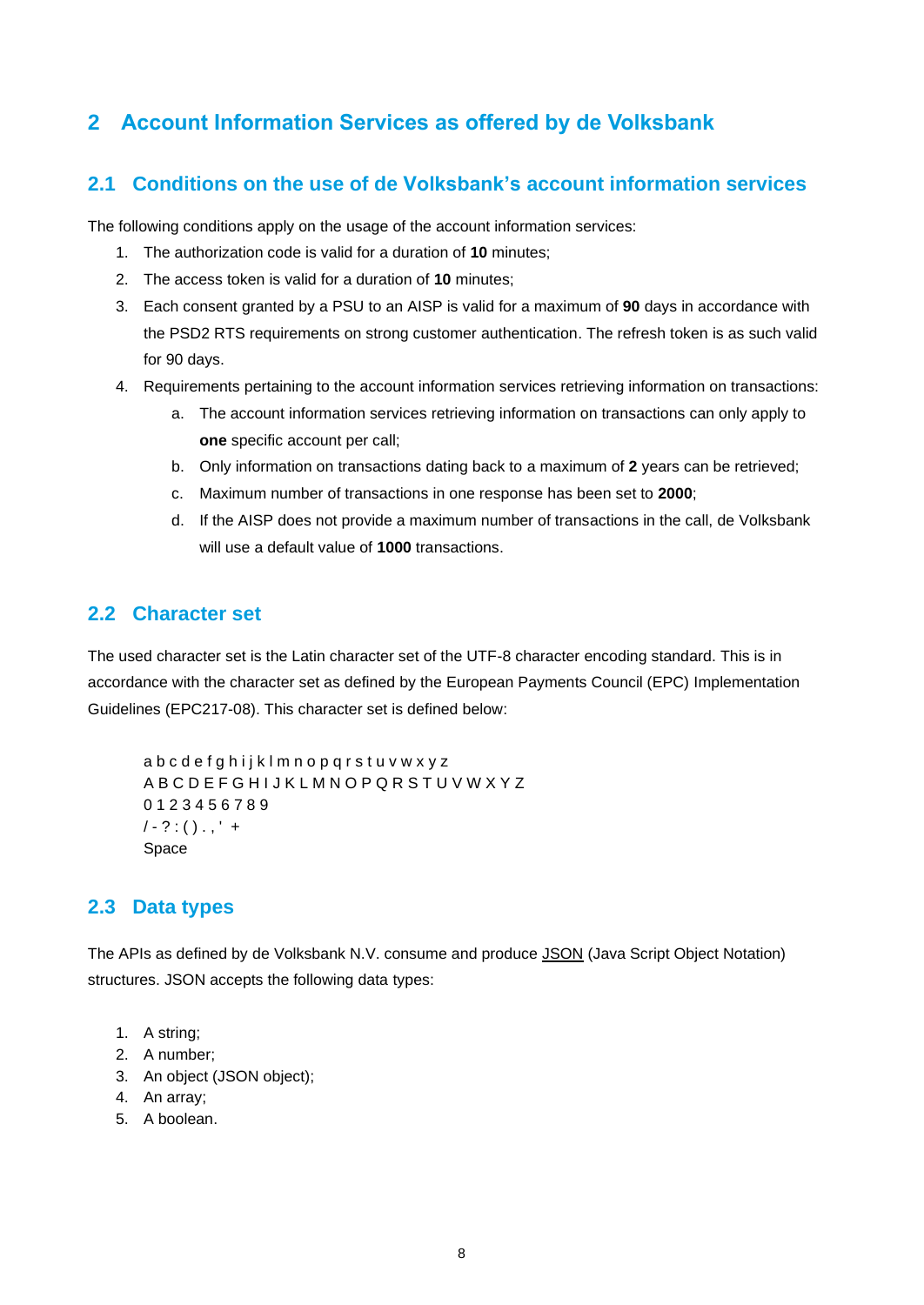# <span id="page-8-0"></span>**2.4 URLs**

De Volksbank supports PSD2 APIs for three different brands: ASN Bank, RegioBank and SNS. There is one specific URL per brand.

- o URL for access granting
	- $\circ$  for TPPs in the role of AISP to start the access granting process for the PSU, use: **psd.bancairediensten.nl/psd2/asnbank/v1/authorize psd.bancairediensten.nl/psd2/regiobank/v1/authorize psd.bancairediensten.nl/psd2/snsbank/v1/authorize**
	- $\circ$  for TPPs in the role of AISP to redeem an authorization code for an access token, use: **psd.bancairediensten.nl/psd2/asnbank/v1/token psd.bancairediensten.nl/psd2/regiobank/v1/token psd.bancairediensten.nl/psd2/snsbank/v1/token**

### *Attention:*

### *Known Android problem*

*On some android phones it is possible that the customer is requested to install a certificate for the authorize request. This is a reaction from the browser to the possibility to use a client certificate on our standard HTTPS port 443. If the authorize request is send from a server the standard TLS connection takes care of this issue, but the browser does not. If the request is initiated from the browser of the customer, you have to use port 10443 for the authorize requests only, to avoid the client certificate question.*

With respect to the data types, de Volksbank adheres closely to the datatypes and formats used in pain messages as defined by the ISO 20022 norm and adopted by the EPC for SEPA payments. This means that for alpha-numerical, decimal and date fields the datatype **string** with some additional formatting will be used:

| Datatype | Length/Format     | <b>Description</b>                                                               |  |
|----------|-------------------|----------------------------------------------------------------------------------|--|
| String   | Maxtext34         | Maximum length of the alpha-numerical string is 34                               |  |
|          | Maxtext35         | Maximum length of the alpha-numerical string is 35                               |  |
|          | Maxtext70         | Maximum length of the alpha-numerical string is 70                               |  |
|          | Maxtext140        | Maximum length of the alpha-numerical string is 140                              |  |
|          | ISO 8601 date     | Dates are of the data type string, but must comply with the ISO 8601             |  |
|          | format            | date format. This implies that dates have the following format: YYYY-            |  |
|          |                   | MM-DD.                                                                           |  |
|          | ISO 8601 datetime | Dates are of the data type string, but must comply with the ISO 8601             |  |
|          | format            | datetime format.                                                                 |  |
| String   | Decimal format    | Amount fields are of the data type string, but have the format of a              |  |
|          |                   | <i>decimal</i> where the following format requirements hold:                     |  |
|          |                   | The number of fractional digits must comply with the ISO 4217<br>1.              |  |
|          |                   | minor unit of currency (for instance, the number of fractional                   |  |
|          |                   | digits for the currency EUR is 2);                                               |  |
|          |                   | 2 <sub>1</sub><br>The digits denoting integers and the digits denoting fractions |  |
|          |                   | are separated by a dot.                                                          |  |
| Number   | Integer format    | Number is an integer starting at 0, 1, 2,                                        |  |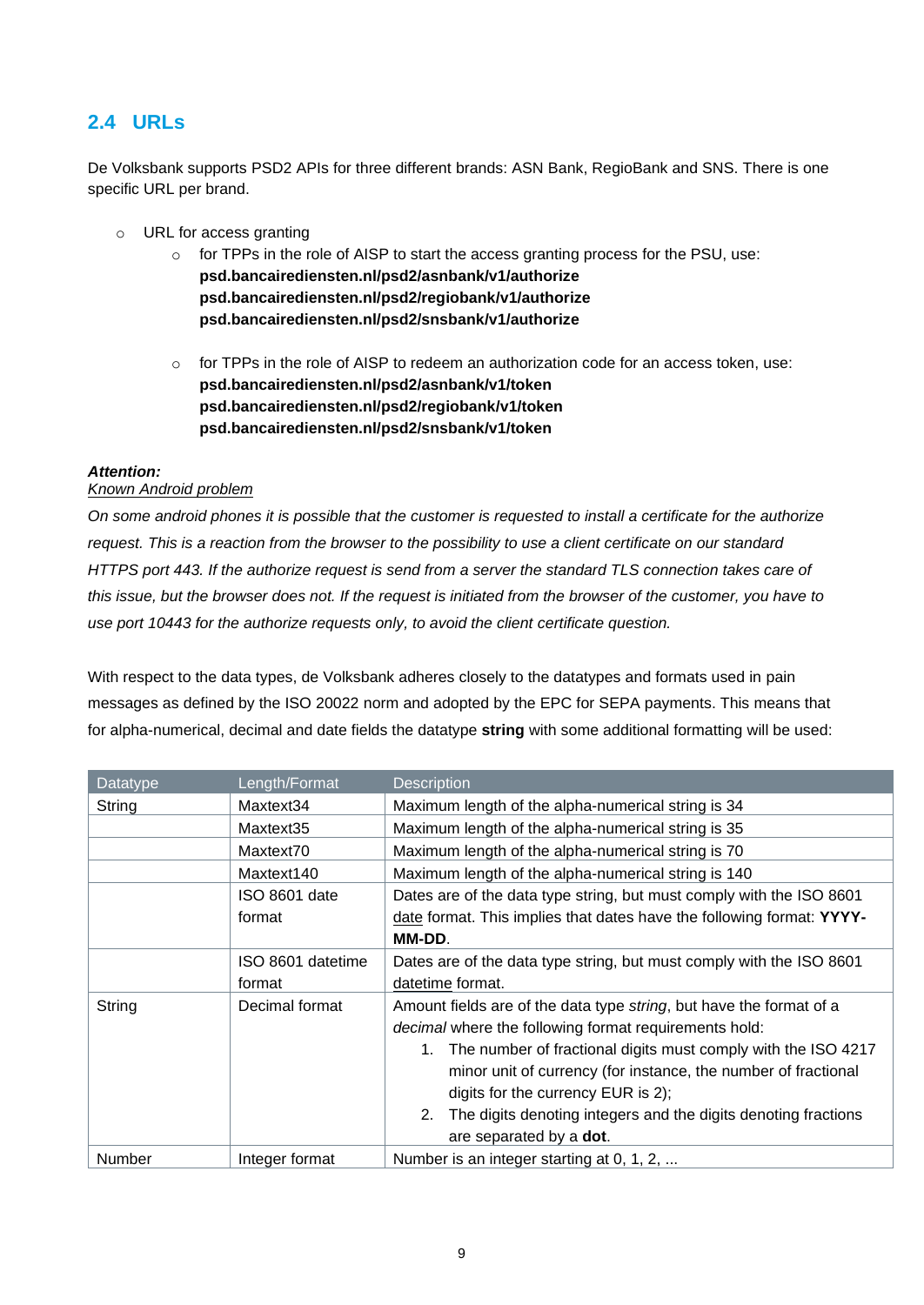## <span id="page-9-0"></span>**2.5 Filtering response data**

Filtering may be used on the APIs to limit the amount of data returned in an API response. To support server side filtering the *fields* query parameter may be used. Fields can be filtered by including and/or excluding fields:

?fields=(field a(field b, field c), field d!(field e))

Considering the following example response to an endpoint:

```
GET https://psd.bancairediensten.nl/psd2/snsbank/v1/example
{
    "accounts": [
        { 
          "name": "value1",
           "iban": "value2" 
        },
        {
           "name": "value1",
           "iban": "value2"
        }
    ]
```
To include only the iban fields:

}

```
GET
https://psd.bancairediensten.nl/psd2/snsbank/v1/example?fields=(accounts(
iban))
{
    "accounts": [
        { 
           "iban": "value2" 
        },
        {
           "iban": "value2"
       }
    ]
}
```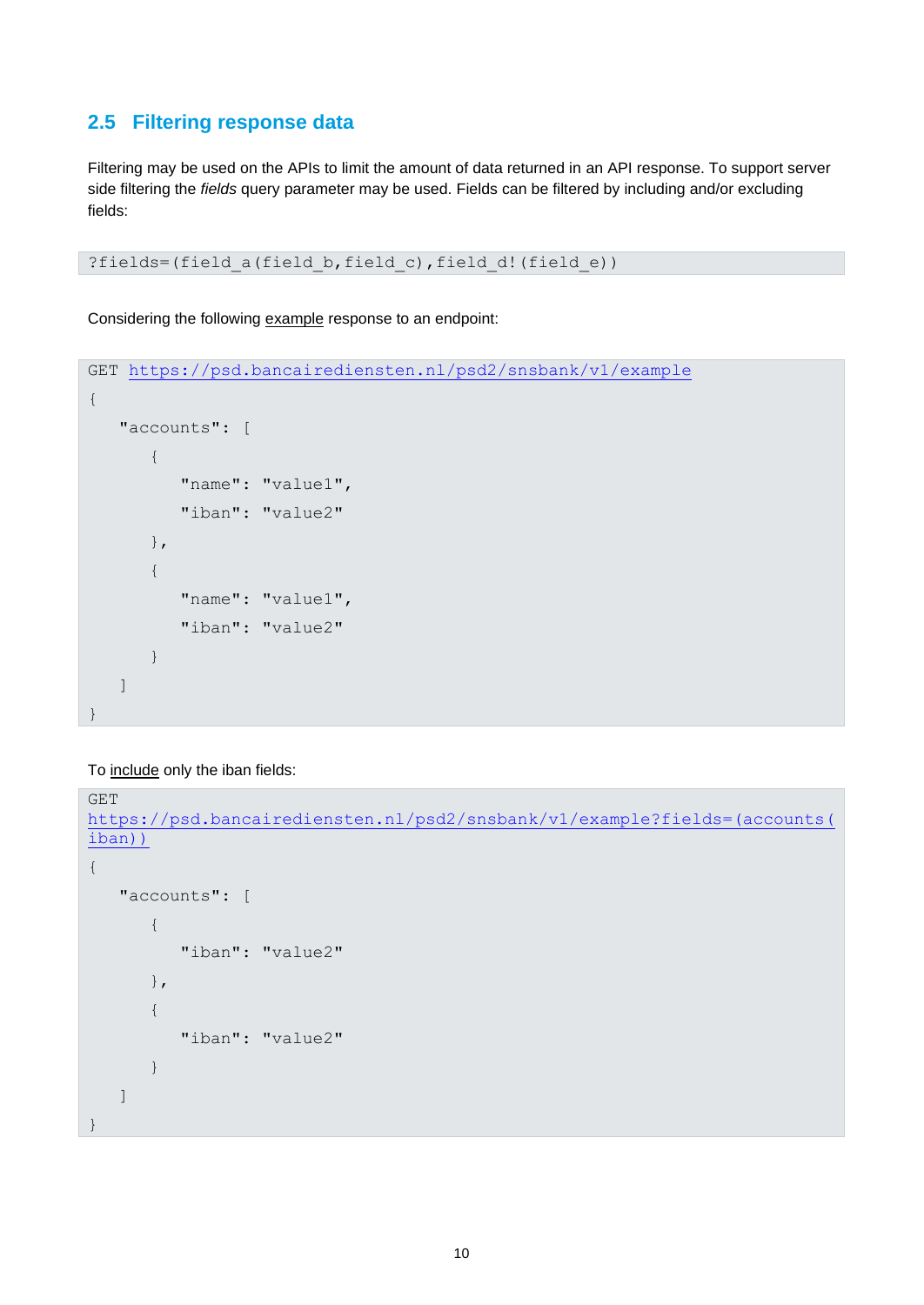To exclude the iban fields:

GET https://psd.bancairediensten.nl/psd2/snsbank/v1/example?fields=(accounts! (iban))

```
{
    "accounts": [
        { 
            "name": "value1" 
        },
        {
            "name": "value1"
        }
   \, ]
}
```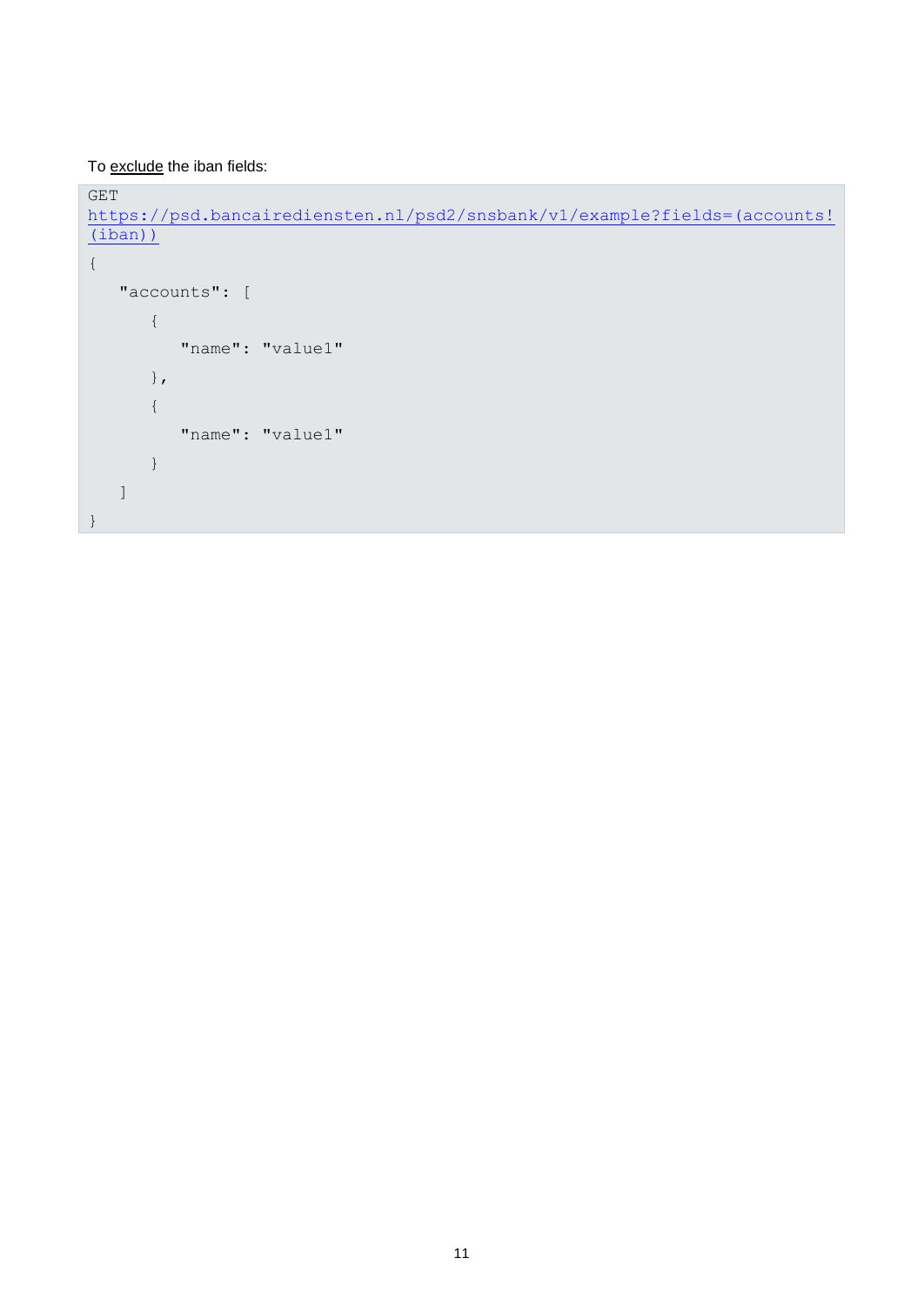# <span id="page-11-0"></span>**3 Access**

The AISP can only use the PSD2 APIs as authorized by de Volksbank. The AISP must be registered with the Competent Authority with a license to perform Account information services (refer to payment service 8 as described in Annex of the Payment Services Directive (2015/2366).

AISPs that wish to use the PSD2 APIs of de Volksbank are required to go through an onboarding process. Part of this onboarding process is the exchange of a so-called **client\_id**, **client\_secret** and **redirect\_uri.** The redirect\_uri is needed to return the response to the consent request, the subsequent authorization request and token exchange request to the appropriate address of the AISP.

# <span id="page-11-1"></span>**3.1 Certificates**

The connections between the TPP and de Volksbank endpoints are secured by a mutual TLS authentication, as required in the PSD2 regulations. This means that the TLS connection can only be established including client (i.e. TPP) authentication. For this authentication the TPP has to use a qualified certificate for website authentication. This qualified certificate has to be issued by a qualified trusted service provider (QTSP) according to the eIDAS regulation [eIDAS].

The content of the certificate has to be compliant with the requirements as specified in article 34 of the EBA Regulatory Technical Standards on Strong Customer Authentication and common and secure communication under article 98 of Directive 2015/2366 (PSD2).

# <span id="page-11-2"></span>**3.2 Authentication by OAuth2**

De Volksbank has chosen the OAuth2 authentication method for its PSD2 interface, an authentication method that does not require users to share their bank passwords with third-party apps. More details on the OAuth2 authentication method can be found in the [standard OAuth2 flows](https://tools.ietf.org/html/rfc6749) or in one of the many tutorials on the internet.

# <span id="page-11-3"></span>**3.3 Authorization**

De Volksbank is using the so-called *authorization code* grant flow. The authorization code grant type is used to obtain both access tokens and refresh tokens and is optimized for confidential clients.

The ASPSP (the PSU's bank) delivers an authorization code to the TPP on behalf of the customer. The code is issued only once by the ASPSP and is needed for using the PSD2 functions. Next, the TPP will exchange the authorization code for an access and refresh token. The access token is subsequently used in each PSD2 API service.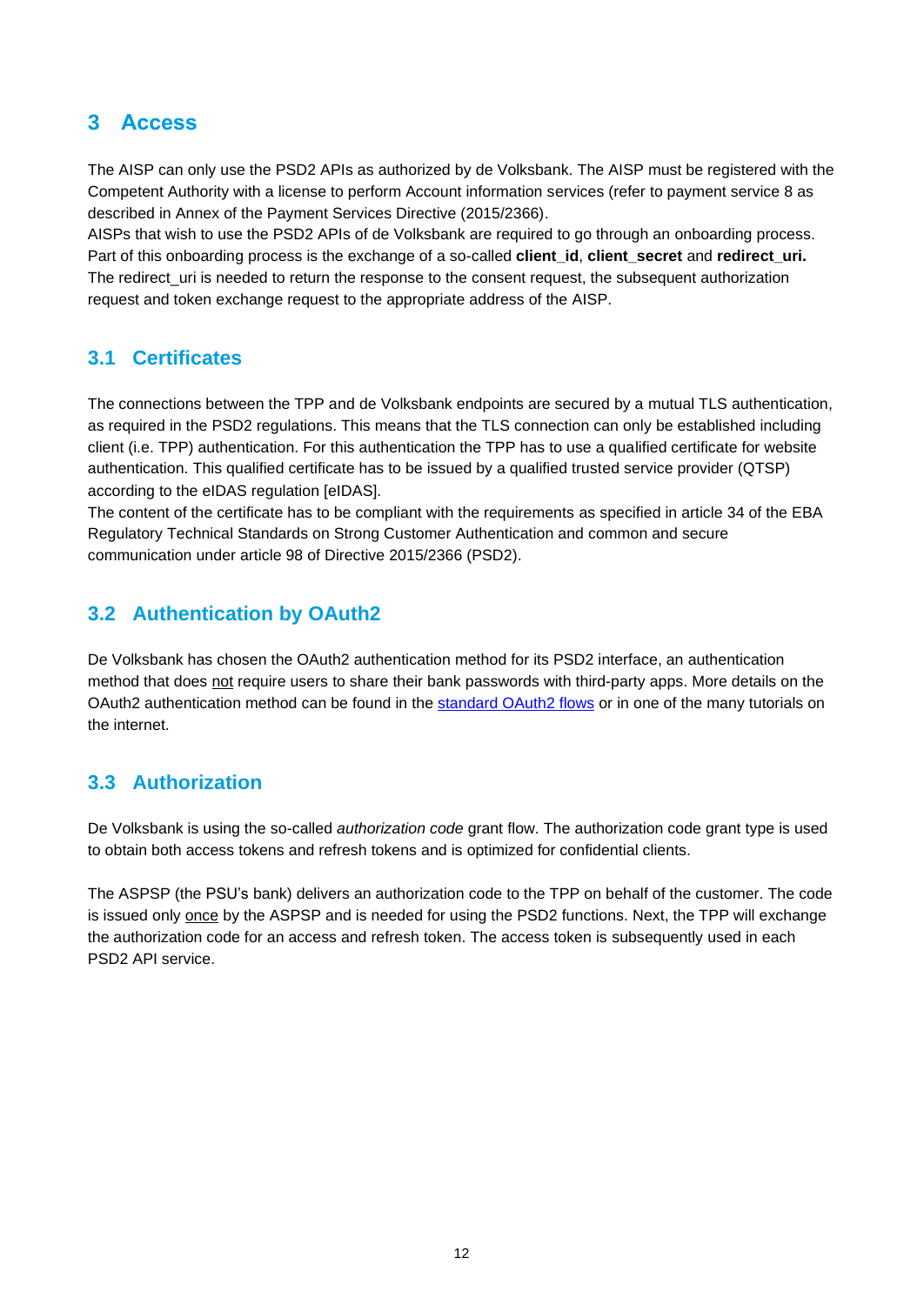# <span id="page-12-0"></span>**4 The APIs for granting access to account information**

The AISPs must<sup>1</sup> use the following APIs for gaining access to account information:

1. Consent request (creation of a consent ID);

2 and 3. Authorization request and approval of the PSU;

Please note that currently between the creation of a consent ID and the approval of the PSU a time window of 10 minutes is defined. If after these 10 minutes we (as an ASPSP) do not receive an approval of the PSU, the consent is automatically expired.

- 4. Get consent status request;
- 5. Access token request: access token and refresh token based on authorization code;
- 6. New access token request: new access and refresh tokens based on refresh token;
- 7. Get consent request;
- 8. Delete consent request.

The API endpoints usually consist of the following elements:

- 1. Method and URL;
- 2. Path parameters;
- 3. Query parameters;
- 4. Request header;
- 5. Request body;
- 6. Response code;
- 7. Response header;
- 8. Response body.

For every individual endpoint de Volksbank offers, we will point out which of these elements they have and explain them in depth.

## <span id="page-12-1"></span>**4.1 Consent request: AISP requests permission to use account information of the PSU**

By issuing a consent request, the AISP seeks to get permission from an ASPSP to access the account information a PSU is holding with the addressed ASPSP on behalf of that particular PSU.

In the sub-sections to come, we will discuss at length the parts which make up the consent request.

### <span id="page-12-2"></span>**4.1.1 Method and URL**

| Method      | TURL                                    | <b>Description</b>                     |
|-------------|-----------------------------------------|----------------------------------------|
| <b>POST</b> | https://psd.bancairediensten.nl/psd2/   | Consent request endpoint as defined by |
|             | [snsbank]asnbank]regiobank]/v1/consents | the Berlin Group in the implementation |
|             |                                         | guide version 1.3.                     |

<sup>1</sup> The APIs 4, 7 and 8 are optional: an AISP can use these APIs to get information about the status of a consent (4 and 7) or to send a request to delete a consent given by the PSU (8).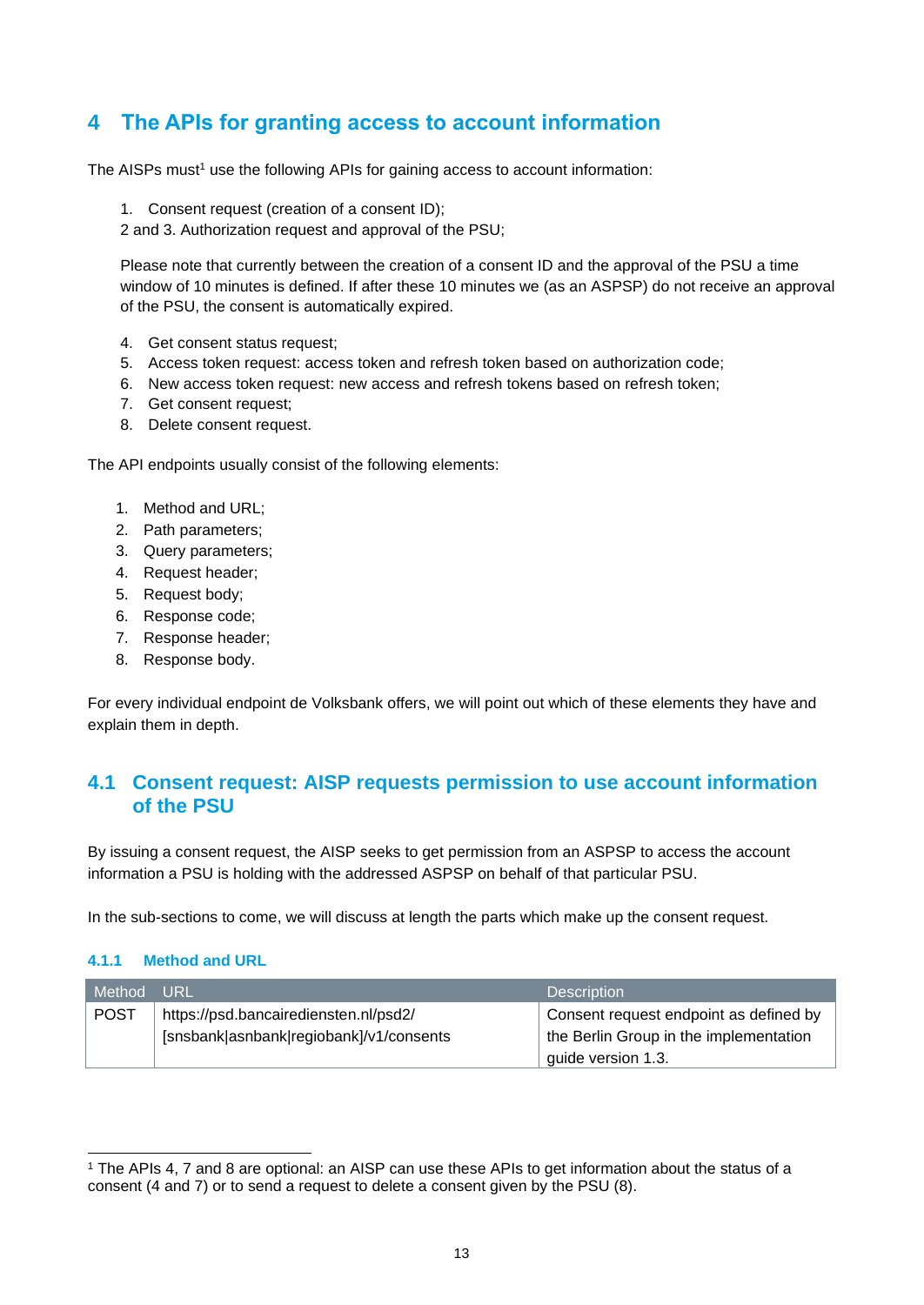### <span id="page-13-0"></span>**4.1.2 Path parameters**

The consent request endpoint does not have any path parameters.

## <span id="page-13-1"></span>**4.1.3 Query parameters**

The consent request endpoint does not have any query parameters.

## <span id="page-13-2"></span>**4.1.4 Request header**

| <b>Attribute</b>                       | <b>Type</b> | Mandatory | <b>Description</b>                                                                                                                                                                                                                                                                                                                           |
|----------------------------------------|-------------|-----------|----------------------------------------------------------------------------------------------------------------------------------------------------------------------------------------------------------------------------------------------------------------------------------------------------------------------------------------------|
| Content-Type                           | String      | Y         | Invariably filled with the value "application/json".                                                                                                                                                                                                                                                                                         |
| X-Request-ID                           | String      | Y         | ID of the request, unique to the call, as determined<br>by the initiating party (the AISP).                                                                                                                                                                                                                                                  |
| Authorization                          | String      | Y         | Attribute consists of <i>client id:</i> identification of the<br>AISP as registered with de Volksbank.                                                                                                                                                                                                                                       |
| <b>TPP-Notification-URI</b>            | String      | N         | The URI of the TPP-API where notifications about<br>the consent status will be send towards. The URI<br>should match with the common name or one of the<br>domains of the QWAC certificate.                                                                                                                                                  |
| TPP-Notification-Content-<br>Preferred | String      | N         | Only SCA is supported by De Volksbank. Other<br>options are currently ignored.<br>We support 2 events:<br>SCA Consent is valid for 90 days. 5<br>calendar days before expiry date of the<br>consent you will receive a notification.<br>Consent given with SCA is revoked by the<br>$\blacksquare$<br>PSU in his online banking environment. |
|                                        |             |           | When the Consent is revoked by the PSU<br>you will receive a notification.                                                                                                                                                                                                                                                                   |

## <span id="page-13-3"></span>**4.1.5 Request body**

| Attribute    | <b>Type</b> | Mandatory | <b>Description</b>                                    |
|--------------|-------------|-----------|-------------------------------------------------------|
| access       | Account     | Y         | This attribute is part of the object Account Access   |
|              | Access      |           | and refers to the requested access services.          |
|              | object      |           | Sub-attributes accounts, balances and                 |
|              |             |           | transactions must be empty arrays, because de         |
| accounts     | String      | N         | Volksbank only supports consent requests without      |
| balances     | String      | N         | explicitly mentioning the accounts.                   |
| transactions | String      | N         | All the sub-attributes are optional, but at least one |
|              |             |           | is required. The consent will only give access for    |
|              |             |           | the given attributes.                                 |
|              |             |           | Please note that a "balances" or "transactions"       |
|              |             |           | access right implicitly also gives access to the      |
|              |             |           | accounts endpoint.                                    |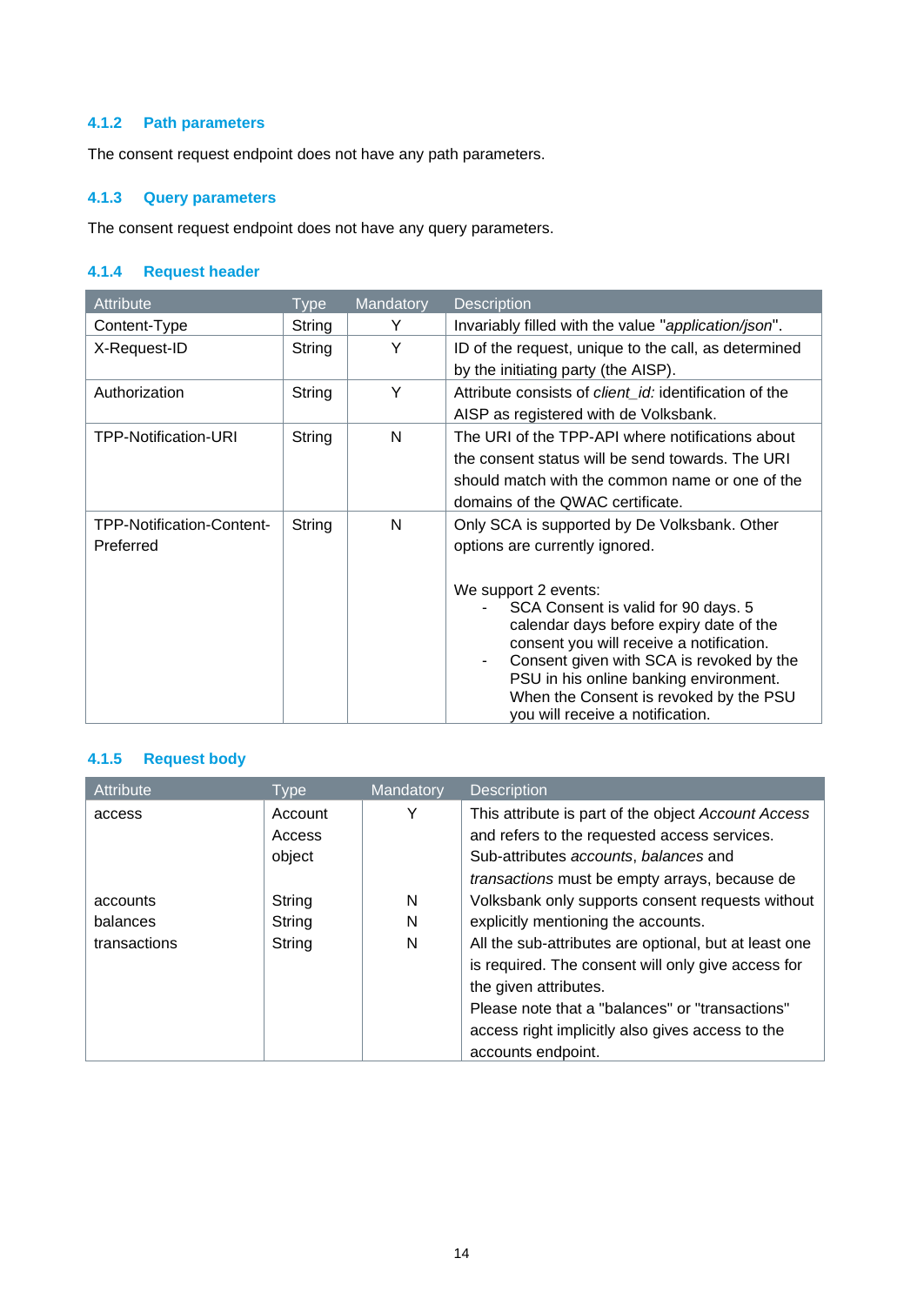| <b>Attribute</b>             | <b>Type</b>    | Mandatory | <b>Description</b>                                                                                                                                                                                                                                                                                                                                                                                                                                                                                                      |
|------------------------------|----------------|-----------|-------------------------------------------------------------------------------------------------------------------------------------------------------------------------------------------------------------------------------------------------------------------------------------------------------------------------------------------------------------------------------------------------------------------------------------------------------------------------------------------------------------------------|
| recurringIndicator           | <b>Boolean</b> | Y         | The value of the attribute recurring Indicator is to<br>be set to true, if the consent is for a recurring<br>access to the account data.<br>The value of the attribute recurring Indicator is to<br>be set to false, if the consent is for a one-off<br>access to the account data. When set to false, the<br>TPP will have ten minutes, starting from the<br>moment of the first Read Account List call, for<br>requesting the account data.                                                                           |
| validUntil                   | String         | Y         | The attribute validUntil contains the date until<br>when a consent is valid.<br>The attribute has the ISO 8601 Date format<br>(YYYY-MM-DD) and cannot be in the past.<br>N.B.: Each consent granted by a PSU to an AISP<br>is valid for a maximum of 90 days in accordance<br>with the PSD2 RTS requirements on strong<br>customer authentication (see also section 2.1). If<br>the validUntil value is below the 90 days then that<br>value will be used, otherwise the date 90 days<br>after initiation will be used. |
| frequencyPerDay              | <b>Number</b>  | Y         | This field indicates the requested maximum<br>frequency for an access per day. For a one-off<br>access this attribute is set to "1".                                                                                                                                                                                                                                                                                                                                                                                    |
| combinedService<br>Indicator | <b>Boolean</b> | Y         | Set to true this value indicates that a payment<br>initiation service will be addressed in the same<br>"session" as an account information service.<br>De Volksbank only supports the option false.                                                                                                                                                                                                                                                                                                                     |

## <span id="page-14-0"></span>**4.1.6 Example consent request**

The consent request is illustrated below:

| POST https://psd.bancairediensten.nl/psd2/snsbank/v1/consents |                                      |  |  |  |
|---------------------------------------------------------------|--------------------------------------|--|--|--|
| Content-Type:                                                 | application/json                     |  |  |  |
| X-Request-ID:                                                 | 99391c7e-ad88-49ec-a2ad-99ddcb1f7756 |  |  |  |
| Authorization:                                                | 171bc95e703f6042e881384c746532dcfe   |  |  |  |
|                                                               |                                      |  |  |  |
|                                                               |                                      |  |  |  |
| "access":                                                     |                                      |  |  |  |
| $\{$ "accounts": $\lceil \cdot \rceil$ ,                      |                                      |  |  |  |
| "balances": $\lceil \cdot \rceil$ ,                           |                                      |  |  |  |
| "transactions": $[1]$ ,                                       |                                      |  |  |  |
| "recurringIndicator": true,                                   |                                      |  |  |  |
| "validUntil": "2019-01-01",                                   |                                      |  |  |  |
| "frequencyPerDay": 6,                                         |                                      |  |  |  |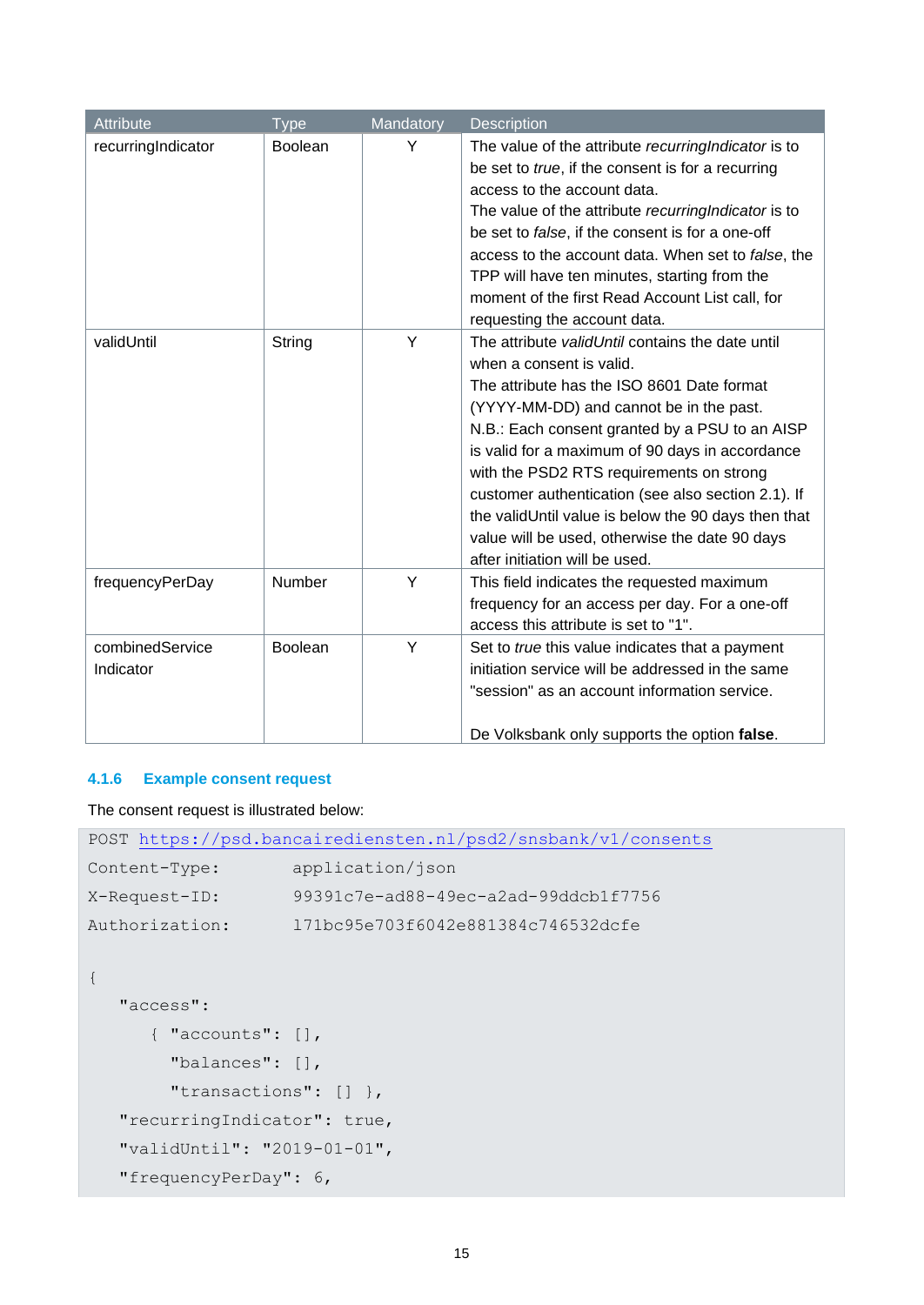## <span id="page-15-0"></span>**4.1.7 Response code**

| Code | Description |
|------|-------------|
| 201  | reater.     |

### <span id="page-15-1"></span>**4.1.8 Response header**

| Attribute          | Type   | Mandatory | <b>Description</b>                                     |
|--------------------|--------|-----------|--------------------------------------------------------|
| Content-Type       | String |           | Attribute invariably filled with the value             |
|                    |        |           | "application/json".                                    |
| Location           | String |           | Attribute contains the location of the created         |
|                    |        |           | resource.                                              |
| X-Request-ID       | String |           | Attribute filled with the ID of the request, unique to |
|                    |        |           | the call, as determined by the initiating party (the   |
|                    |        |           | AISP).                                                 |
| ASPSP-SCA-Approach | String |           | The attribute ASPSP-SCA-Approach is invariably         |
|                    |        |           | filled with the value "REDIRECT".                      |

#### <span id="page-15-2"></span>**4.1.9 Response body**

| <b>Attribute</b> | Type          | Mandatory | <b>Description</b>                                        |
|------------------|---------------|-----------|-----------------------------------------------------------|
| consentStatus    | Consent       |           | In case of a successful consent request (http status      |
|                  | <b>Status</b> |           | code 201), only the status "received", as defined by the  |
|                  |               |           | BerlinGroup is supported.                                 |
| consentid        | String        | v         | Attribute contains the unique identification of the       |
|                  |               |           | consent.                                                  |
| links            | <b>Links</b>  | v         | All links can be relative or full links. The choice to be |
|                  |               |           | made is up to the discretion of the ASPSP.                |
|                  |               |           | "scaOAuth": In case of a SCA OAuth2 Approach, the         |
|                  |               |           | ASPSP is transmitting the URI where the configuration     |
|                  |               |           | of the Authorisation Server can be retrieved. The         |
|                  |               |           | configuration follows the OAuth 2.0 Authorisation         |
|                  |               |           | Server Metadata specification.                            |

### <span id="page-15-3"></span>**4.1.10 Example consent response**

The consent response is illustrated below:

```
HTTP/1.x 201 Created
Content-Type: application/json
Location: 
https://psd.bancairediensten.nl/psd2/snsbank/v1/consents/SNS0123456789012
X-Request-ID: 99391c7e-ad88-49ec-a2ad-99ddcb1f7756
ASPSP-SCA-Approach: REDIRECT 
{
    "consentStatus": "received",
    "consentId": "SNS0123456789012",
```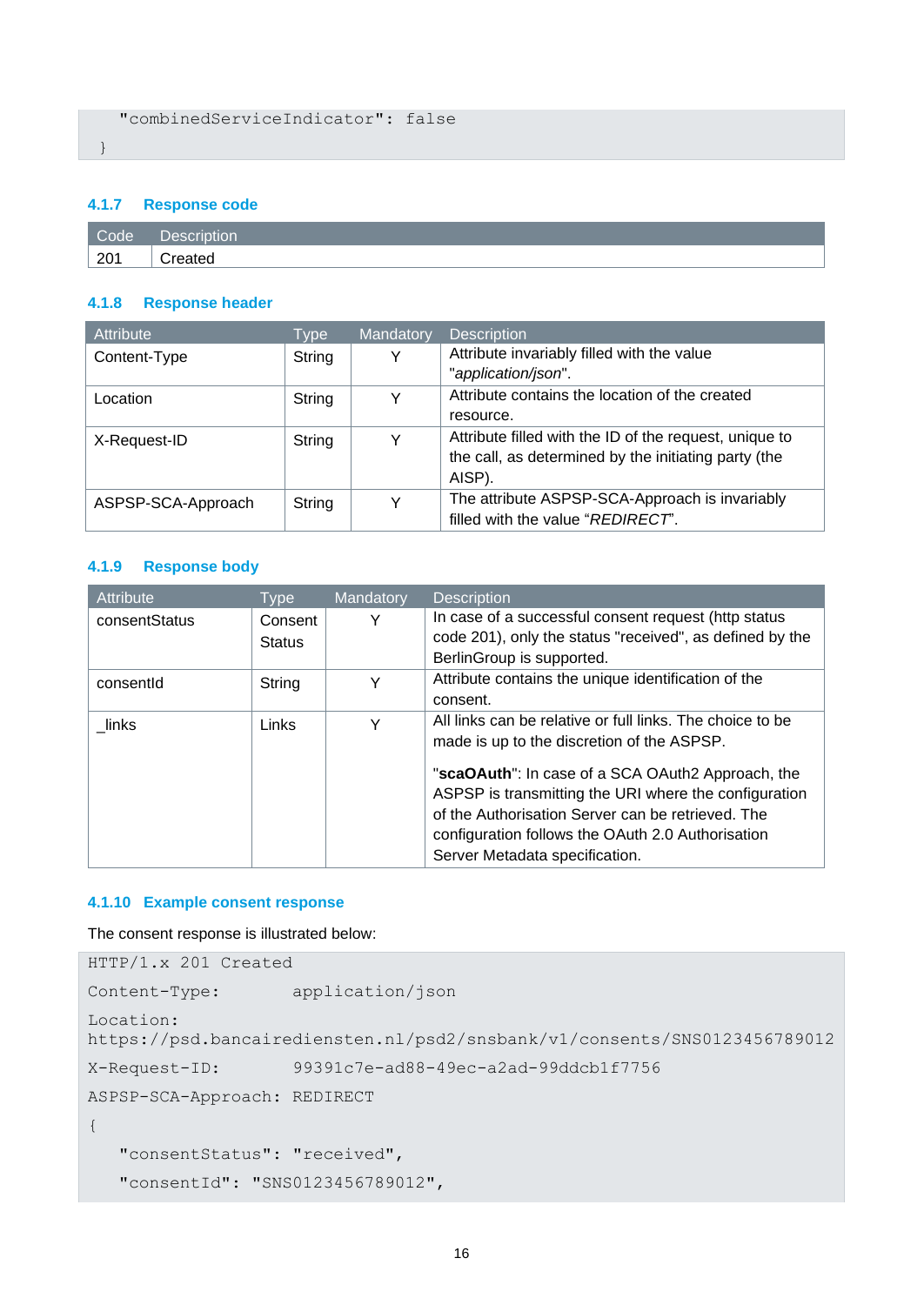```
 "_links": { "scaOAuth": {"href": 
"https://psd.bancairediensten.nl/psd2/snsbank/v1/authorize"} }
}
```
# <span id="page-16-0"></span>**4.2 Authorization request: PSU authorizes use of account information to the AISP**

The AISP issues a request with the purpose to receive a URL which re-directs the PSU to the local bank environment in order to allow the PSU to authorize its bank, the ASPSP, to grant the AISP access to the account information of the PSU.

In the next sub-sections, we will take a closer look at the elements which constitute the authorization endpoint.

### <span id="page-16-1"></span>**4.2.1 Method and URL**

| Method     | . URL'                                    | <b>Description</b>                      |
|------------|-------------------------------------------|-----------------------------------------|
| <b>GET</b> | https://psd.bancairediensten.nl/psd2/     | Authorization endpoint as defined by de |
|            | [snsbank asnbank regiobank]/v1/authorize? | Volksbank.                              |

### <span id="page-16-2"></span>**4.2.2 Path parameters**

The authorization endpoint does not have any path parameters.

### <span id="page-16-3"></span>**4.2.3 Query parameters**

| <b>Attribute</b> | <b>Type</b> | Mandatory | <b>Description</b>                                                                                                                                                                                                            |
|------------------|-------------|-----------|-------------------------------------------------------------------------------------------------------------------------------------------------------------------------------------------------------------------------------|
| response_type    | String      | Y         | Attribute invariably filled with the value "code".                                                                                                                                                                            |
| scope            | String      | Y         | Attribute specifies the level of access that the<br>application is requesting.<br>Invariably filled with the value "AIS".                                                                                                     |
| state            | String      | Y         | Attribute contains the unique identification of the<br>request issued by the AISP.                                                                                                                                            |
| consentid        | String      | Y         | Attribute contains the unique identification of the<br>consent.                                                                                                                                                               |
| redirect uri     | url         | Y         | Attribute filled with the value where the service<br>redirects the user-agent to after granting the<br>authorization code.<br>No wildcards can be used in the callback URL.<br>De Volksbank validates the exact callback URL. |
| client id        | String      | Y         | Attribute filled with the value of the client id.                                                                                                                                                                             |

### <span id="page-16-4"></span>**4.2.4 Request header**

| Attribute    | <b>VDe</b> | Mandatory                                  | <b>Description</b>                   |  |
|--------------|------------|--------------------------------------------|--------------------------------------|--|
| Content-Type | String     | Attribute invariably filled with the value |                                      |  |
|              |            |                                            | "application/x-www-form-urlencoded". |  |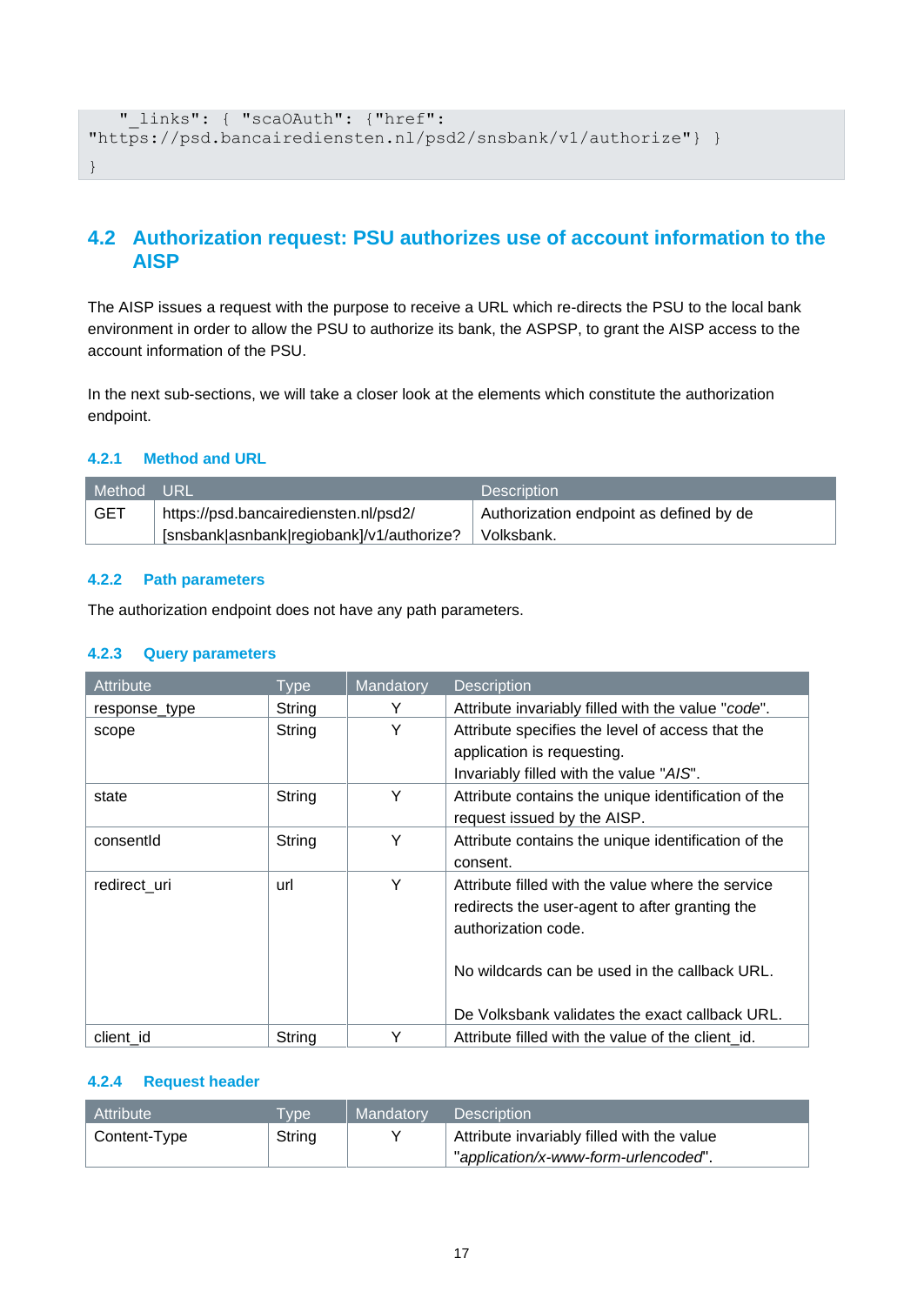#### <span id="page-17-0"></span>**4.2.5 Request body**

The authorize endpoint does not have a request body.

#### <span id="page-17-1"></span>**4.2.6 Example authorize request**

The authorize request is illustrated below:

```
GET 
https://psd.bancairediensten.nl/psd2/snsbank/v1/authorize?response_type=c
ode&scope=AIS&state=111111&consentId=SNS0123456789012&redirect_uri=https:
//thirdparty.com/callback&client_id=<client_id>
```
Content-Type: application/x-www-form-urlencoded

#### <span id="page-17-2"></span>**4.2.7 Response code**

| Code | Description                         |
|------|-------------------------------------|
| 302  | $\overline{\phantom{a}}$<br>edirect |

#### <span id="page-17-3"></span>**4.2.8 Response header**

| Attribute    | Type   | Mandatory | <b>Description</b>                                                           |  |
|--------------|--------|-----------|------------------------------------------------------------------------------|--|
| location     | String |           | This attribute contains:                                                     |  |
|              |        |           | The URL leading to the login page of the<br>ASPSP:                           |  |
|              |        |           | Session data stored in a JWT object (JWT<br>2.<br>stands for Json WebToken). |  |
| Content-Type | String |           | Attribute invariably filled with the value "text/plain".                     |  |

#### <span id="page-17-4"></span>**4.2.9 Response body**

The authorize endpoint does not have a response body.

#### <span id="page-17-5"></span>**4.2.10 Example authorize response**

The authorize response is illustrated below:

```
HTTP/1.x 302
location: 
https://diensten.snsbank.nl/online/toegangderden/#/login?action=display&s
essionID=<sessionID>&sessionData=<sessionData>
```

```
Content-Type: text/plain
```
## <span id="page-17-6"></span>**4.3 PSU approving the consent request**

PSUs clicking on the link leading them to the ASPSP, will log on to the service to authenticate their identity. Next, the PSU approves the AISP's request to access the PSU's account information. In cases of success, the service returns an authorization code and redirects the user-agent to the application redirect URI.

The PSU's authentication and the PSU's approval are processes internal to de Volksbank, which we will not describe here. The return of the authorization code, though, we will discuss below.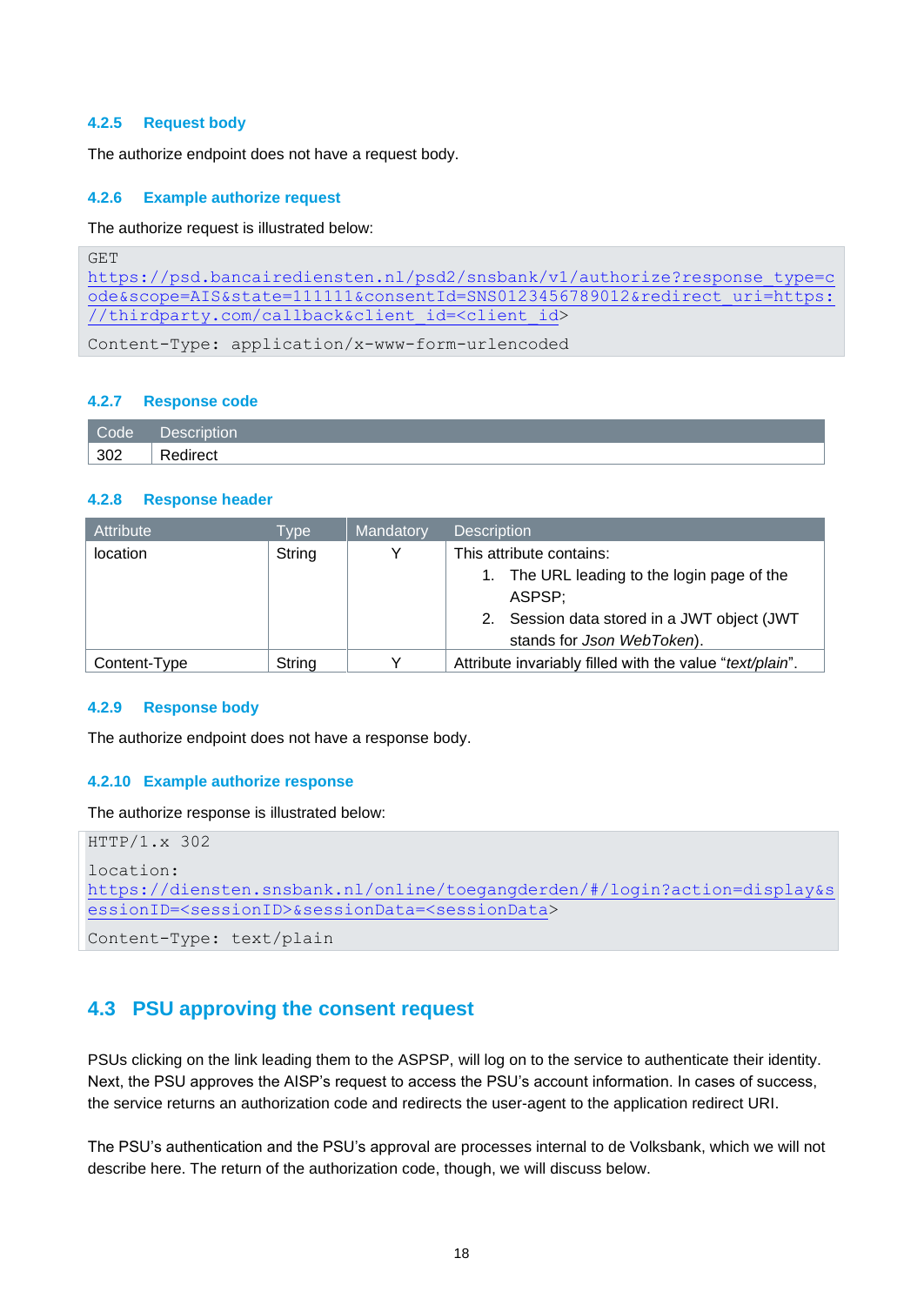### <span id="page-18-0"></span>**4.3.1 Response code**

| Code        | Description' |
|-------------|--------------|
| $\vert$ 302 | Redirect     |

#### <span id="page-18-1"></span>**4.3.2 Response parameters**

| Attribute | Type:  | Mandatory | <b>Description</b>                                      |
|-----------|--------|-----------|---------------------------------------------------------|
| code      | String | Y         | Attribute filled with the authorization code needed     |
|           |        |           | to obtain an access and a refresh token. This           |
|           |        |           | code can only be used once and exchanged                |
|           |        |           | within a configurable time window (currently set to     |
|           |        |           | 10 minutes).                                            |
| state     | String | v         | This attribute is filled with the value which the       |
|           |        |           | AISP has delivered in the attribute <b>state</b> in the |
|           |        |           | <b>Authorize request</b>                                |

The authorization code is then passed on to the AISP via the re-direct URL the PSU has to its disposition.

#### <span id="page-18-2"></span>**4.3.3 Example authorization response**

The authorization response is illustrated below:

```
HTTP/1.x 302
https://fintechapplication/redirect?code=869af7df-4ea4-46cf-8bed-
3de27624b29e&state=12345
```
## <span id="page-18-3"></span>**4.4 Get consent status request**

With the get consent status endpoint, an AISP can request information about the status of a consent.

### <span id="page-18-4"></span>**4.4.1 Method and URL**

| Method     | URL                                      | <b>Description</b>                     |
|------------|------------------------------------------|----------------------------------------|
| <b>GET</b> | https://psd.bancairediensten.nl/psd2/    | Get consent status endpoint as defined |
|            | [snsbank asnbank regiobank]/v1/consents/ | by the Berlin Group in the             |
|            | {consent-id}/status                      | implementation guide version 1.3.      |

### <span id="page-18-5"></span>**4.4.2 Path parameters**

| Attribute  | <b>VDe</b> | Mandatory | <b>Description</b>                                  |
|------------|------------|-----------|-----------------------------------------------------|
| consent-id | String     |           | Attribute contains the unique identification of the |
|            |            |           | consent.                                            |

### <span id="page-18-6"></span>**4.4.3 Query parameters**

The get consent status endpoint does not have any query parameters.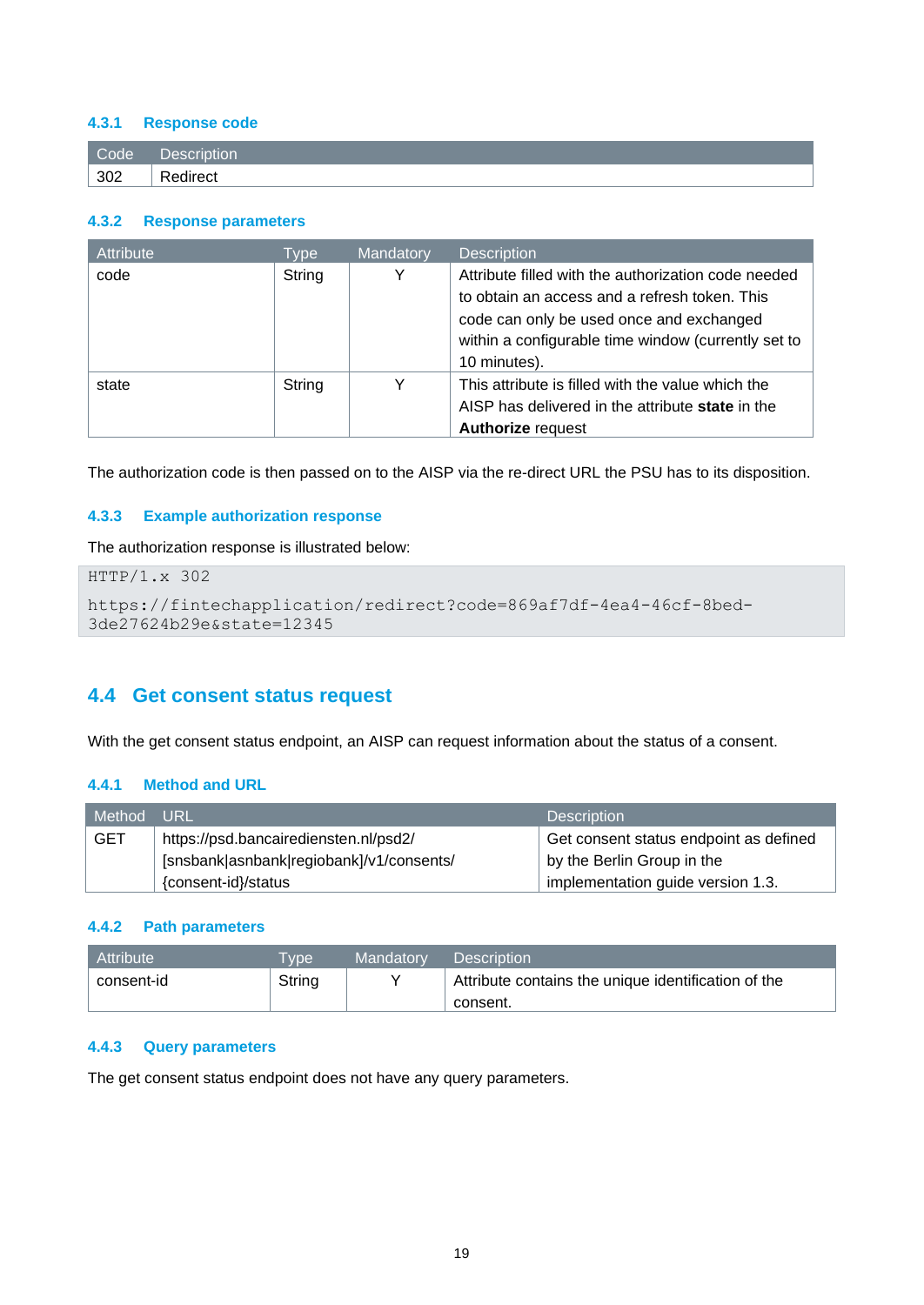### **4.4.4 Request header**

| Attribute     | Type   | Mandatory | <b>Description</b>                                            |
|---------------|--------|-----------|---------------------------------------------------------------|
| Content-Type  | String |           | Attribute is invariably filled with the value                 |
|               |        |           | "application/json".                                           |
| X-Request-ID  | String |           | Attribute filled with the ID of the request, unique to the    |
|               |        |           | call, as determined by the initiating party (the AISP).       |
| Authorization | String |           | Attribute consists of <i>client id:</i> identification of the |
|               |        |           | AISP as registered with de Volksbank.                         |

## <span id="page-19-0"></span>**4.4.5 Request body**

The get consent status endpoint does not have a request body.

### <span id="page-19-1"></span>**4.4.6 Example get consent status request**

The get consent status request is illustrated below:

| GET<br>/status | https://psd.bancairediensten.nl/psd2/snsbank/v1/consents/SNS5678901234567 |
|----------------|---------------------------------------------------------------------------|
| Content-Type:  | application/json                                                          |
| X-Request-ID:  | fdb9757d-8f27-4f9e-9be0-0eadacc89012                                      |
| Authorization: | 172b095e702f4042e881384c746532defe                                        |

### <span id="page-19-2"></span>**4.4.7 Response code**

| Code | Description<br>$-200$ |
|------|-----------------------|
| 200  | Ok                    |

### <span id="page-19-3"></span>**4.4.8 Response header**

| <b>Attribute</b> | Type:  | Mandatory | <b>Description</b>                                                                                                       |
|------------------|--------|-----------|--------------------------------------------------------------------------------------------------------------------------|
| Content-Type     | String |           | Attribute is invariably filled with the value<br>"application/json".                                                     |
| X-Request-ID     | String |           | Attribute filled with the ID of the request, unique to<br>the call, as determined by the initiating party (the<br>AISP). |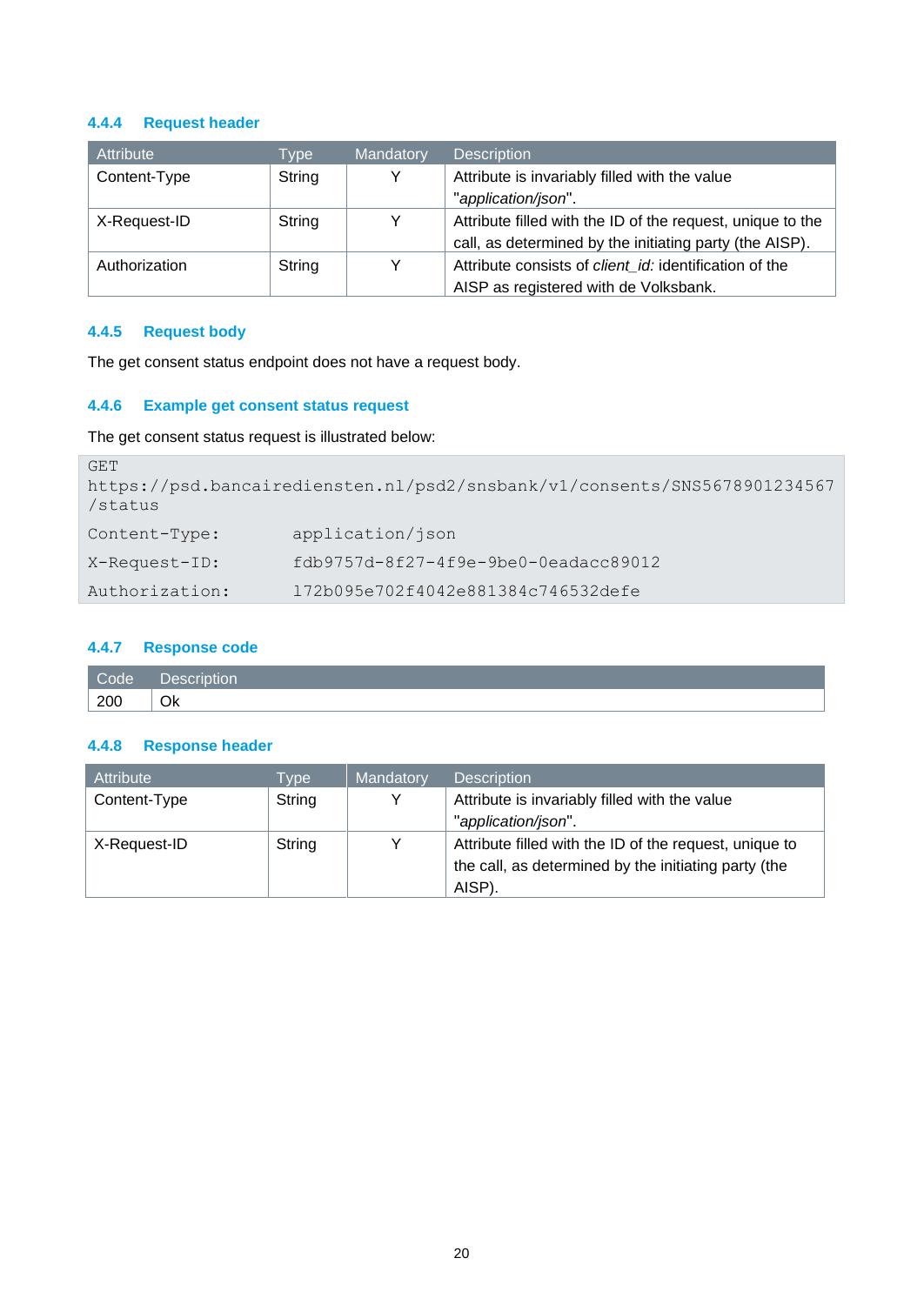#### <span id="page-20-0"></span>**4.4.9 Response body**

| Attribute     | <b>Type</b> | Mandatory | <b>Description</b>                       |
|---------------|-------------|-----------|------------------------------------------|
| consentStatus | String      | Υ         | Attribute filled with the status of the  |
|               |             |           | consent. Values are conform the Berlin   |
|               |             |           | Group Consent Status list.               |
|               |             |           | Enumeration:                             |
|               |             |           | received;                                |
|               |             |           | rejected;<br>2.                          |
|               |             |           | partiallyAuthorized;<br>3.               |
|               |             |           | valid;<br>4.                             |
|               |             |           | revokedByPsu;<br>5.                      |
|               |             |           | 6.<br>expired;                           |
|               |             |           | 7.<br>terminatedByTpp.                   |
|               |             |           | De Volksbank does not support the status |
|               |             |           | partiallyAuthorized.                     |

Note: when the status of the response is:

- received, the consent has been received and is technically correct. The consent is not authorized yet. The AISP can issue an authorization request as long as the consent is not expired (refer to 4.2) or start with creating a new consent id (refer to 4.1.);
- rejected, the PSU has cancelled the consent during the approval process (refer to 4.3) e.g. no successful authorization has taken place;
- valid, the consent is approved by the PSU and the AISP should have received an authorization code from the PSU (refer to 4.3) and must exchange this code for an access token and refresh token (refer to 4.5). After these operations the consent is valid for GET account information service calls (refer to chapter 5);
- *revokedByPsu,* the consent has been revoked by the PSU towards the ASPSP (consent revoked by the PSU in his online banking environment);
- expired, the consent is automatically expired. If applicable, a new consent id should be created (refer to 4.1);
- *terminatedByTPP,* the AISP has terminated the consent by applying the DELETE method to the consent resource (see also paragraph 4.8).

### <span id="page-20-1"></span>**4.4.10 Example get consent status response**

The get consent status response is illustrated below:

```
HTTP/1.x 200 Ok
Content-Type: application/json
X-Request-ID: fdb9757d-8f27-4f9e-9be0-0eadacc89012
{
      "consentStatus": "valid"
}
```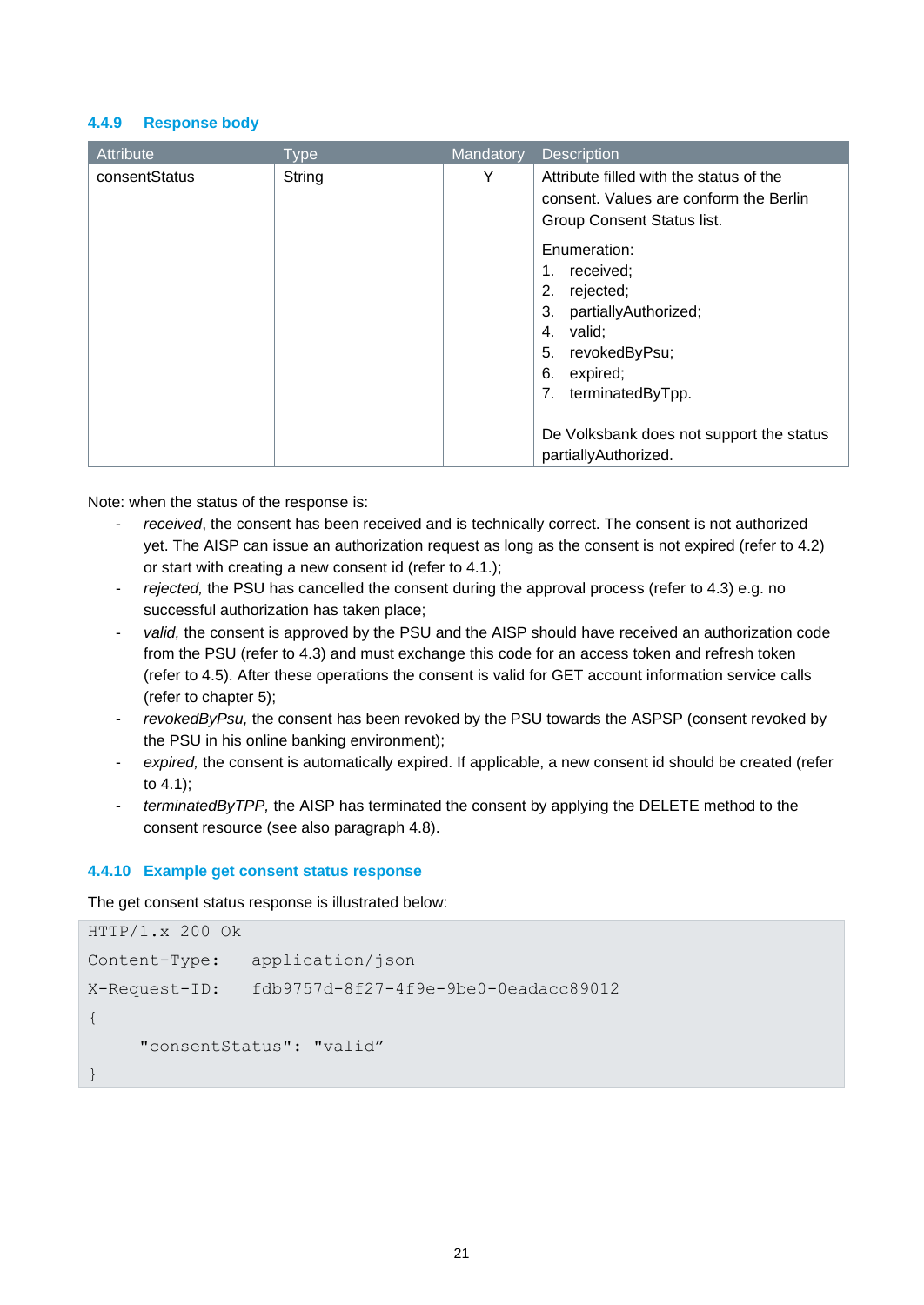# <span id="page-21-0"></span>**4.5 Access token request: AISP requesting an access token**

The access token and the refresh token are provided on the basis of the authorization code. The AISP requests an access token from the API, by passing the authorization code along with authentication details, including the client secret, to the API token endpoint.

### <span id="page-21-1"></span>**4.5.1 Method and URL**

| l Method URL |                                       | <b>Description</b>                         |
|--------------|---------------------------------------|--------------------------------------------|
| <b>POST</b>  | https://psd.bancairediensten.nl/psd2/ | Token endpoint as defined by de Volksbank. |
|              | [snsbank asnbank regiobank]/v1/token? |                                            |

### <span id="page-21-2"></span>**4.5.2 Path parameters**

The token endpoint does not have any path parameters.

#### <span id="page-21-3"></span>**4.5.3 Query parameters**

| <b>Attribute</b> | Type   | Mandatory | <b>Description</b>                             |
|------------------|--------|-----------|------------------------------------------------|
| grant_type       | String | Y         | Attribute invariably filled with the value     |
|                  |        |           | "authorization_code"; defines the OAuth2 flow. |
| code             | String | Y         | Authorization code needed to obtain an access  |
|                  |        |           | and a refresh token.                           |
| redirect uri     | String | Y         | The service redirects the user-agent to the    |
|                  |        |           | application redirect URI.                      |
|                  |        |           | No wildcards can be used in the callback URL.  |
|                  |        |           | De Volksbank validates the exact callback URL. |

### <span id="page-21-4"></span>**4.5.4 Request header**

| Attribute     | Type   | Mandatory | <b>Description</b>                                                                                    |
|---------------|--------|-----------|-------------------------------------------------------------------------------------------------------|
| Content-Type  | String | Y         | Attribute invariably filled with the value                                                            |
|               |        |           | "application/x-www-form-urlencoded".                                                                  |
| X-Request-ID  | String | Y         | Attribute filled with the ID of the request, unique to                                                |
|               |        |           | the call, as determined by the initiating party (the                                                  |
|               |        |           | AISP).                                                                                                |
| Authorization | String | Y         | Consist of client_id and client_secret separated by<br>a colon (:) in a <b>base64</b> encoded string. |
|               |        |           | Format: Basic base64                                                                                  |
|               |        |           | ( <client_id>:<client_secret>);</client_secret></client_id>                                           |
|               |        |           | client id: Identification of the AISP as                                                              |
|               |        |           | registered with de Volksbank;                                                                         |
|               |        |           | client_secret: secret agreed between the                                                              |
|               |        |           | AISP and de Volksbank.                                                                                |

### <span id="page-21-5"></span>**4.5.5 Request body**

The token endpoint does not have a request body.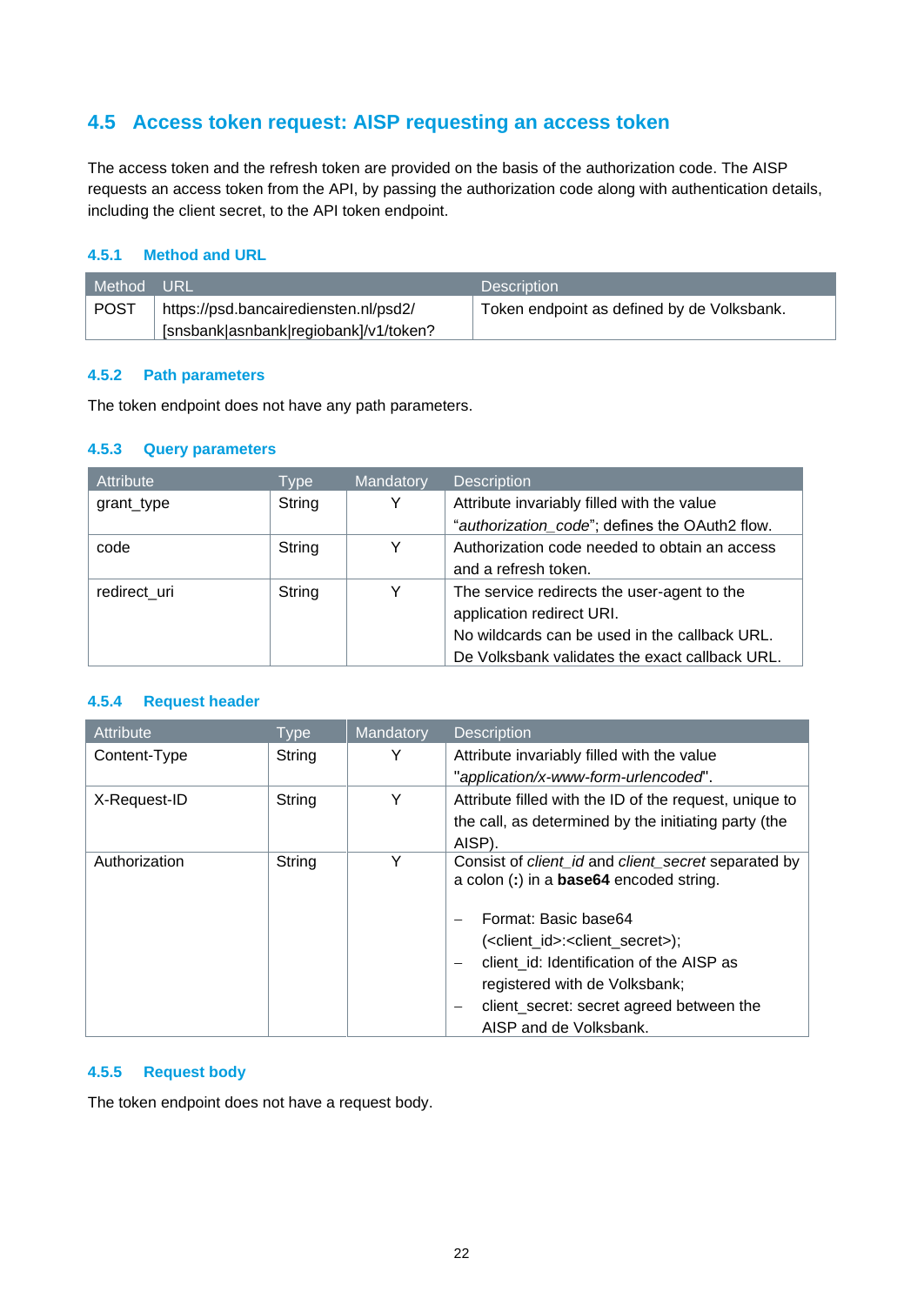### <span id="page-22-0"></span>**4.5.6 Example token request**

The token request is illustrated below:

| POST                                                                                             |  |  |  |  |
|--------------------------------------------------------------------------------------------------|--|--|--|--|
| https://psd.bancairediensten.nl/psd2/snsbank/v1/token?grant type=authoriz                        |  |  |  |  |
| ation code&code= <autorization code="">&amp;redirect uri=https://thirdparty.com/c</autorization> |  |  |  |  |
| allback                                                                                          |  |  |  |  |
| Content-Type: application/x-www-form-urlencoded                                                  |  |  |  |  |
| X-Request-ID: fdb9757d-8f27-4f9e-9be0-0eadacc89012                                               |  |  |  |  |
| Authorization: Basic base64( <client id="">:<client secret="">)</client></client>                |  |  |  |  |

#### <span id="page-22-1"></span>**4.5.7 Response code**

If the authorization is valid, the ASPSP will return a response containing an access token and a refresh token to the application. The response will look like this:

| Code | $1000 - 100$<br>__<br>. |
|------|-------------------------|
| 200  | Ok                      |

### <span id="page-22-2"></span>**4.5.8 Response header**

| Attribute    | <b>VDe</b> | Mandatory | <b>Description</b>                            |
|--------------|------------|-----------|-----------------------------------------------|
| Content-Type | String     |           | Attribute is invariably filled with the value |
|              |            |           | "application/json".                           |

#### <span id="page-22-3"></span>**4.5.9 Response body**

| Attribute     | <b>Type</b>   | Mandatory | <b>Description</b>                                      |
|---------------|---------------|-----------|---------------------------------------------------------|
| access_token  | String        | Y         | Attribute filled with the access token needed to call   |
|               |               |           | the PSD2 interface, in this case AIS.                   |
| token_type    | String        | Y         | Attribute filled with the fixed value "Bearer".         |
| expires_in    | <b>Number</b> | Υ         | Attribute filled with the lifetime in seconds of the    |
|               |               |           | access token.                                           |
| refresh token | String        | Y         | Value in the attribute can be used to obtain a new      |
|               |               |           | access token using the same authorization grant in      |
|               |               |           | the situation where the current token has expired.      |
| scope         | String        | Υ         | Attribute filled with the scope of the access token. In |
|               |               |           | this context "AIS".                                     |

### <span id="page-22-4"></span>**4.5.10 Example token response**

The token response is illustrated below:

```
HTTP/1.x 200
Content-Type: application/json
   {
     "access_token": "<ACCESS_TOKEN>",
     "token_type": "Bearer",
     "expires_in": 600,
```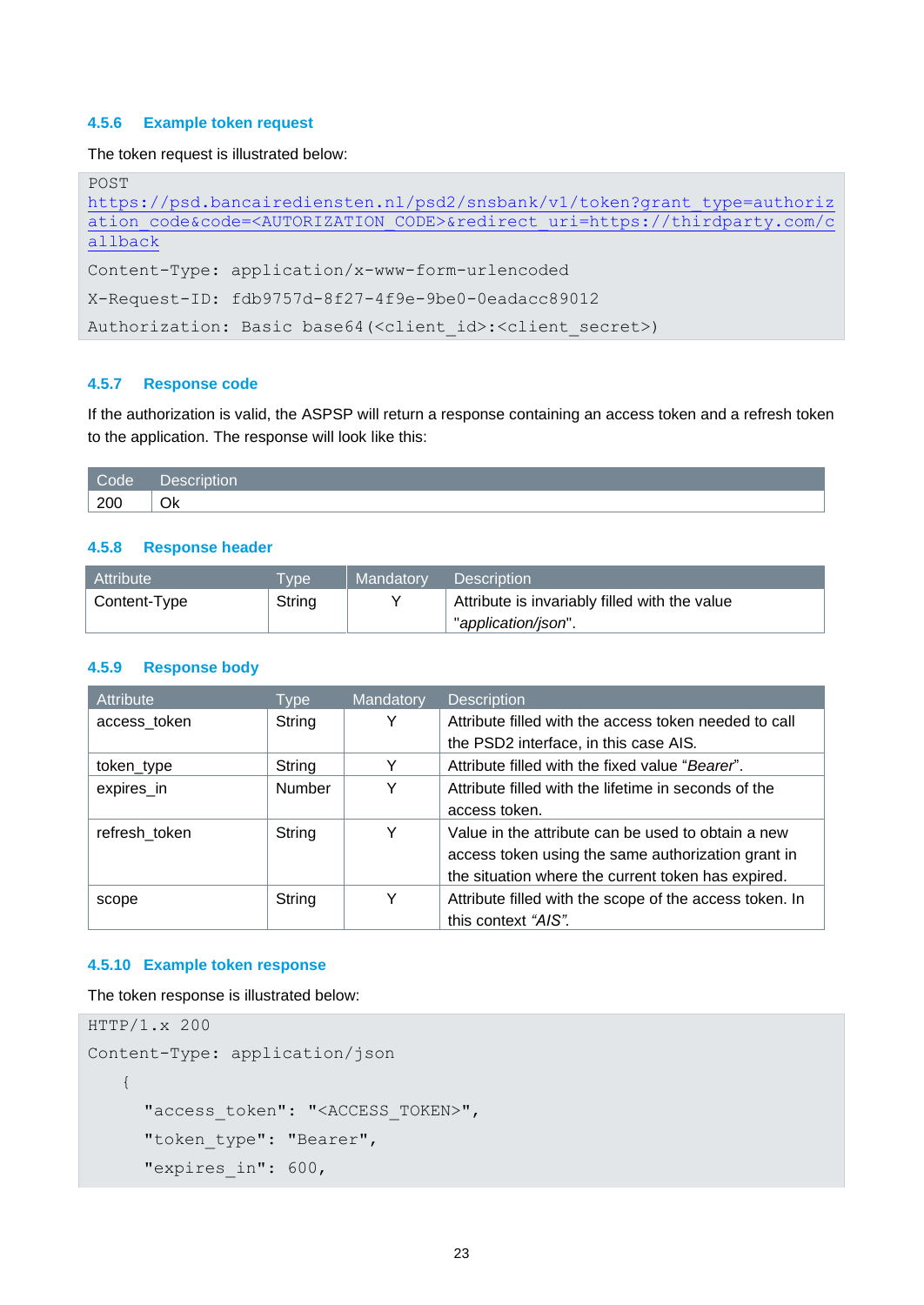```
"refresh_token": "<REFRESH_TOKEN>",
  "scope": "AIS"
}
```
At this point, the AISP has been authorized. It is allowed use the token to access the user's account via the service API, limited to the scope of access, until the token expires or is revoked. A refresh token may be used to request new access tokens if the original token has expired.

## <span id="page-23-0"></span>**4.6 New access token request: AISP requesting a new access token**

When the original token has expired, the AISP can request a new access token. An AISP using an expired token in an account information request will receive an "Invalid Token Error" response. When this happens, the refresh token can be used to request a fresh access token from the authorization server. The authorization server issues a new refresh token, in which case the client must dispose of the old refresh token and replace it with the new refresh token.

### <span id="page-23-1"></span>**4.6.1 Method and URL**

| l Method URL |                                       | <b>Description</b>                         |
|--------------|---------------------------------------|--------------------------------------------|
| POST         | https://psd.bancairediensten.nl/psd2/ | Token endpoint as defined by de Volksbank. |
|              | [snsbank asnbank regiobank]/v1/token? |                                            |

### <span id="page-23-2"></span>**4.6.2 Path parameters**

The token endpoint does not have any path parameters.

### <span id="page-23-3"></span>**4.6.3 Query parameters**

| <b>Attribute</b> | Type   | Mandatory | Description                                    |
|------------------|--------|-----------|------------------------------------------------|
| grant_type       | String | Y         | Attribute invariably filled with the value     |
|                  |        |           | "refresh token"; defines the OAuth2 flow.      |
| refresh token    | String | Y         | Refresh token code needed to obtain the new    |
|                  |        |           | access and refresh token.                      |
| redirect uri     | String | Y         | The service redirects the user-agent to the    |
|                  |        |           | application redirect URI.                      |
|                  |        |           | No wildcards can be used in the callback URL.  |
|                  |        |           | De Volksbank validates the exact callback URL. |

### <span id="page-23-4"></span>**4.6.4 Request header**

| Attribute    | Type   | Mandatory | <b>Description</b>                                                                                                       |
|--------------|--------|-----------|--------------------------------------------------------------------------------------------------------------------------|
| Content-Type | String | v         | Attribute invariably filled with the value                                                                               |
|              |        |           | "application/x-www-form-urlencoded".                                                                                     |
| X-Request-ID | String | v         | Attribute filled with the ID of the request, unique to<br>the call, as determined by the initiating party (the<br>AISP). |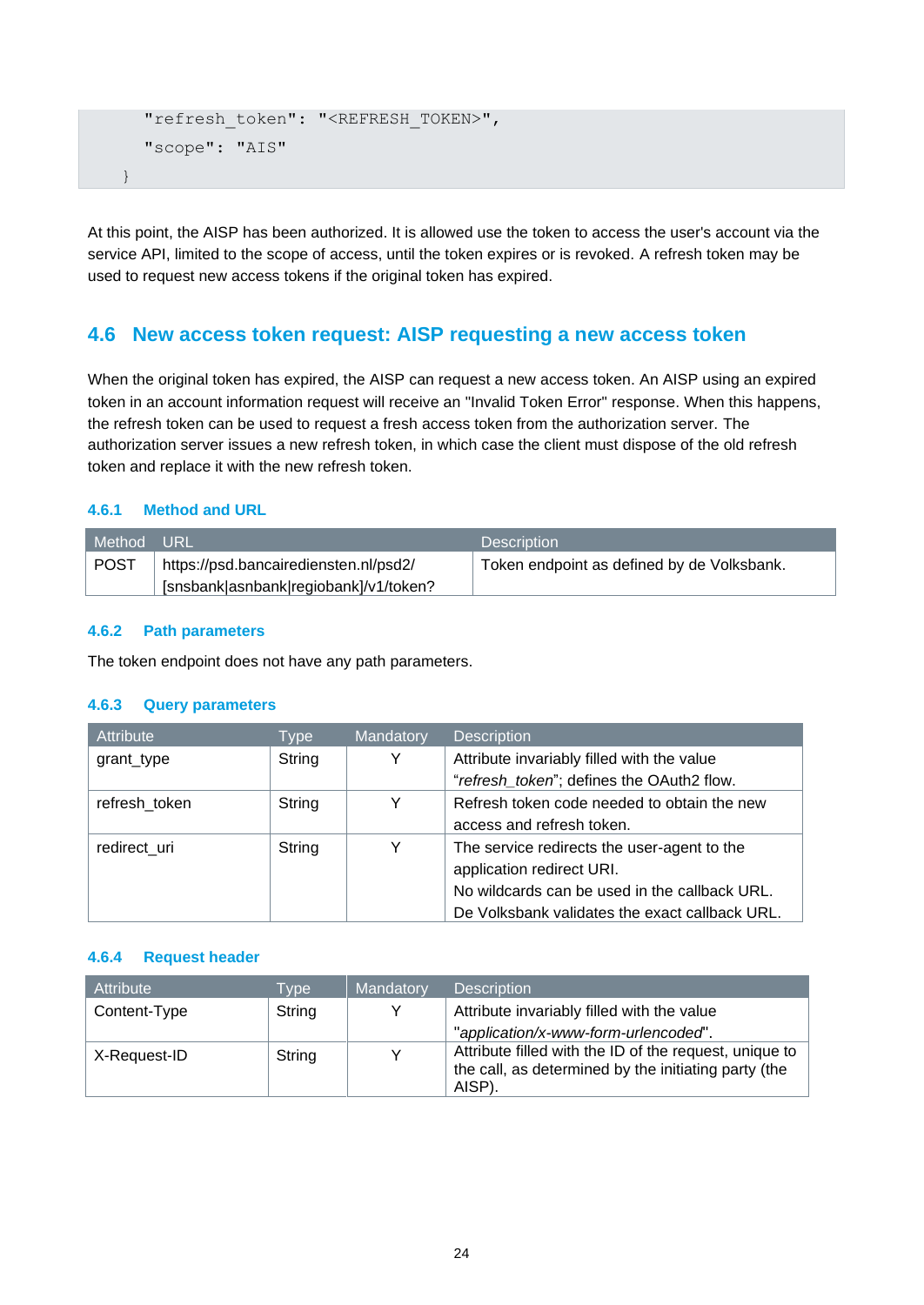| Attribute     | Type   | Mandatory | <b>Description</b>                                                                               |
|---------------|--------|-----------|--------------------------------------------------------------------------------------------------|
| Authorization | String | Y         | Consist of client_id and client_secret separated by  <br>a colon (:) in a base64 encoded string. |
|               |        |           | Format: Basic base64                                                                             |
|               |        |           | ( <client_id>:<client_secret>);</client_secret></client_id>                                      |
|               |        |           | client id: Identification of the AISP as                                                         |
|               |        |           | registered with de Volksbank;                                                                    |
|               |        |           | client_secret: secret agreed between the                                                         |
|               |        |           | AISP and de Volksbank.                                                                           |

### <span id="page-24-0"></span>**4.6.5 Request body**

The token endpoint does not have a request body.

### <span id="page-24-1"></span>**4.6.6 Example token request**

The token request is illustrated below:

| POST            |                                                                                             |
|-----------------|---------------------------------------------------------------------------------------------|
|                 | https://psd.bancairediensten.nl/psd2/snsbank/v1/token?grant type=                           |
|                 | refresh token&refresh token= <refresh token="">&amp;redirect uri=https://thirdpar</refresh> |
| ty.com/callback |                                                                                             |
| Content-Type:   | application/x-www-form-urlencoded                                                           |
| X-Request-ID:   | fdb9757d-8f27-4f9e-9be0-0eadacc89012                                                        |
| Authorization:  | Basic base64( <client id="">:<client secret="">)</client></client>                          |

#### <span id="page-24-2"></span>**4.6.7 Response code**

If the authorization is valid, the ASPSP will return a response containing the access token and a refresh token to the application. The response will look like this:

| Code | .<br>. |
|------|--------|
| 200  | Ok     |

### <span id="page-24-3"></span>**4.6.8 Response header**

| <b>Attribute</b> | <b>VDe</b> | Mandatory | <b>Description</b>                            |
|------------------|------------|-----------|-----------------------------------------------|
| Content-Type     | String     |           | Attribute is invariably filled with the value |
|                  |            |           | "application/json".                           |

## <span id="page-24-4"></span>**4.6.9 Response body**

| Attribute     | <b>Type</b> | Mandatory | <b>Description</b>                                    |
|---------------|-------------|-----------|-------------------------------------------------------|
| access_token  | String      | Y         | Attribute filled with the access token needed to call |
|               |             |           | the PSD2 interface, in this case AIS.                 |
| token_type    | String      |           | Attribute filled with the fixed value "Bearer".       |
| expires in    | Number      | Υ         | Attribute filled with the lifetime in seconds of the  |
|               |             |           | access token.                                         |
| refresh token | String      | Υ         | Value of the attribute can be used to obtain a new    |
|               |             |           | access token using the same authorization grant in    |
|               |             |           | the situation where the current token has expired.    |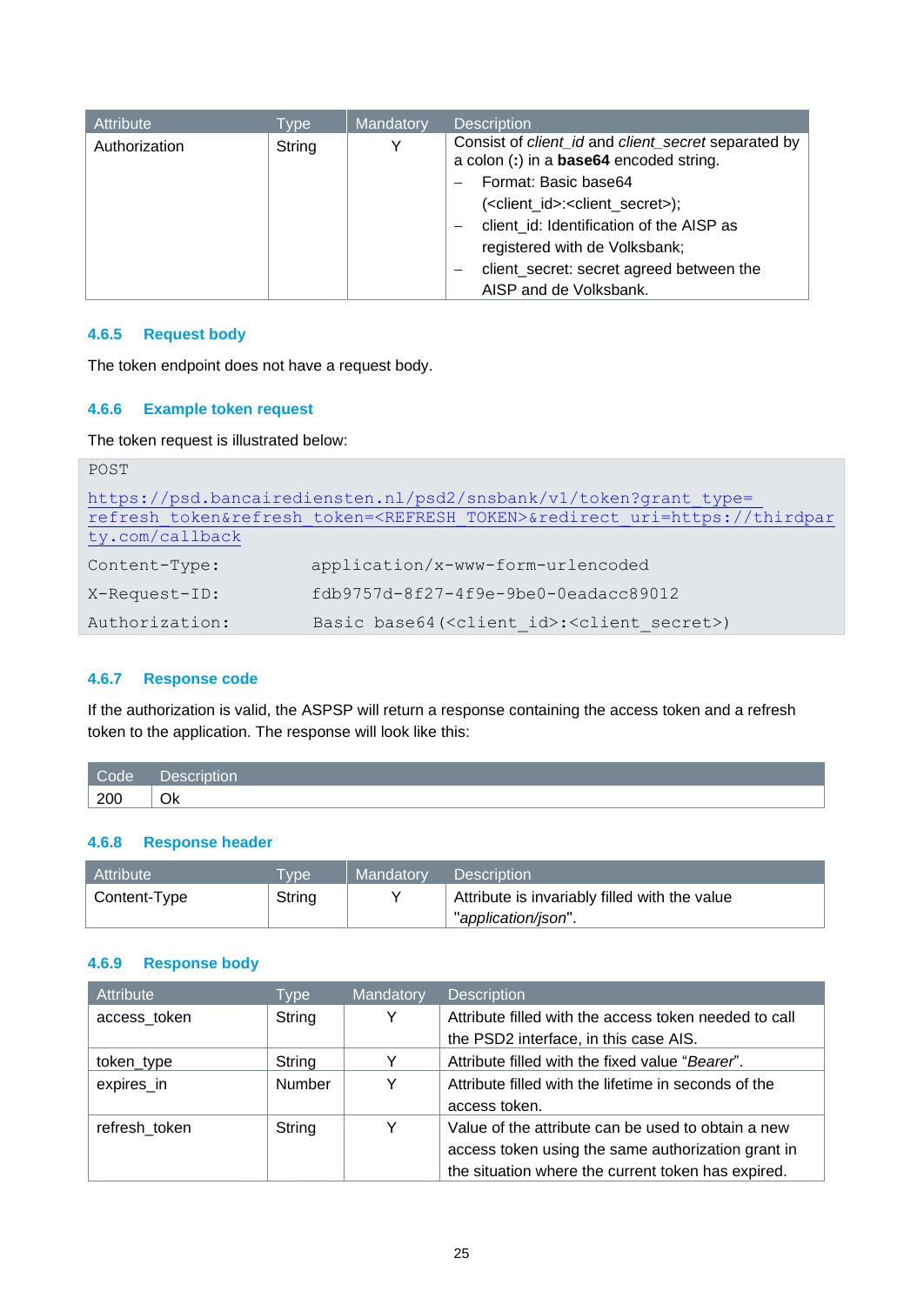| scope | String | Attribute filled the scope of the access token. In this |
|-------|--------|---------------------------------------------------------|
|       |        | context "AIS".                                          |

### <span id="page-25-0"></span>**4.6.10 Example token response**

The token response is illustrated below:

```
HTTP/1.x 200 
Content-Type: application/json
   {
     "access_token": "<ACCESS_TOKEN>",
     "token type": "Bearer",
     "expires_in": 600,
     "refresh_token": "<REFRESH_TOKEN>",
     "scope": "AIS"
   }
```
Now, the AISP has been authorized again.

## <span id="page-25-1"></span>**4.7 Get consent**

With the get consent endpoint, an AISP can request additional information about a consent given by the PSU. This information consists of the current status of the consent and characteristic fields pertaining to the consent.

#### <span id="page-25-2"></span>**4.7.1 Method and URL**

| Method     | URL.                                     | <b>Description</b>                     |
|------------|------------------------------------------|----------------------------------------|
| <b>GET</b> | https://psd.bancairediensten.nl/psd2/    | Get consent endpoint as defined by the |
|            | [snsbank asnbank regiobank]/v1/consents/ | Berlin Group in the implementation     |
|            | {consent-id}                             | quide version 1.3.                     |

#### <span id="page-25-3"></span>**4.7.2 Path parameters**

| Attribute     | <b>Type</b> | Mandatory | <b>Description</b>                                  |
|---------------|-------------|-----------|-----------------------------------------------------|
| ' consent-id_ | String      |           | Attribute contains the unique identification of the |
|               |             |           | consent.                                            |

#### <span id="page-25-4"></span>**4.7.3 Query parameters**

The get consent endpoint does not have any query parameters.

### **4.7.4 Request header**

| Attribute    | <b>Type</b> | Mandatory | <b>Description</b>                                         |
|--------------|-------------|-----------|------------------------------------------------------------|
| Content-Type | String      |           | Attribute invariably filled with the value                 |
|              |             |           | "application/json".                                        |
| X-Request-ID | String      |           | Attribute filled with the id of the request, unique to the |
|              |             |           | call, as determined by the initiating party (the AISP).    |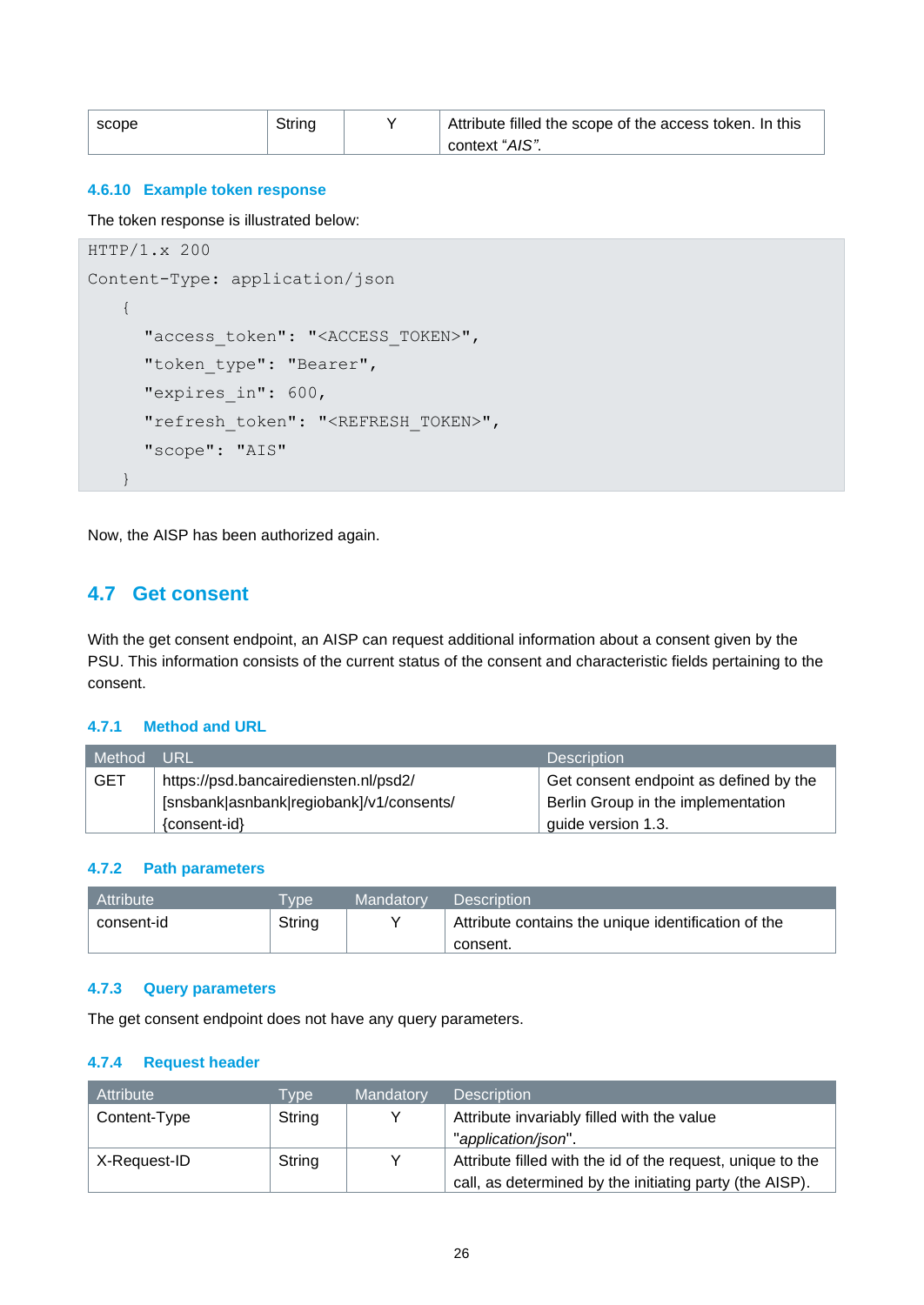| l Attribute   | vpe <sup>1</sup> | Mandatory | <b>Description</b>                                    |
|---------------|------------------|-----------|-------------------------------------------------------|
| Authorization | String           |           | Attribute filled with the access-token as obtained in |
|               |                  |           | the token request call.                               |

## <span id="page-26-0"></span>**4.7.5 Request body**

The get consent endpoint does not have a request body.

## <span id="page-26-1"></span>**4.7.6 Example Get Consent request**

The get consent request is illustrated below:

| GET            |                                                                           |
|----------------|---------------------------------------------------------------------------|
|                | https://psd.bancairediensten.nl/psd2/snsbank/v1/consents/SNS5678901234567 |
| Content-Type:  | application/json                                                          |
| X-Request-ID:  | fdb9757d-8f27-4f9e-9be0-0eadacc89012                                      |
| Authorization: | Bearer <access-token></access-token>                                      |

## <span id="page-26-2"></span>**4.7.7 Response code**

| Code, | Description |
|-------|-------------|
| 200   | ОК          |

## <span id="page-26-3"></span>**4.7.8 Response header**

| Attribute    | <b>Tvpe</b> | Mandatory | <b>Description</b>                                  |
|--------------|-------------|-----------|-----------------------------------------------------|
| Content-Type | String      |           | Attribute is invariably filled with the value       |
|              |             |           | "application/json".                                 |
| X-Request-ID | String      |           | ID of the request obtained from the request header. |

## <span id="page-26-4"></span>**4.7.9 Response body**

| Attribute          | Type           | Mandatory | <b>Description</b>                                           |
|--------------------|----------------|-----------|--------------------------------------------------------------|
| access             | Account        | Υ         | This attribute is part of the object Account Access          |
|                    | Access         |           | and refers to the requested access services.                 |
|                    | object         |           | accounts, balances and transactions are arrays               |
|                    |                |           | filled with Account Reference, which contains an             |
| accounts           | array of       |           | iban (String, format: [A-Z]{2,2}[0-9]{2,2}[a-zA-Z0-          |
| balances           | Account        |           | $9\{(1,30)\}.$                                               |
| transactions       | Reference      |           |                                                              |
| recurringIndicator | <b>Boolean</b> | Y         | If the value of the attribute recurring Indicator is set     |
|                    |                |           | to true, the consent is for a recurring access to the        |
|                    |                |           | account data.                                                |
|                    |                |           | If the value of the attribute recurring Indicator is set     |
|                    |                |           | to false, the consent is for a one-off access to the         |
|                    |                |           | account data.                                                |
| validUntil         | String         | Y         | The attribute <i>validUntil</i> contains the date until when |
|                    |                |           | the consent is valid.                                        |
|                    |                |           | The attribute has the ISO 8601 Date format (YYYY-            |
|                    |                |           | MM-DD).                                                      |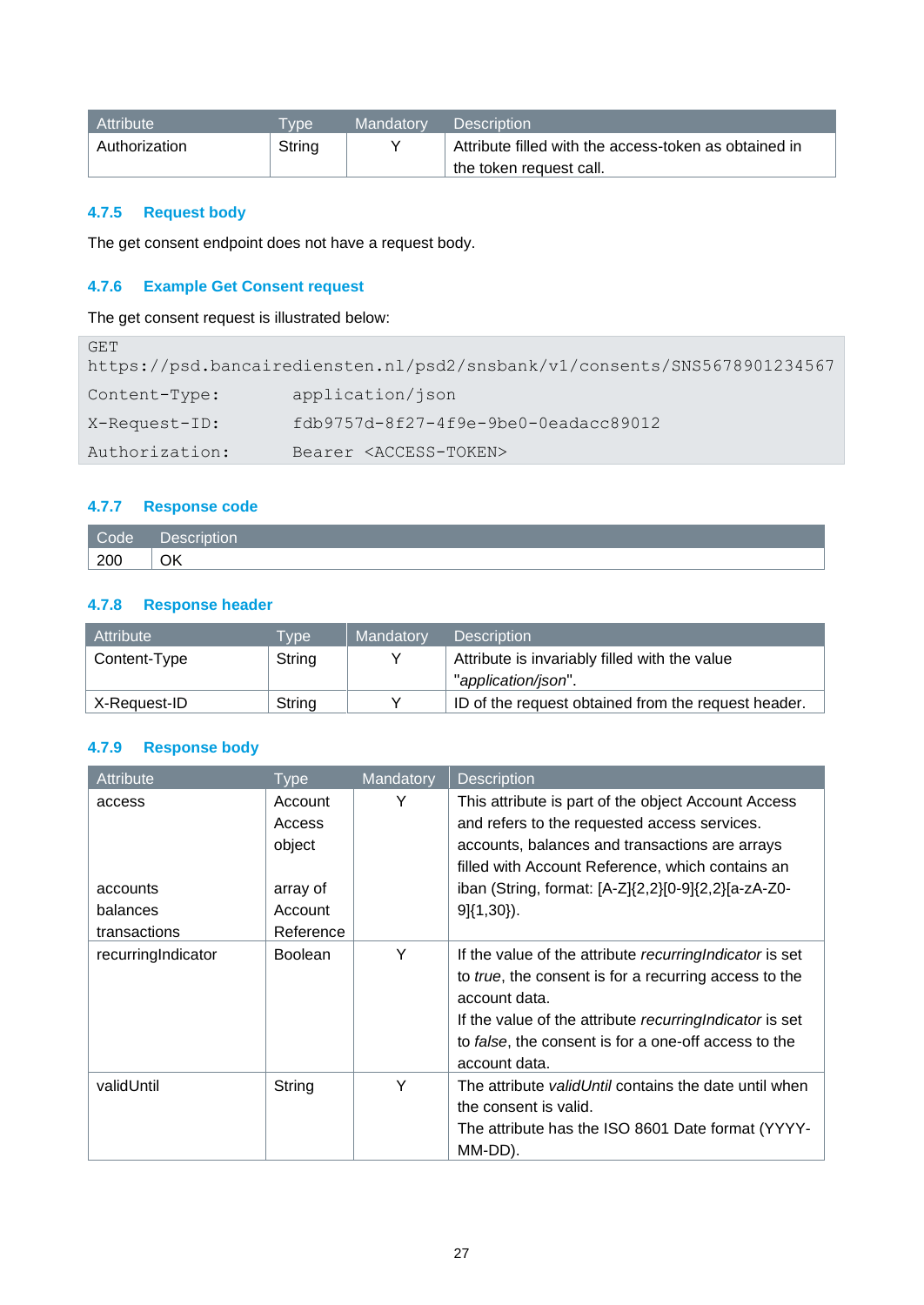|                 |               |   | N.B.: Each consent granted by a PSU to an AISP is<br>valid for a maximum of 90 days in accordance with<br>the PSD2 RTS requirements on strong customer<br>authentication (see also section 2.1). If the initial<br>validUntil value that the TPP submitted is below the<br>90 days then that value will be returned, otherwise<br>the date 90 days after initiation will be returned. |
|-----------------|---------------|---|---------------------------------------------------------------------------------------------------------------------------------------------------------------------------------------------------------------------------------------------------------------------------------------------------------------------------------------------------------------------------------------|
| frequencyPerDay | <b>Number</b> | Y | This field indicates the requested maximum<br>frequency for an access per day. For a one-off<br>access this attribute is set to "1".                                                                                                                                                                                                                                                  |
| lastActionDate  | String        | Y | This field contains the date of the last action on the<br>consent object having an impact on the status.<br>The attribute has the ISO 8601 Date format (YYYY-<br>MM-DD).                                                                                                                                                                                                              |
| consentStatus   | String        | Y | Attribute filled with the status of the consent. Values<br>are conform the Berlin Group Consent Status list.<br>Enumeration:<br>$1_{-}$<br>received;<br>rejected;<br>2.<br>3.<br>partiallyAuthorized;<br>valid;<br>4.<br>revokedByPsu;<br>5.<br>6.<br>expired;<br>terminatedByTpp.<br>7.<br>De Volksbank does not support the status<br>partiallyAuthorized.                          |

# <span id="page-27-0"></span>**4.7.10 Example get consent response**

The get consent response is illustrated below:

```
HTTP/1.x 200 
Content-Type: application/json
   { "access":
           {"accounts":
              [{"iban": "NL64SNSB0948305280"}],
           },
           {"balances":
              [{"iban": "NL64SNSB0948305280"}],
           },
           {"transactions":
              [{"iban": "NL64SNSB0948305280"}],
           },
       "recurringIndicator": true,
       "validUntil": "2019-07-05",
```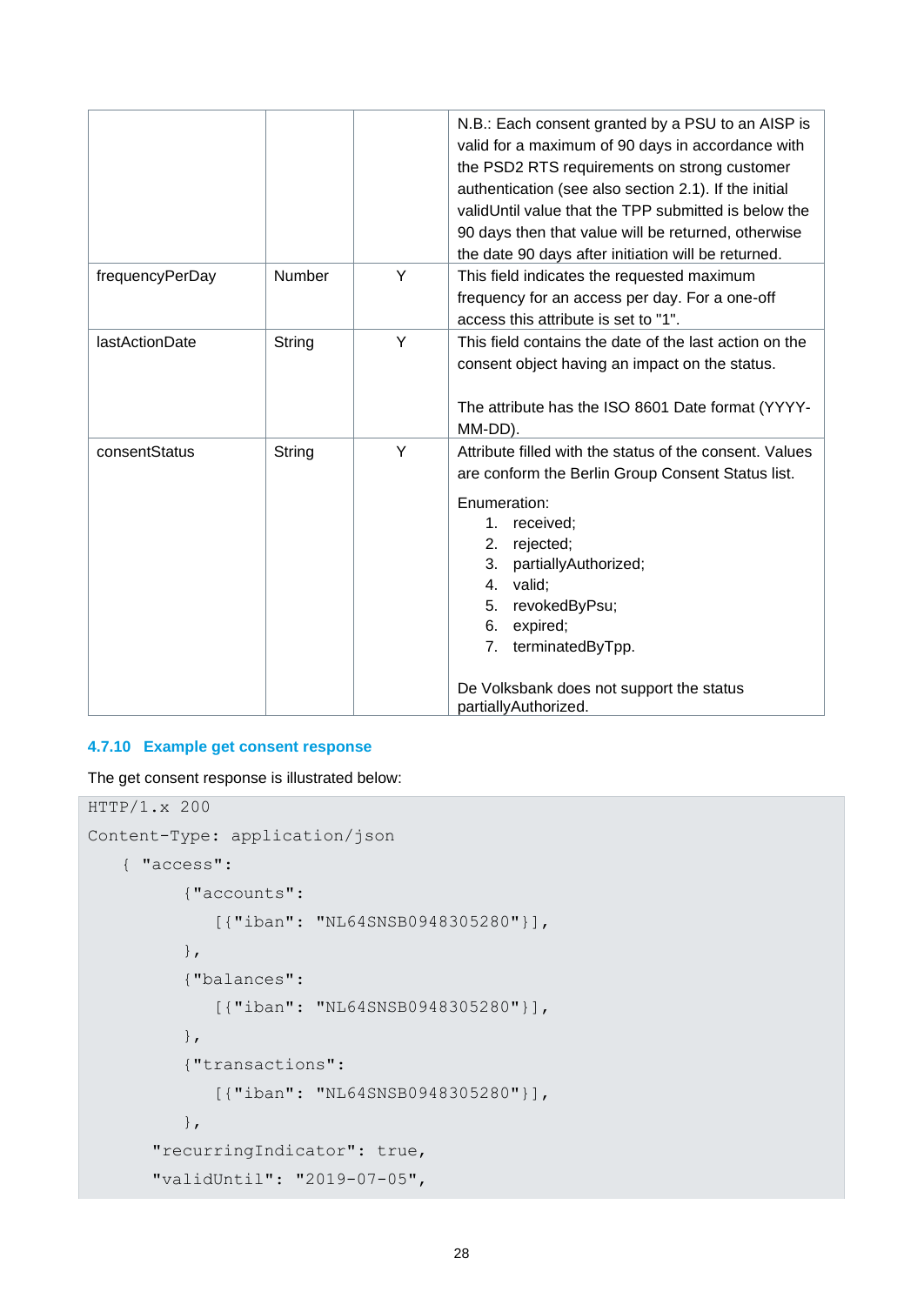```
 "frequencyPerDay": "4",
   "lastActionDate": "2019-06-18",
    "consentStatus": "valid"
}
```
## <span id="page-28-0"></span>**4.8 Delete consent request**

With the delete consent endpoint, an AISP can delete a consent given by the PSU.

### <span id="page-28-1"></span>**4.8.1 Method and URL**

| <b>Method</b> | URL                                      | <b>Description</b>                     |
|---------------|------------------------------------------|----------------------------------------|
| DELETE        | https://psd.bancairediensten.nl/psd2/    | Delete consent endpoint as defined by  |
|               | [snsbank asnbank regiobank]/v1/consents/ | the Berlin Group in the implementation |
|               | {consent-id}                             | quide version 1.3.                     |

### <span id="page-28-2"></span>**4.8.2 Path parameters**

| Attribute  | vpe    | Mandatory | <b>Description</b>                                  |
|------------|--------|-----------|-----------------------------------------------------|
| consent-id | String |           | Attribute contains the unique identification of the |
|            |        |           | consent.                                            |

#### <span id="page-28-3"></span>**4.8.3 Query parameters**

The delete consent endpoint does not have any query parameters.

### **4.8.4 Request header**

| Attribute     | Type   | Mandatory | <b>Description</b>                                         |
|---------------|--------|-----------|------------------------------------------------------------|
| Content-Type  | String |           | Attribute is invariably filled with the value              |
|               |        |           | "application/json".                                        |
| X-Request-ID  | String |           | Attribute filled with the ID of the request, unique to the |
|               |        |           | call, as determined by the initiating party (the AISP).    |
| Authorization | String |           | Attribute filled with the access-token as obtained in      |
|               |        |           | the token request call.                                    |

### <span id="page-28-4"></span>**4.8.5 Request body**

The delete consent endpoint does not have a request body.

### <span id="page-28-5"></span>**4.8.6 Example delete consent request**

The delete consent request is illustrated below:

```
DELETE 
https://psd.bancairediensten.nl/psd2/snsbank/v1/consents/SNS5678901234567
Content-Type: application/json
X-Request-ID: fdb9757d-8f27-4f9e-9be0-0eadacc89012
Authorization: Bearer <ACCESS-TOKEN>
```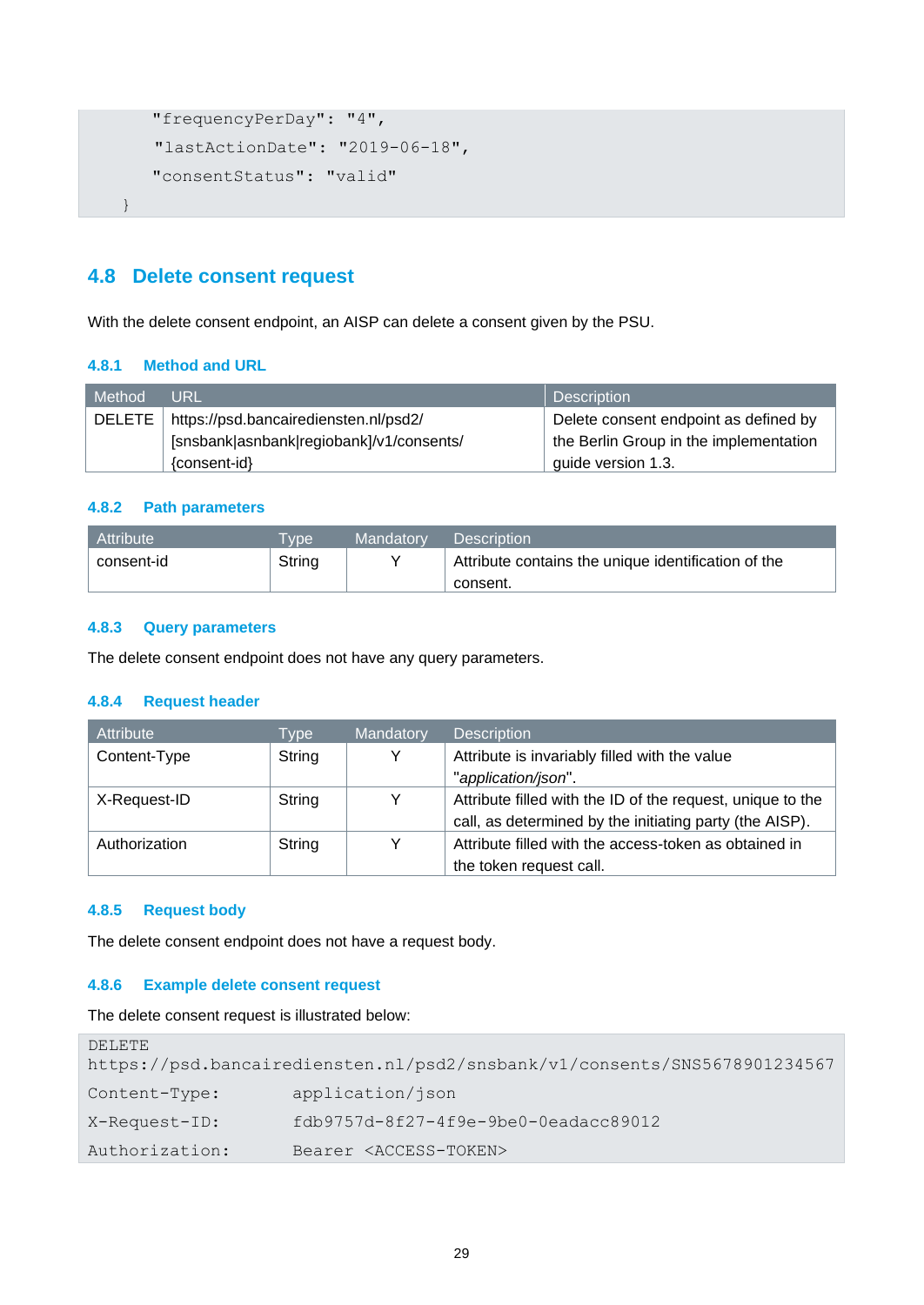### <span id="page-29-0"></span>**4.8.7 Response code**

| Code | ____<br>iion<br>a roma |
|------|------------------------|
| 204  | Nc<br>`ontent          |

### <span id="page-29-1"></span>**4.8.8 Response header**

| Attribute    | <b>VDe</b> | Mandatory | Description                                         |
|--------------|------------|-----------|-----------------------------------------------------|
| X-Reauest-ID | Strina     |           | ID of the request obtained from the request header. |

## <span id="page-29-2"></span>**4.8.9 Response body**

The delete consent endpoint does not have a response body.

## <span id="page-29-3"></span>**4.8.10 Example delete consent response**

The delete consent response is illustrated below:

HTTP/1.x 204 No Content

X-Request-ID: fdb9757d-8f27-4f9e-9be0-0eadacc89012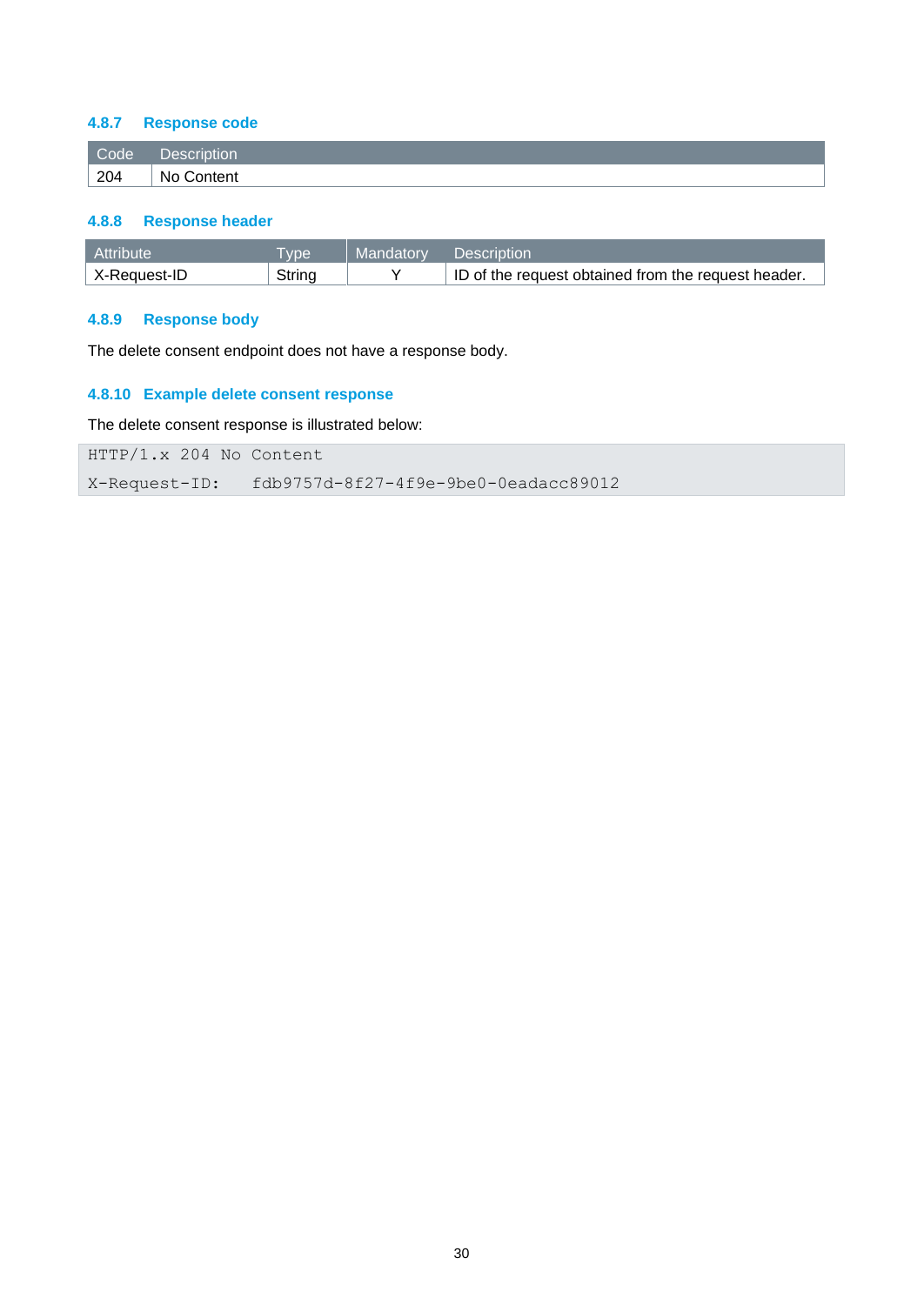# <span id="page-30-0"></span>**5 De Volksbank Account Information Services**

The Account Information Services (AIS) de Volksbank supports all require an access token in their service call. This access token is delivered in the attribute *Authorization* in the header of the request. When an OAuth 2.0 client submits the request to the resource server, the resource server needs to verify the access token. Only if the access token is valid, the response to this request will be successful.

The AIS API service calls will return a response with the account information of the customer. The account information consists of IBAN, balance information of the account or transactional information of that account. The response is per IBAN, as granted by the consent. The maximum time period for which transaction history can be shown is currently set at **2** years.

De Volksbank currently supports three AIS services which have also been defined by the Berlin Group. These services are the following:

- 1. Read Account list;
- 2. Read Balance;
- 3. Read Transaction List.

The services listed above are described in more detail in the following sections.

# <span id="page-30-1"></span>**5.1 Read Account List v1.1**

The Account Information Service call **Read Account List** provides information about a PSU's account uniquely identified by an IBAN. Out of a list of account data defined by the Berlin Group, de Volksbank offers the attributes as described in 5.1.9.

Please note: when a consent has been renewed the resourceId (accountId) will also be changed. Therefore it is needed to use the read account to get the new resourceId.

### <span id="page-30-2"></span>**5.1.1 Method and URL**

| Method     | URL                                              | <b>Description</b>                      |
|------------|--------------------------------------------------|-----------------------------------------|
| <b>GET</b> | https://psd.bancairediensten.nl/psd2/            | Account information endpoint as defined |
|            | [snsbank asnbank regiobank]/v1.1/accounts {query | by the Berlin Group in the              |
|            | parameters }                                     | implementation guide version 1.3.       |

### <span id="page-30-3"></span>**5.1.2 Path parameters**

The Read Account List endpoint does not have any path parameters.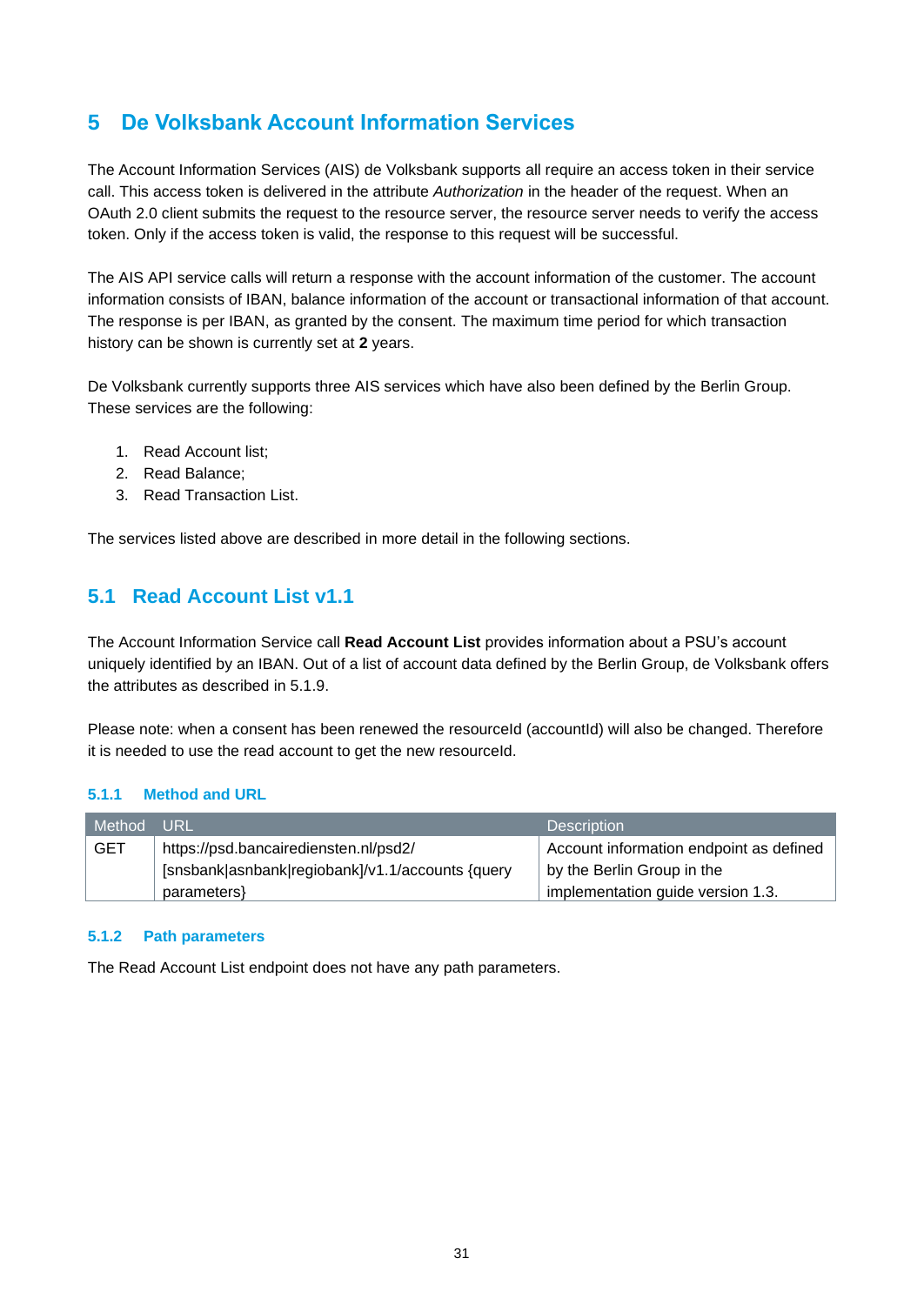### <span id="page-31-0"></span>**5.1.3 Query parameters**

| Attribute   | Type           | <b>Mandatory</b> | <b>Description</b>                                                                                                                                                              |
|-------------|----------------|------------------|---------------------------------------------------------------------------------------------------------------------------------------------------------------------------------|
| withBalance | <b>Boolean</b> | N                | The Berlin Group Implementation guide version 1.3 states the<br>following about the attribute with Balance:<br>If contained, this function reads the list of accessible payment |
|             |                |                  | accounts including the booking balance, if granted by the PSU<br>in the related consent and available by the ASPSP. This<br>parameter might be ignored by the ASPSP.            |
|             |                |                  | N.B.: At the moment, this query parameter cannot be processed<br>by de Volksbank. It should be left out.                                                                        |

### **5.1.4 Request header**

| Attribute     | Type   | Mandatory | <b>Description</b>                                                  |
|---------------|--------|-----------|---------------------------------------------------------------------|
| Content-Type  | String | Y         | Attribute invariably filled with the value "application/json".      |
| X-Request-ID  | String | Y         | Attribute filled with the ID of the request, unique to the call, as |
|               |        |           | determined by the initiating party (the AISP).                      |
| Consent-ID    | String | v         | Attribute filled with the value of the consentid obtained in the    |
|               |        |           | consent request call.                                               |
| Authorization | String | ∨         | Attribute filled with the access-token as obtained in the token     |
|               |        |           | request call.                                                       |

## <span id="page-31-1"></span>**5.1.5 Request body**

The Read Account List endpoint does not have a request body.

## <span id="page-31-2"></span>**5.1.6 Example Read Account List request**

The Read Account List request is illustrated below:

| GET https://psd.bancairediensten.nl/psd2/snsbank/v1.1/accounts |                                        |  |  |  |
|----------------------------------------------------------------|----------------------------------------|--|--|--|
| Content-Type:                                                  | application/json                       |  |  |  |
| X-Request-ID:                                                  | $fdb9757d-8f27-4f9e-9be0-0eadacc89012$ |  |  |  |
| Consent-ID:                                                    | SNS0123456789012                       |  |  |  |
| Authorization:                                                 | Bearer <access-token></access-token>   |  |  |  |

### <span id="page-31-3"></span>**5.1.7 Response code**

| Code | Descriv<br>escription |
|------|-----------------------|
| 200  | Ok                    |

## <span id="page-31-4"></span>**5.1.8 Response header**

| <b>Attribute</b> | <b>Type</b> | Mandatory | <b>Description</b>                            |
|------------------|-------------|-----------|-----------------------------------------------|
| Content-Type     | String      |           | Attribute is invariably filled with the value |
|                  |             |           | "application/json".                           |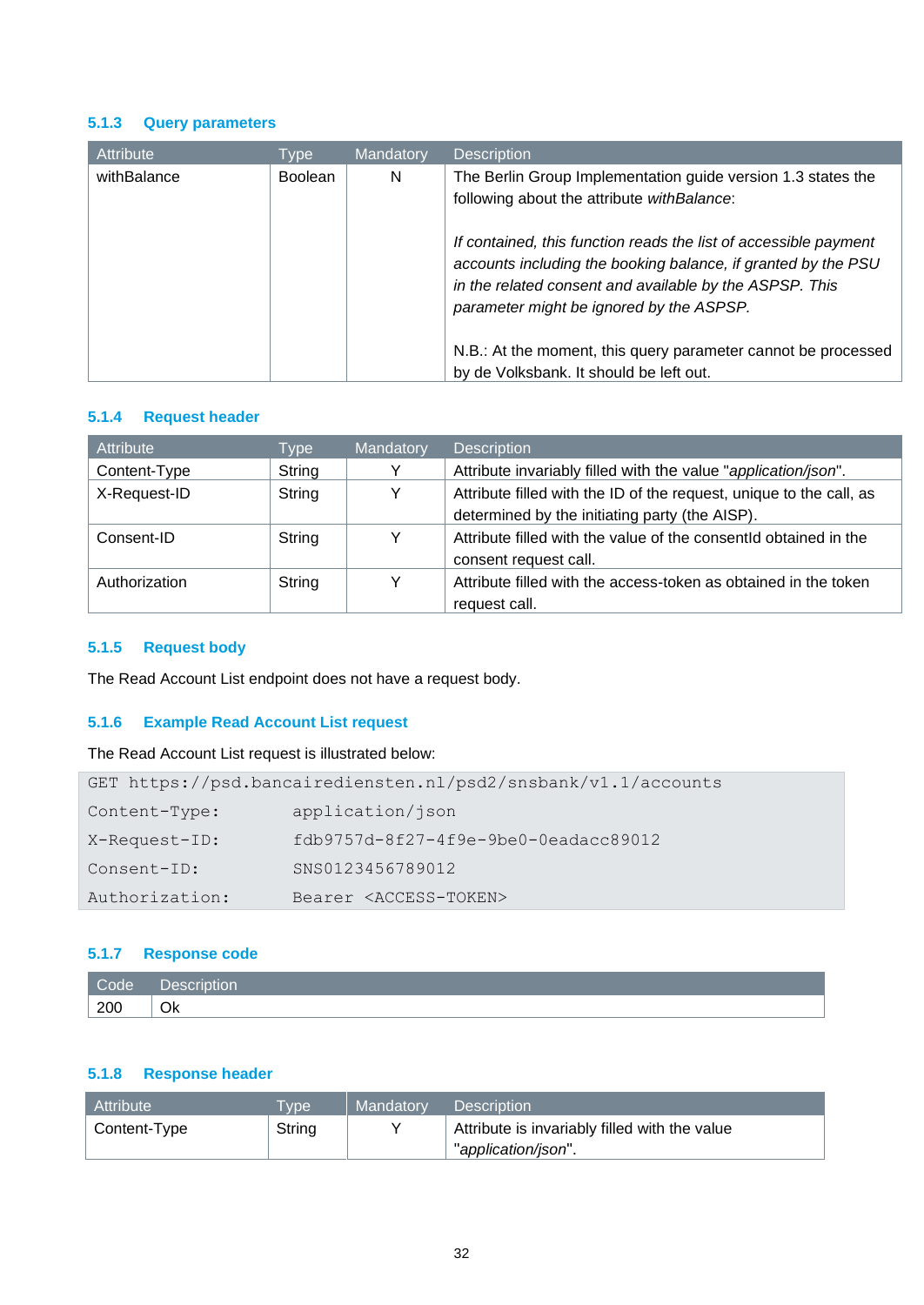| Attribute    | <b>Type</b> | Mandatory | <b>Description</b>                                                                                                      |
|--------------|-------------|-----------|-------------------------------------------------------------------------------------------------------------------------|
| X-Request-ID | String      |           | Attribute filled with the ID of the request, unique to<br>the call, as determined by the initiating party (the<br>AISP) |

## <span id="page-32-0"></span>**5.1.9 Response body**

| Attribute   | <b>Type</b>              | Mandatory    | Description                                                                            |
|-------------|--------------------------|--------------|----------------------------------------------------------------------------------------|
| accounts    | Account                  | Y            |                                                                                        |
| resourceld  | Details object<br>String | Y            | resourceld:                                                                            |
|             |                          |              | A universally unique identifier (UUID), a 128-bit                                      |
|             |                          |              | number used to identify the account. This                                              |
|             |                          |              | identifier is determined by the ASPSP. This<br>identifier is also known as account-id. |
|             |                          |              |                                                                                        |
| iban        | String                   | $\mathsf{N}$ | iban:                                                                                  |
|             |                          |              | Unique identification of the account.                                                  |
|             |                          |              | Format: [A-Z]{2,2}[0-9]{2,2}[a-zA-Z0-9]{1,30}                                          |
| currency    | String                   | Y            | currency:                                                                              |
|             |                          |              | ISO 4217 Alpha 3 currency code.                                                        |
|             |                          |              |                                                                                        |
| name        | String                   | N            | name:<br>Name of the account given by the bank or the                                  |
|             |                          |              | PSU in Online-Banking.                                                                 |
|             |                          | N            |                                                                                        |
| ownerName   | String                   |              | ownerName:<br>Name of the account holder(s). If an account has                         |
|             |                          |              | a joint account holder, the name of the account                                        |
|             |                          |              | holder and joint account holder are separated with                                     |
|             |                          |              | 'CJ'.                                                                                  |
| product     | String                   | $\mathsf{N}$ | product:                                                                               |
|             |                          |              | Product name of the Bank for this account,                                             |
|             |                          |              | proprietary definition.                                                                |
| customerBic | String                   | $\mathsf{N}$ | customerBic:                                                                           |
|             |                          |              | The BIC associated to the account.<br>Format: [A-Z]{6,6}[A-Z2-9][A-NP-Z0-9]([A-Z0-     |
|             |                          |              | $9\{(3,3)\}(0,1\}$                                                                     |

## <span id="page-32-1"></span>**5.1.10 Example Read Account List response**

The Read Account List response is illustrated below:

| HTTP/1.x 200 OK |                                      |
|-----------------|--------------------------------------|
| Content-Type:   | application/json                     |
| X-Request-ID:   | fdb9757d-8f27-4f9e-9be0-0eadacc89012 |
| {"accounts":    |                                      |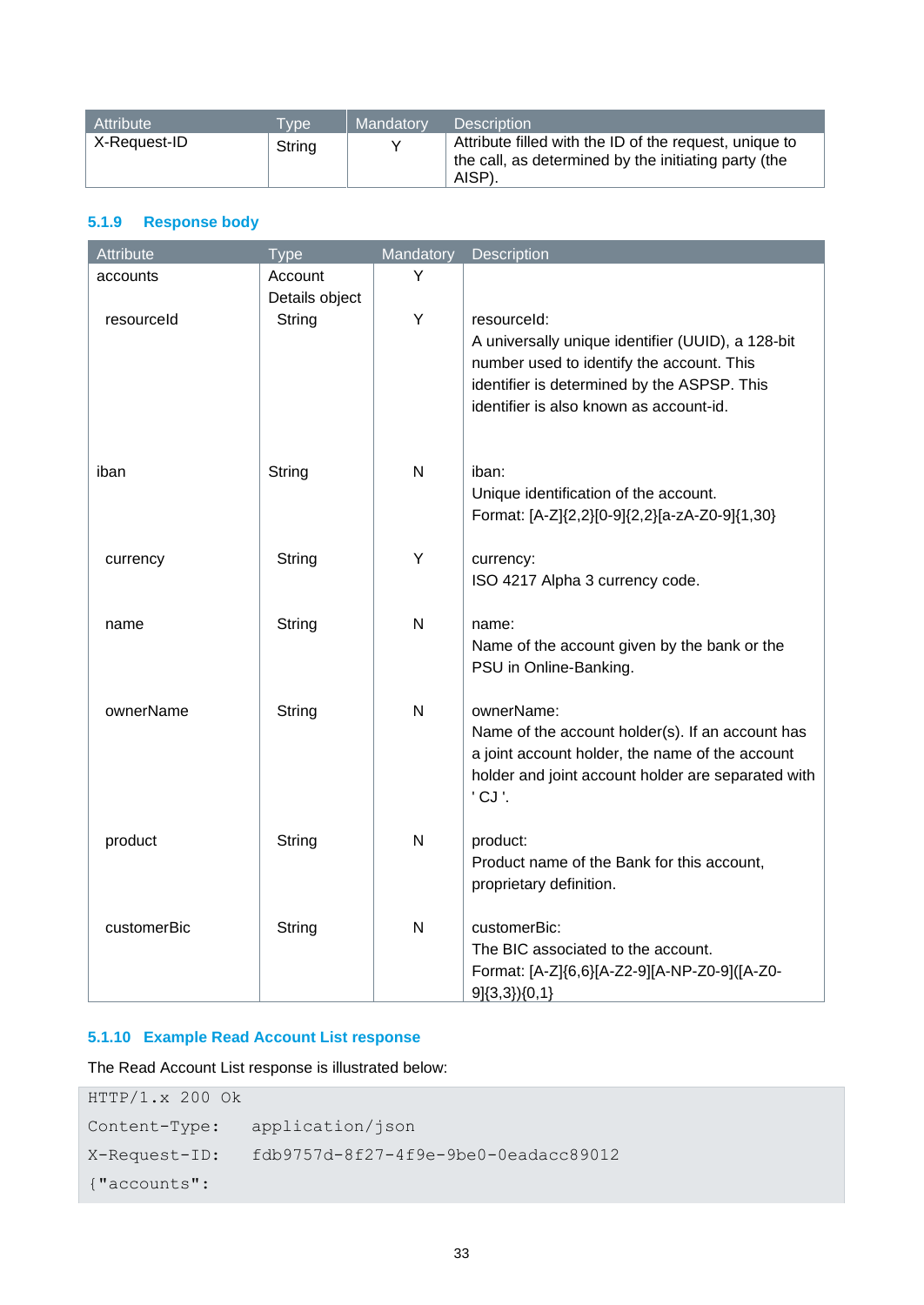```
\sqrt{ } { "resourceId": "3dc3d5b3-7023-4848-9853-f5400a64e80f",
         "iban": "NL79RBRB0230400868",
         "currency": "EUR",
        "name": "Huishoudpot",
         "ownerName": "Z H van der Zee CJ Z Bottema",
         "product": "Plus Betalen",
         "customerBic": "RBRBNL21"
       }
     ]
}
```
## <span id="page-33-0"></span>**5.2 Read Balance v1.1**

The Account Information Service **Read Balance** provides information about the balance on a PSU's account uniquely identified by an IBAN. For every single call, the service **Read Balance** returns the balance of only one IBAN.

### <span id="page-33-1"></span>**5.2.1 Method and URL**

| Method     | <b>URL</b>                                                                       | <b>Description</b>                      |
|------------|----------------------------------------------------------------------------------|-----------------------------------------|
| <b>GET</b> | https://psd.bancairediensten.nl/psd2/                                            | Balance information endpoint as defined |
|            | [snsbank asnbank regiobank]/v1.1/accounts/ {account-  by the Berlin Group in the |                                         |
|            | id}/balances                                                                     | implementation guide version 1.3.       |

### <span id="page-33-2"></span>**5.2.2 Path parameters**

| Attribute  | <b>Type</b> | Mandatory | <b>Description</b>                                  |
|------------|-------------|-----------|-----------------------------------------------------|
| account-id | String      |           | The UUID identifying the account as returned by the |
|            |             |           | service Read Account List.                          |

### <span id="page-33-3"></span>**5.2.3 Query parameters**

The Read Balance endpoint does not have any query parameters.

### **5.2.4 Request header**

| Attribute              | Type   | Mandatory | <b>Description</b>                                         |
|------------------------|--------|-----------|------------------------------------------------------------|
| String<br>Content-Type |        | Y         | Attribute invariably filled with the value                 |
|                        |        |           | "application/json".                                        |
| X-Request-ID           | String |           | Attribute filled with the ID of the request, unique to the |
|                        |        |           | call, as determined by the initiating party (the AISP).    |
| Consent-ID             | String | Y         | Attribute filled with the value of the consentId obtained  |
|                        |        |           | in the consent request call.                               |
| Authorization          | String | Y         | Attribute filled with the access-token as obtained in      |
|                        |        |           | the token request call.                                    |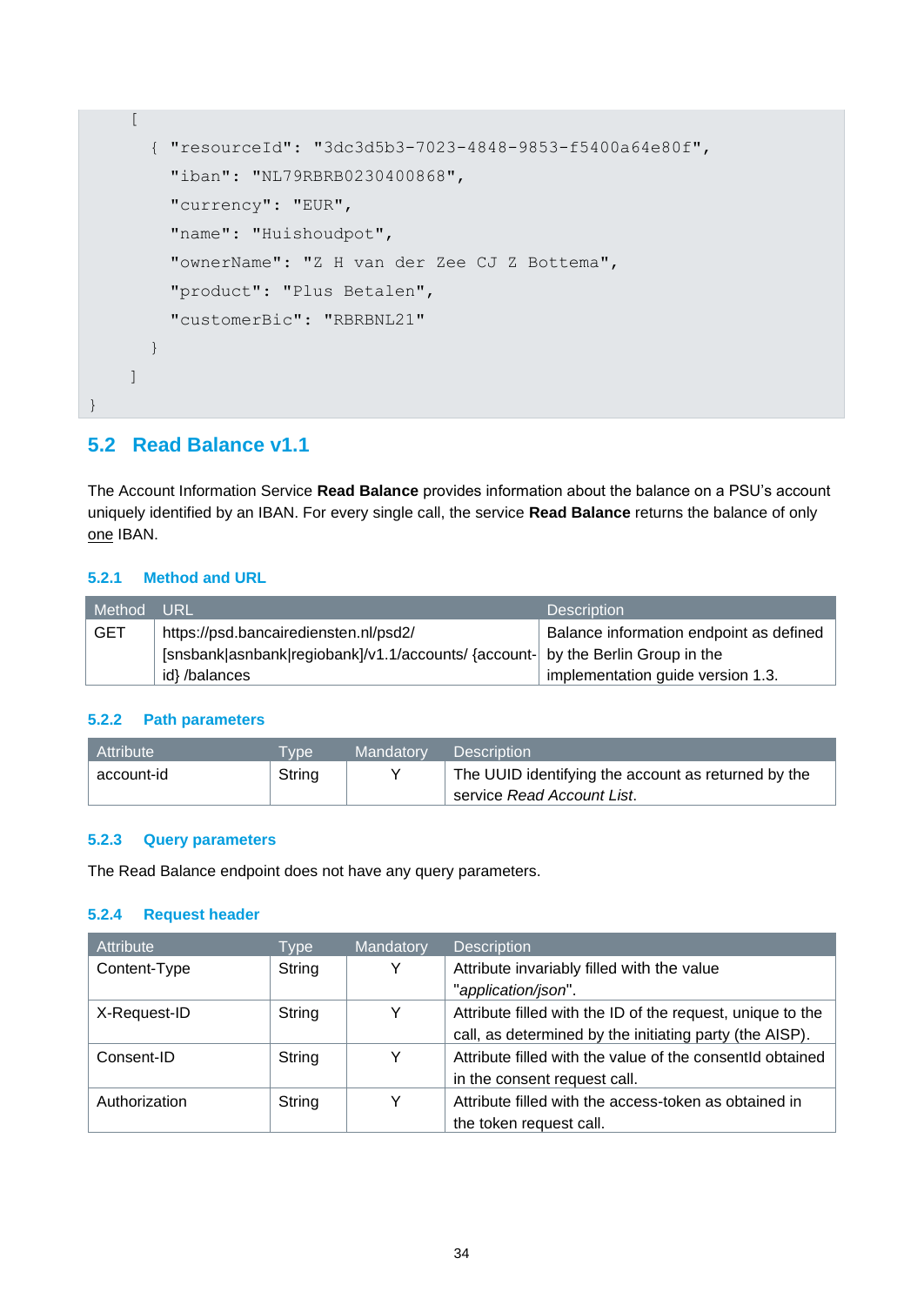## <span id="page-34-0"></span>**5.2.5 Request body**

The Read Balance endpoint does not have a request body.

## <span id="page-34-1"></span>**5.2.6 Example Read Balance request**

## The Read Balance request is illustrated below:

| GET https://psd.bancairediensten.nl/psd2/snsbank/v1.1/accounts/3dc3d5b3-<br>7023-4848-9853-f5400a64e80f/balances |                                        |  |  |  |
|------------------------------------------------------------------------------------------------------------------|----------------------------------------|--|--|--|
| Content-Type:                                                                                                    | application/json                       |  |  |  |
| X-Request-ID:                                                                                                    | $fdb9757d-8f27-4f9e-9be0-0eadacc89012$ |  |  |  |
| Consent-ID:                                                                                                      | SNS0123456789012                       |  |  |  |
| Authorization:                                                                                                   | Bearer <access-token></access-token>   |  |  |  |

### <span id="page-34-2"></span>**5.2.7 Response code**

| Code | $\sqrt{2}$ |
|------|------------|
| 200  | Ok         |

## <span id="page-34-3"></span>**5.2.8 Response header**

| Attribute    | <b>Type</b> | Mandatory | <b>Description</b>                                                                                                       |
|--------------|-------------|-----------|--------------------------------------------------------------------------------------------------------------------------|
| Content-Type | String      |           | Attribute is invariably filled with the value                                                                            |
|              |             |           | "application/json".                                                                                                      |
| X-Request-ID | String      |           | Attribute filled with the ID of the request, unique to<br>the call, as determined by the initiating party (the<br>AISP). |

## <span id="page-34-4"></span>**5.2.9 Response body**

| <b>Attribute</b> | Type                     | Mandatory | <b>Description</b>                          |
|------------------|--------------------------|-----------|---------------------------------------------|
| account          | <b>Account Reference</b> | N         | iban:                                       |
|                  | object                   |           | Attribute is part of the Account Reference  |
| iban             | String                   |           | object as defined by the Berlin Group. This |
|                  |                          |           | attribute is optional and de Volksbank does |
|                  |                          |           | not return it.                              |
| <b>Balances</b>  | Balance object           | Y         |                                             |
|                  |                          |           |                                             |
| balanceType      | String                   | Y         | balanceType:                                |
|                  |                          |           | De Volksbank only supports the balance      |
|                  |                          |           | type interimAvailable                       |
|                  |                          |           |                                             |
| balanceAmount    | Amount object            | Y         | currency:                                   |
| currency         | String                   | Υ         | Attribute is part of the array Amount as    |
|                  |                          |           | defined by the Berlin Group.                |
|                  |                          |           | ISO 4217 Alpha 3 currency code              |
| amount           | String                   | Y         | amount:                                     |
|                  |                          |           | Attribute is part of the array Amount as    |
|                  |                          |           | defined by the Berlin Group.                |
|                  |                          |           |                                             |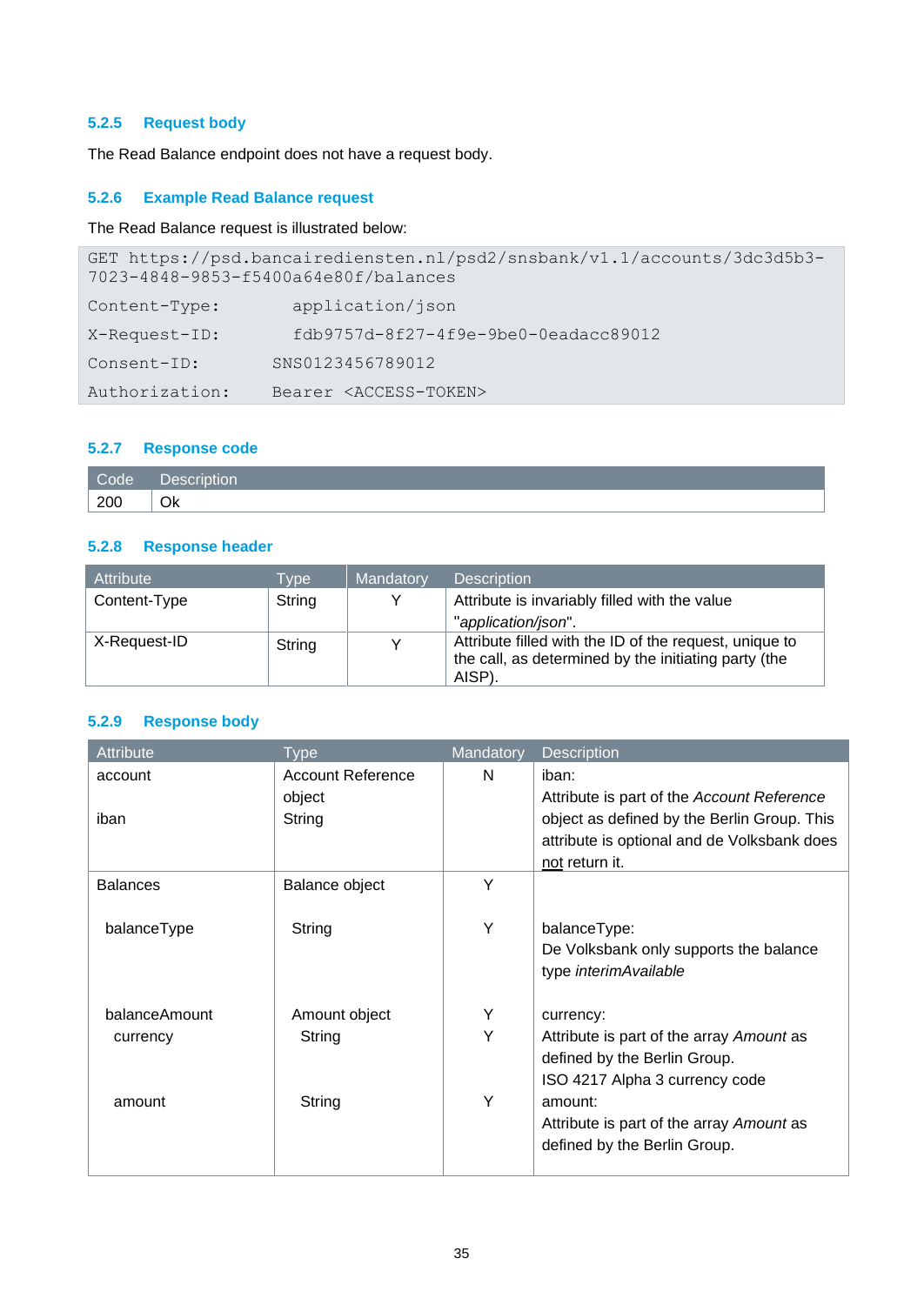| Attribute          | Type   | Mandatory | <b>Description</b>                                                                                                                                                                                                              |
|--------------------|--------|-----------|---------------------------------------------------------------------------------------------------------------------------------------------------------------------------------------------------------------------------------|
|                    |        |           | The amount given with fractional digits, if<br>needed. The decimal separator is a dot.<br>The number of fractional digits (or minor<br>unit of currency) must comply with ISO<br>4217.<br>totalDigits: 18<br>fractionDigits: 5. |
| lastChangeDateTime | String | N         | lastChangeDateTime:<br>Required format is ISODateTime                                                                                                                                                                           |
|                    |        |           | Last time the balance Amount has changed                                                                                                                                                                                        |

### <span id="page-35-0"></span>**5.2.10 Example Read Balance response**

The Read Balance response is illustrated below:

```
HTTP/1.x 200 Ok
Content-Type: application/json
X-Request-ID: fdb9757d-8f27-4f9e-9be0-0eadacc89012
{
"balances":
     [ { "balanceType": "interimAvailable",
         "balanceAmount": {"currency": "EUR", "amount": "500.00"},
         "lastChangeDateTime": "2017-10-25T15:30:35.035Z"
     } ]
}
```
## <span id="page-35-1"></span>**5.3 Read Transaction List v1.1**

The Account Information Service **Read Transaction List** provides transaction detail information about a PSU's account uniquely identified by an IBAN. The transaction information as described in 5.3.9 is shown.

For every single call, the service **Read Transaction List** returns the transactions of only one IBAN submitted in the path parameter account-id in the request.

### <span id="page-35-2"></span>**5.3.1 Method and URL**

| Method     | URL                                                | <b>Description</b>                  |
|------------|----------------------------------------------------|-------------------------------------|
| <b>GET</b> | https://psd.bancairediensten.nl/psd2/              | Transaction information endpoint as |
|            | [snsbank asnbank regiobank/v1.1/accounts/{account- | defined by the Berlin Group in the  |
|            | id}/transactions {query-parameters}                | implementation guide version 1.3.   |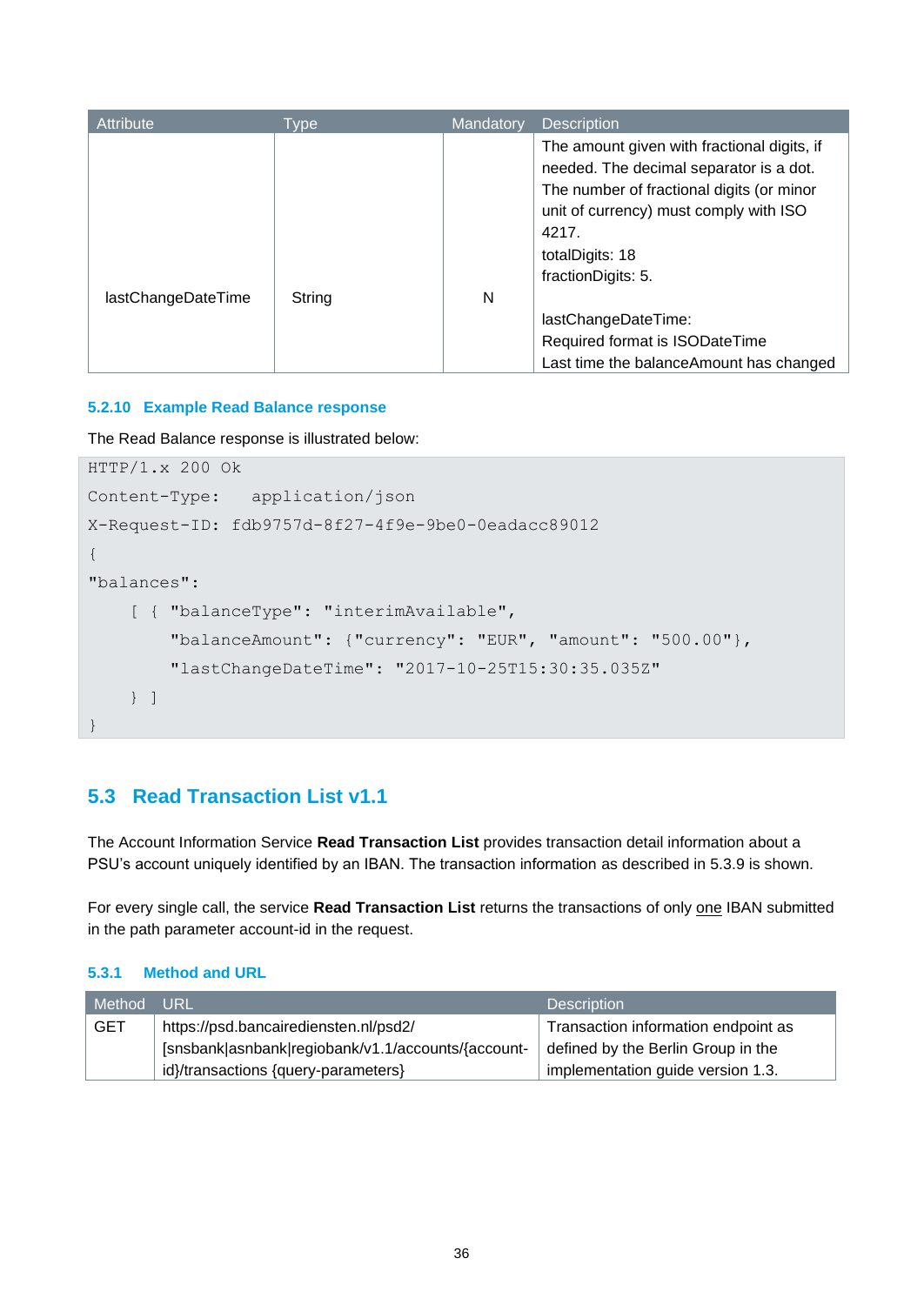## <span id="page-36-0"></span>**5.3.2 Path parameters**

| Attribute  | <b>Tvpe</b> | Mandatory | <b>Description</b>                                  |
|------------|-------------|-----------|-----------------------------------------------------|
| account-id | String      |           | The UUID identifying the account as returned by the |
|            |             |           | service Read Account List.                          |

## <span id="page-36-1"></span>**5.3.3 Query parameters**

| Attribute          | <b>Type</b> | Mandatory    | Description                                                                                                                                                                                                                                                                                                                                                                                                                                                                                                                                                                                                                             |
|--------------------|-------------|--------------|-----------------------------------------------------------------------------------------------------------------------------------------------------------------------------------------------------------------------------------------------------------------------------------------------------------------------------------------------------------------------------------------------------------------------------------------------------------------------------------------------------------------------------------------------------------------------------------------------------------------------------------------|
| dateFrom           | String      | N            | Start date of the period for which an account<br>statement is requested.<br>Attribute has the ISO 8601 Date format (YYYY-MM-<br>DD).<br>Cannot be used in combination with an<br>entryReferenceFrom.                                                                                                                                                                                                                                                                                                                                                                                                                                    |
| dateTo             | String      | $\mathsf{N}$ | End date of the period for which an account statement<br>is requested.<br>Attribute has the ISO 8601 Date format (YYYY-MM-<br>DD).<br>Cannot be used in combination with an<br>entryReferenceFrom.                                                                                                                                                                                                                                                                                                                                                                                                                                      |
| entryReferenceFrom | String      | $\mathsf{N}$ | The attribute entryReferenceFrom is a concatenation<br>of a journal date and a sequence number.<br>The format is YYYYMMDD-XXXXXXXXXXXX.<br>The journal date has the format YYYYMMDD. The<br>sequence number is a numerical string with a<br>maximum of 12 digits without leading zeros.<br>Cannot be used in combination with a dateFrom<br>and/or dateTo.                                                                                                                                                                                                                                                                              |
| bookingStatus      | String      | Y            | The Berlin Group Implementation guide version 1.3<br>states the following:<br>Permitted codes are "booked", "pending" and "both".<br>"booked" shall be supported by the ASPSP. To<br>support the "pending" and "both" feature is optional for<br>the ASPSP, Error code if not supported in the online<br>banking frontend.<br>De Volksbank accepts the values "booked" and<br>"both", but de Volksbank will only return transactions<br>with the status "booked". Please note that de<br>Volksbank in her direct online banking 'account<br>statement' to PSUs doesn't show a "pending" status<br>of a booking, only "booked" is shown. |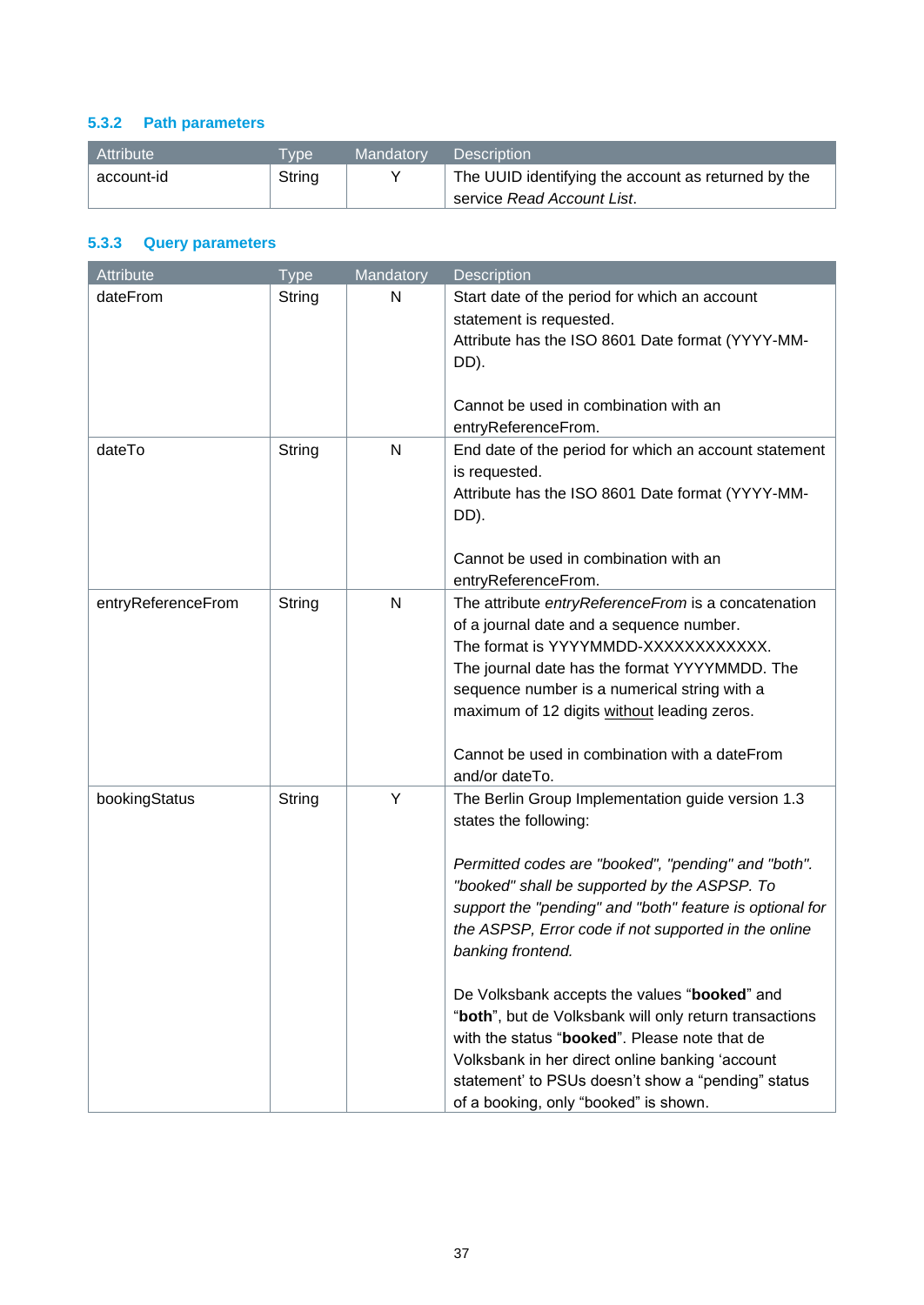| Attribute | Type   | Mandatory | <b>Description</b>                                                                                                                                                                                                                                                                                                                                                                                                                                                                                  |
|-----------|--------|-----------|-----------------------------------------------------------------------------------------------------------------------------------------------------------------------------------------------------------------------------------------------------------------------------------------------------------------------------------------------------------------------------------------------------------------------------------------------------------------------------------------------------|
| limit     | Number | N         | Maximum number of transactions in the response.<br>De Volksbank has set the maximum limit to 2000<br>transactions.<br>De Volksbank has set the <b>default</b> limit to <b>1000</b><br>transactions.<br>When your search yields more results than the limit,<br>the results will be presented in the form of a 'page'<br>(result set) with the most recent results (where the<br>amount of results is equal to the limit) and a link to the<br>next page, where the remainder of the results will be |
|           |        |           | present (unless these are again more results than the<br>limit, in which case another full page will be presented                                                                                                                                                                                                                                                                                                                                                                                   |
|           |        |           | with another next link, and so on).                                                                                                                                                                                                                                                                                                                                                                                                                                                                 |

The results will be presented in descending order; the most recent transaction in the result set will be the first in the list.

### **5.3.4 Request header**

| <b>Attribute</b> | Type   | Mandatory | <b>Description</b>                                         |
|------------------|--------|-----------|------------------------------------------------------------|
| Content-Type     | String | v         | Attribute invariably filled with the value                 |
|                  |        |           | "application/json".                                        |
| X-Request-ID     | String | Y         | Attribute filled with the ID of the request, unique to the |
|                  |        |           | call, as determined by the initiating party (the AISP).    |
| Consent-ID       | String |           | Attribute filled with the value of the consentid obtained  |
|                  |        |           | in the consent request call.                               |
| Authorization    | String |           | Attribute filled with the access token as obtained in      |
|                  |        |           | the token request call.                                    |

### <span id="page-37-0"></span>**5.3.5 Request body**

The Read Transaction List endpoint does not have a request body.

### <span id="page-37-1"></span>**5.3.6 Example Read Transaction List request**

The Read Transaction List request is illustrated below:

```
GET https://psd.bancairediensten.nl/psd2/snsbank/v1.1/accounts/04d1402b-
979d-4e6d-b38b-aacff0b3a993/transactions
?entryReferenceFrom=201823999&bookingStatus=booked&limit=1000
Content-Type: application/json
X-Request-ID: fdb9757d-8f27-4f9e-9be0-0eadacc89012
Consent-ID: SNS0123456789012
Authorization: bearer <ACCESS-TOKEN>
```
### <span id="page-37-2"></span>**5.3.7 Response code**

| $\vert$ Code $\vert$ | Description |
|----------------------|-------------|
| 200                  | Οk          |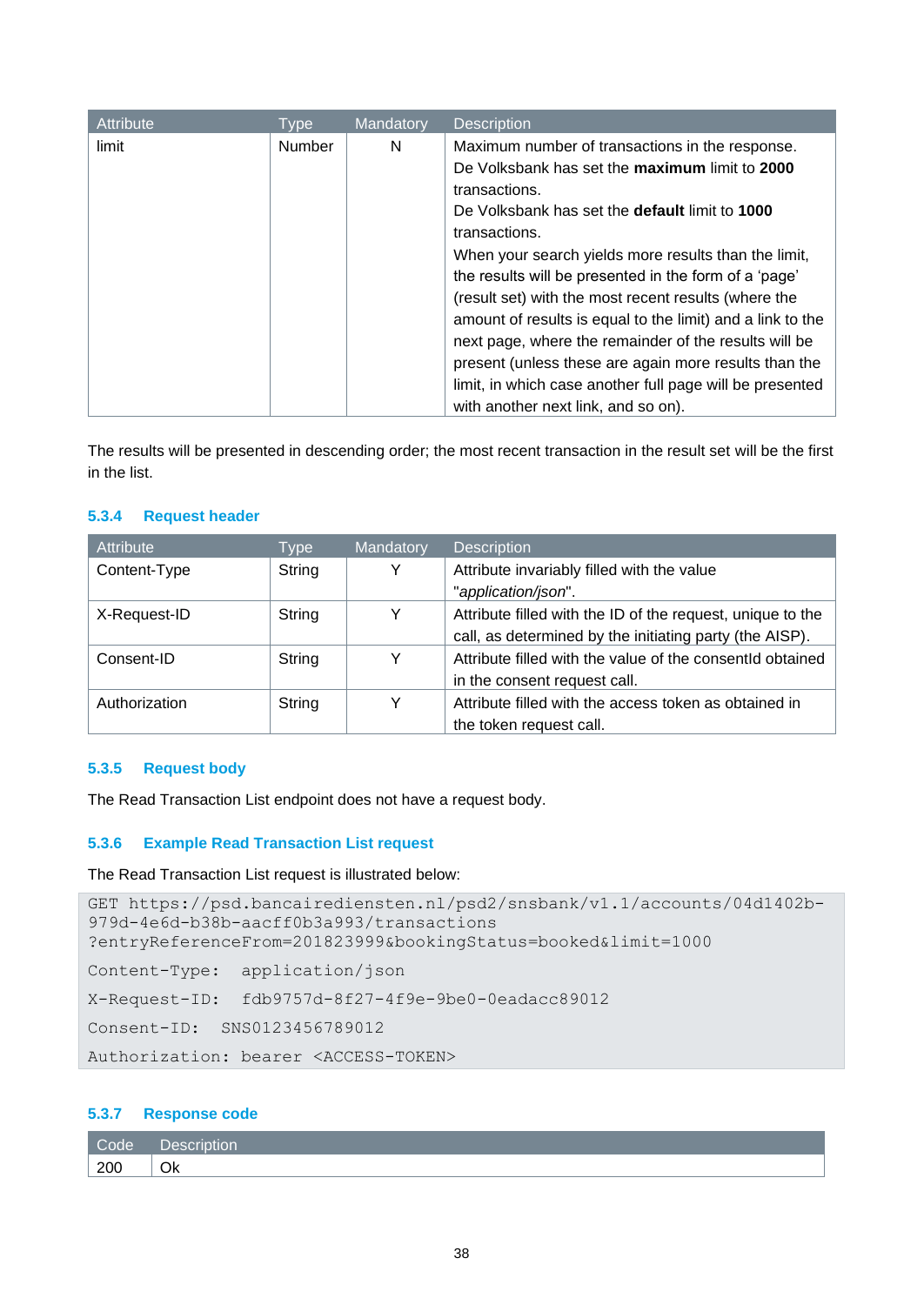## <span id="page-38-0"></span>**5.3.8 Response header**

| Attribute    | <b>Type</b> | Mandatory | <b>Description</b>                                                                                                       |
|--------------|-------------|-----------|--------------------------------------------------------------------------------------------------------------------------|
| Content-Type | String      |           | Attribute is invariably filled with the value                                                                            |
|              |             |           | "application/json".                                                                                                      |
| X-Request-ID | String      |           | Attribute filled with the ID of the request, unique to<br>the call, as determined by the initiating party (the<br>AISP). |

## <span id="page-38-1"></span>**5.3.9 Response body**

| Attribute      | <b>Type</b>               | Mandatory    | Description                                                                                    |
|----------------|---------------------------|--------------|------------------------------------------------------------------------------------------------|
| account        | Account                   | N            | iban:                                                                                          |
|                | Reference                 |              | ISO 20022 pattern: [A-Z]{2,2}[0-9]{2,2}[a-zA-Z0-                                               |
|                | object                    |              | 9}{1,30}                                                                                       |
| iban           | String                    | N            | currency:                                                                                      |
| currency       | String                    | N            | ISO 4217 Alpha 3 currency code                                                                 |
| transactions   | Account                   | N            | JSON based account report.                                                                     |
| booked         | Report object<br>Array of | N            |                                                                                                |
|                | Transaction               |              |                                                                                                |
|                | objects                   |              |                                                                                                |
|                |                           |              |                                                                                                |
| entryReference | String                    | N            | entryReference:                                                                                |
|                |                           |              | The attribute entryReference is a concatenation                                                |
|                |                           |              | of journaldate and a sequence number.                                                          |
|                |                           |              | The format is YYYYMMDD-XXXXXXXX.                                                               |
|                |                           |              | The journal date has the format is YYYYMMDD.                                                   |
|                |                           |              | The sequence number is a numerical string with                                                 |
|                |                           |              | a maximum of 8 digits without leading zeros.                                                   |
|                |                           |              | endToEndId:                                                                                    |
|                |                           |              | Unique identification as provided by a third party                                             |
| endToEndId     | String                    | $\mathsf{N}$ | or entered by the PSU.                                                                         |
|                |                           |              | The ISO 20022 length of the attribute is                                                       |
|                |                           |              | Max35Text.                                                                                     |
|                |                           |              |                                                                                                |
|                |                           |              | mandateld:                                                                                     |
|                |                           |              | The attribute mandateld contains the unique<br>identification, as assigned by the creditor, to |
| mandateld      | String                    | N            | unambiguously identify the mandate belonging                                                   |
|                |                           |              | to a direct debit agreement.                                                                   |
|                |                           |              | The ISO 20022 length of the mandateld value is                                                 |
|                |                           |              | Max35Text.                                                                                     |
|                |                           |              |                                                                                                |
|                |                           |              | creditorId:                                                                                    |
|                |                           |              | EPC rulebook attribute AT-02 for SEPA Direct                                                   |
| creditorId     | String                    | N            | Debits: Identifier of the Creditor.                                                            |
|                |                           |              | Max35Text                                                                                      |
|                |                           |              |                                                                                                |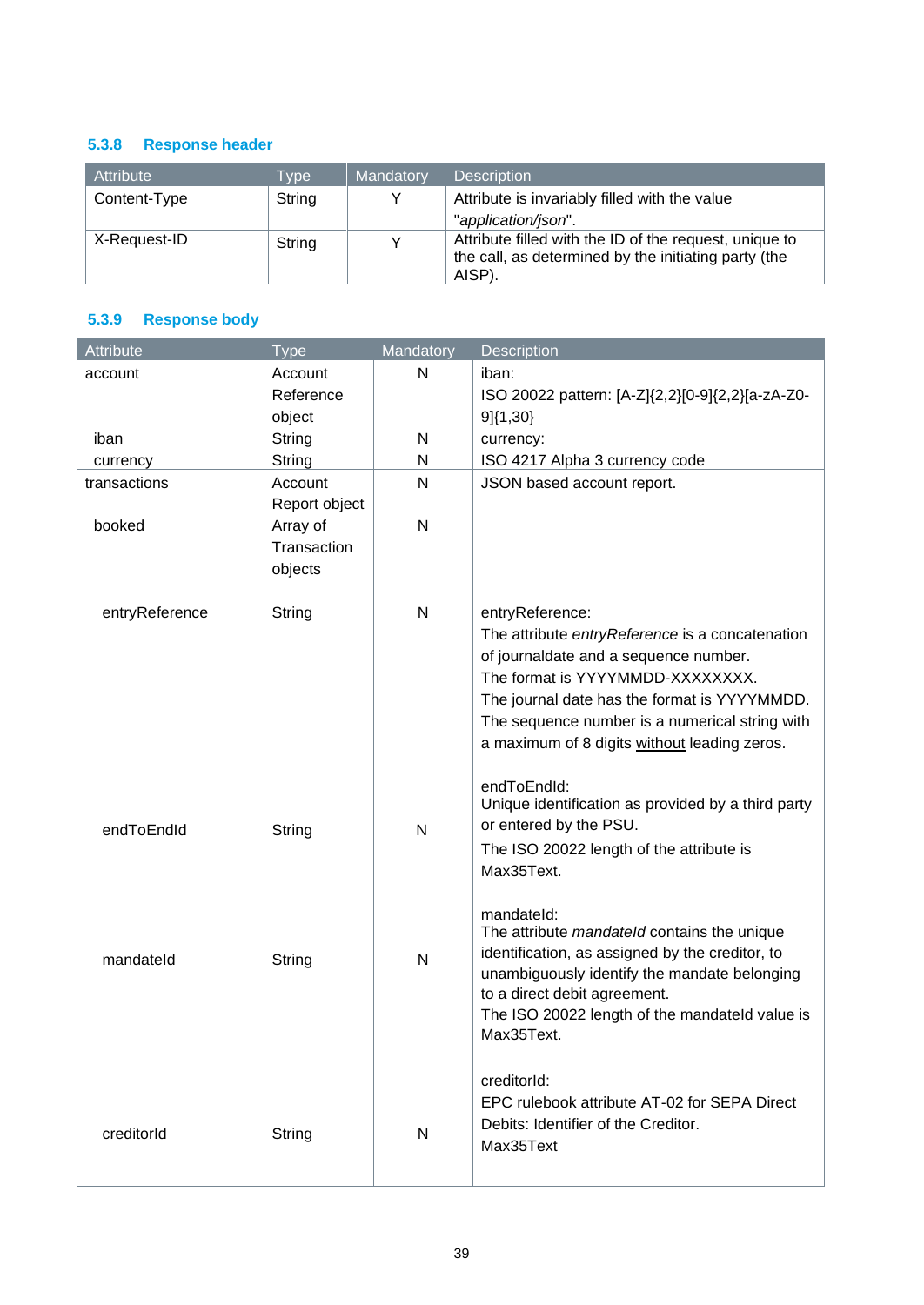| Attribute          | <b>Type</b>                    | Mandatory | Description                                                                                                                                                                                                                                                                                                                  |
|--------------------|--------------------------------|-----------|------------------------------------------------------------------------------------------------------------------------------------------------------------------------------------------------------------------------------------------------------------------------------------------------------------------------------|
| bookingDate        | String                         | N         | bookingDate:<br>The date when an entry is posted to an account<br>on the ASPSPs books.<br>Format is YYYYMMDD                                                                                                                                                                                                                 |
| valueDate          | String                         | N         | valueDate:<br>The date when interest on the account is<br>calculated. Besides cost/interest postings and<br>certain incoming (credit) international payments,<br>the valueDate equals the bookingDate.<br>Format is YYYYMMDD                                                                                                 |
| transactionAmount: | Amount<br>object               | Υ         | currency:<br>Attribute currency is part of the array Amount as<br>defined by the Berlin Group.<br>ISO 4217 Alpha 3 currency code                                                                                                                                                                                             |
| currency<br>amount | String<br>String               | Y<br>N    | amount:<br>Attribute amount is part of the array Amount as<br>defined by the Berlin Group.<br>The amount is given with fractional digits, if<br>needed. The decimal separator is a dot (.). The<br>number of fractional digits (or minor unit of<br>currency) must comply with ISO 4217. totalDigits<br>18 fractionDigits 5. |
| creditorName       | String                         | N         | creditorName:<br>Counterparty to which an amount of money is<br>due.<br>Max70Text                                                                                                                                                                                                                                            |
| creditorAccount    | Account<br>Reference<br>object | Ν         | iban:<br>ISO 20022 pattern: [A-Z]{2,2}[0-9]{2,2}[a-zA-Z0-<br>$9]{1,30}$                                                                                                                                                                                                                                                      |
| iban or bban       | String                         | N         | bban:<br>Local account number in case of international<br>payments where country does not support IBAN.                                                                                                                                                                                                                      |
| ultimateCreditor   | String                         | N         | ultimateCreditor:<br>Name of the ultimate creditor.                                                                                                                                                                                                                                                                          |
| debtorName         | String                         | N         | debtorName:<br>Counterparty that owes an amount of money to<br>the (ultimate) creditor.<br>Max70Text                                                                                                                                                                                                                         |
| debtorAccount      | Account<br>Reference<br>object | N         | iban:<br>ISO 20022 pattern: [A-Z]{2,2}[0-9]{2,2}[a-zA-Z0-<br>9]{1,30}                                                                                                                                                                                                                                                        |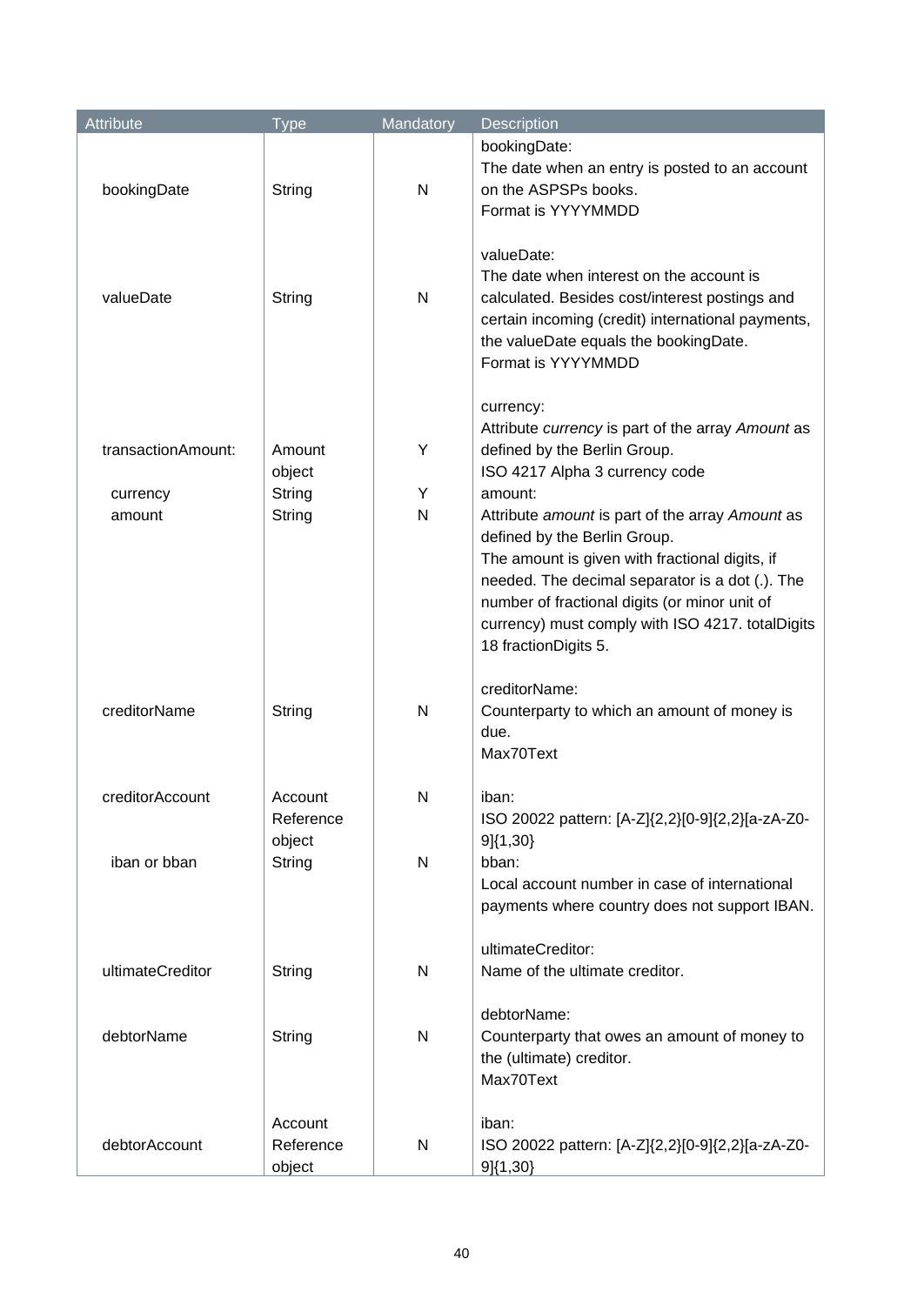| Attribute                             | <b>Type</b> | Mandatory | Description                                                                                                                                                                                                                                               |
|---------------------------------------|-------------|-----------|-----------------------------------------------------------------------------------------------------------------------------------------------------------------------------------------------------------------------------------------------------------|
| iban or bban                          | String      | N         | bban:<br>Local account number in case of international<br>payments where country does not support IBAN.                                                                                                                                                   |
| ultimateDebtor                        | String      | N         | ultimateDebtor:<br>Name of the ultimate debtor.                                                                                                                                                                                                           |
| remittanceInformationUn<br>structured | String      | N         | remittanceInformationUnstructured:<br>Max140Text. Please note: In case of<br>international payments (non-SEPA) and card<br>based transactions, this attribute is filled with<br>extended booking information.                                             |
| remittanceInformationStr<br>uctured   | String      | N         | reference:<br>Creditor reference.                                                                                                                                                                                                                         |
| reference                             | String      | N         | referencelssuer:                                                                                                                                                                                                                                          |
| referencelssuer                       | String      | N         | Reference to the issuer of the structured<br>remittance information, e.g. 'iso' of 'cur'.                                                                                                                                                                 |
| purposeCode                           | String      | N         | purposeCode:<br>Filled with a value belonging to purpose code<br>(ISO 20022 ExternalPurpose1Code set) or<br>category purpose code (ISO 20022<br>ExternalCategoryPurpose1Code). When both<br>values are available, purpose code will be used<br>as output. |
| bankTransactionCode                   | String      | N         | bankTransactionCode:<br>Note: De Volksbank will fill in a numerical code,<br>as de Volksbank does not use the ISO 20022<br>codes. See also Appendix A of this document.                                                                                   |
| proprietaryBankTransact<br>ionCode    | String      | N         | proprietaryBankTransactionCode:<br>The proprietary transaction code used by de<br>Volksbank. See also Appendix A of this<br>document.<br>Max35Text                                                                                                        |
| batchIndicator                        | boolean     | N         | batchIndicator:<br>If this indicator equals true, then the related<br>entry is a batch entry.                                                                                                                                                             |
| batchNumberOfTransact<br>ions         | integer     | N         | batchNumberOfTransactions:<br>Shows the number of transactions in a batch<br>entry. Only used when the value of<br>batchIndicator equals true.                                                                                                            |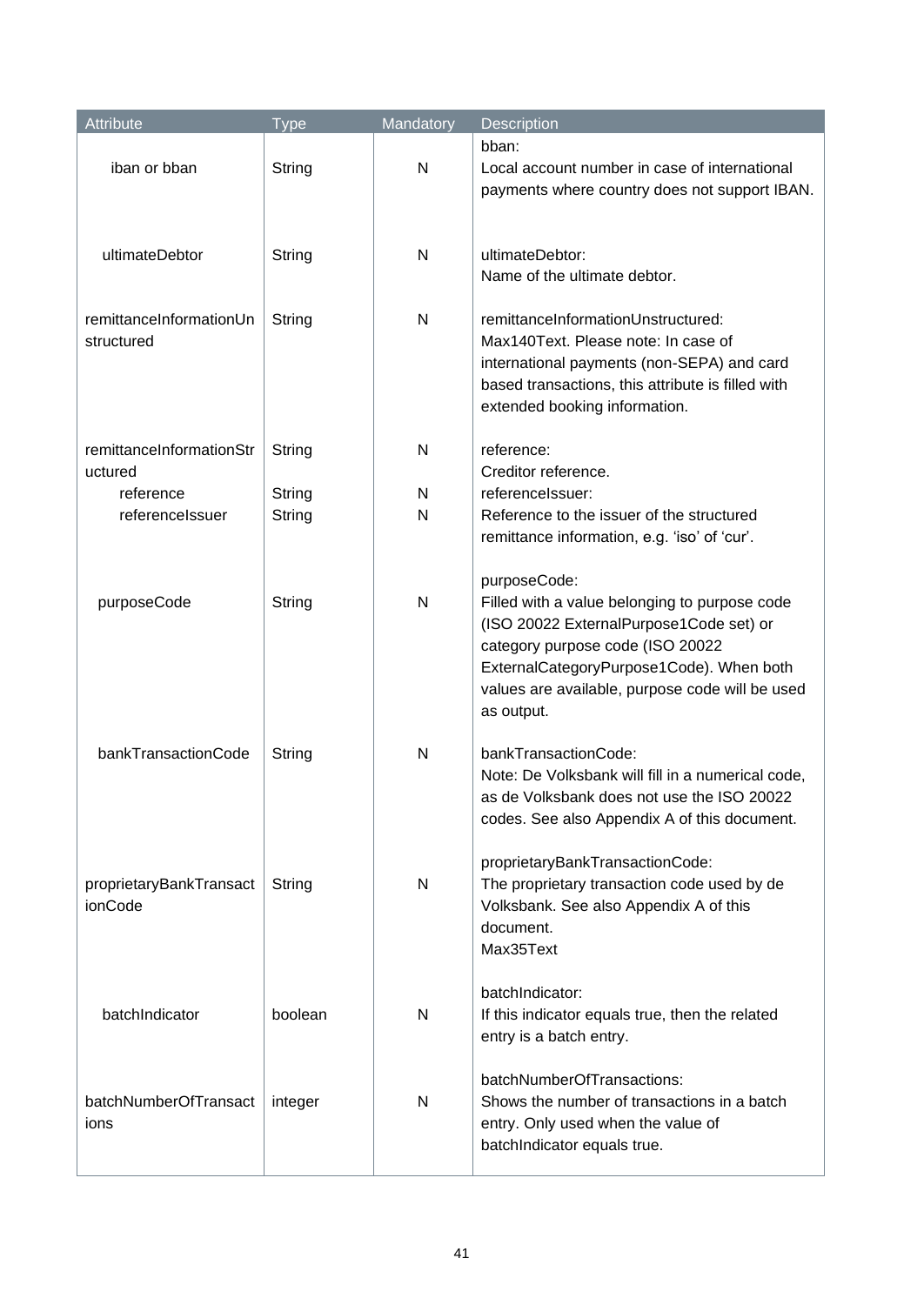| Attribute                            | <b>Type</b>  | Mandatory    | Description                                                                                                                                                                                                                                                                                                                                                                   |
|--------------------------------------|--------------|--------------|-------------------------------------------------------------------------------------------------------------------------------------------------------------------------------------------------------------------------------------------------------------------------------------------------------------------------------------------------------------------------------|
| paymentInformationIden<br>tification | String       | $\mathsf{N}$ | paymentInformationIdentification:<br>Reference assigned by a sending party in order<br>to unambiguously identify the batch payment.                                                                                                                                                                                                                                           |
| instructionIdentification            | String       | $\mathsf{N}$ | instructionIdentification:<br>A unique reference assigned by the initiator to<br>unambiguously identify the transaction.                                                                                                                                                                                                                                                      |
| transactionIdentification            | String       | $\mathsf{N}$ | transactionIdentification:<br>TransactionIdentification is the identification of<br>the initiating party. If de Volksbank initiates a<br>transaction on behalf of her customer then this<br>identification is a Volksbank indentification. If de<br>Volksbank receives a transaction from an<br>initiating party then the identification of this<br>initiating party is used. |
| returnInformationCode                | String       | $\mathsf{N}$ | returnInformationCode:<br>A 4-digit code indicating why a SEPA payment is<br>returned (ISO 20022 ExternalReturn<br>Reason1Code) or SCT instant reversed due to<br>negative conformation (AB05, AB06, AB09).                                                                                                                                                                   |
| _links                               | Links object | N            | A list of hyperlinks to be recognised by the TPP.                                                                                                                                                                                                                                                                                                                             |
| account                              | Href type    | N            | href:                                                                                                                                                                                                                                                                                                                                                                         |
| href                                 | String       | Y            | No specific length defined by the Berlin Group.                                                                                                                                                                                                                                                                                                                               |
| next                                 | Href type    | N            | When your search yields more results than the                                                                                                                                                                                                                                                                                                                                 |
| href                                 | String       | Υ            | limit, the results will be presented in the form of                                                                                                                                                                                                                                                                                                                           |
|                                      |              |              | a 'page' (result set) with the most recent results                                                                                                                                                                                                                                                                                                                            |
|                                      |              |              | (where the amount of results is equal to the limit)                                                                                                                                                                                                                                                                                                                           |
|                                      |              |              | and this link to the next page, where the                                                                                                                                                                                                                                                                                                                                     |
|                                      |              |              | remainder of the results will be present (unless                                                                                                                                                                                                                                                                                                                              |
|                                      |              |              | these are again more than the limit, in which                                                                                                                                                                                                                                                                                                                                 |
|                                      |              |              | case another full page will be presented with                                                                                                                                                                                                                                                                                                                                 |
|                                      |              |              | another next link, and so on). The next link                                                                                                                                                                                                                                                                                                                                  |
|                                      |              |              | contains no search filters, only the original                                                                                                                                                                                                                                                                                                                                 |
|                                      |              |              | account-id, the bookingStatus BOOKED (de                                                                                                                                                                                                                                                                                                                                      |
|                                      |              |              | Volksbank only acknowledges this status, also in<br>her direct online banking channels) and a next                                                                                                                                                                                                                                                                            |
|                                      |              |              | page key, which is build based on your original                                                                                                                                                                                                                                                                                                                               |
|                                      |              |              | search filters plus a cursor pointing to the next                                                                                                                                                                                                                                                                                                                             |
|                                      |              |              | transactions of the result set.                                                                                                                                                                                                                                                                                                                                               |

A note on the fields transactionAmount, creditorAccount, creditorName, debtorAccount, debtorName, and returnInformationCode: depending on the type of transaction, amount will be positive or negative, and the counterparty will be either the creditor or the debtor.

- A normal debit payment will show up as a negative amount, and the fields creditorName and creditorAccount (= counterparty) will be returned.
- A normal credit payment is shown as a positive amount, and returns debtorName and debtorAccount (= counterparty).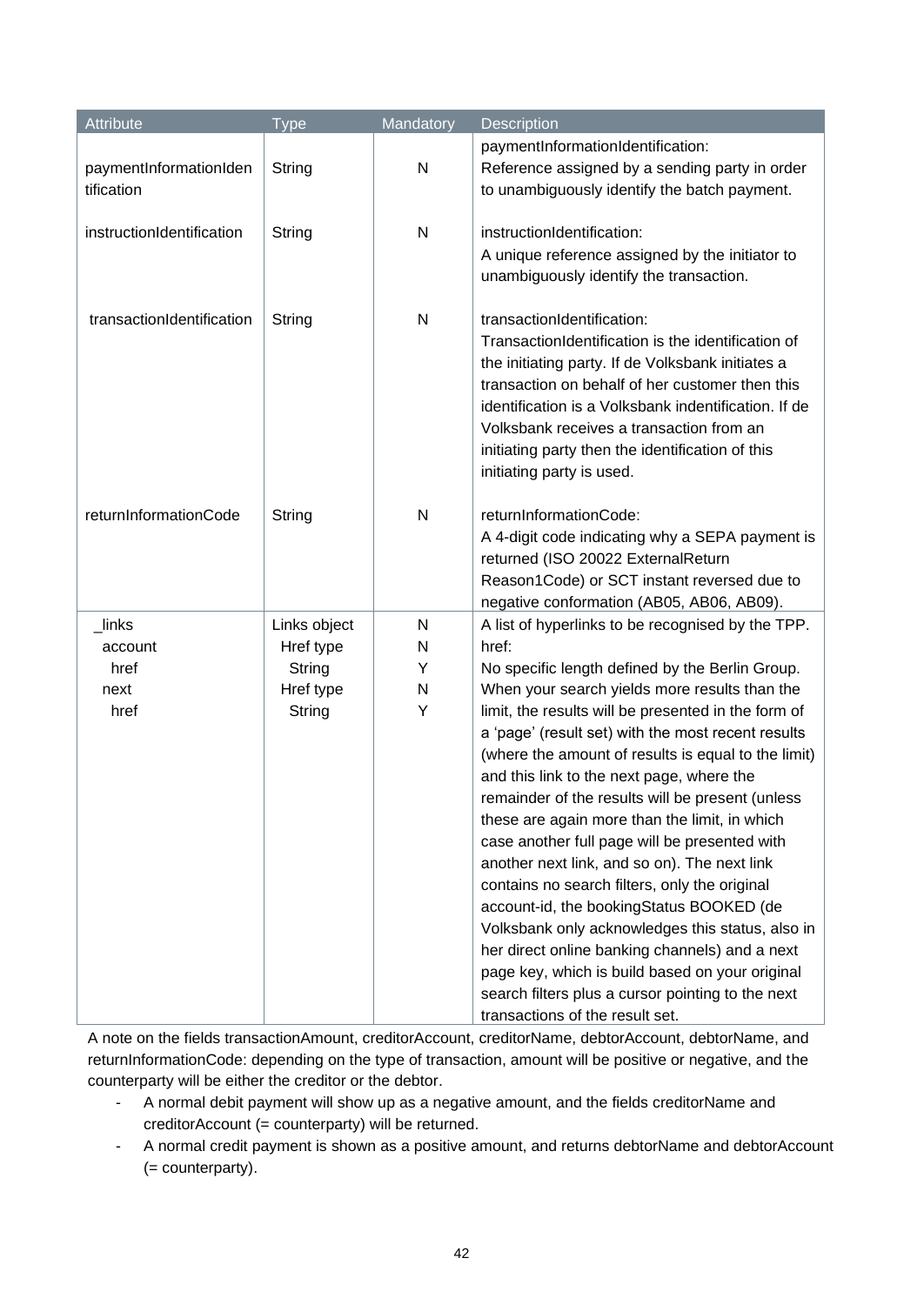- When a debit payment transaction is returned/reversed (containing a returnInformationCode) this results in a positive return amount on the customer account, and the fields creditorName and creditorAccount are presented in the response (= the original counterparty).
- A returned/reversed credit transaction results in a negative return amount and the debtor fields (= the original counterparty) are returned.
- Counterparty data is not presented for interest/costs/charges transactions, nor for cards-based transactions.

### <span id="page-42-0"></span>**5.3.10 Example Read Transaction List response**

The Read Transaction List response is illustrated below:

```
HTTP/1.x 200 Ok
Content-Type: application/json
X-Request-ID: fdb9757d-8f27-4f9e-9be0-0eadacc89012
{ "account":{
      "iban":"NL86SNSB0256012733",
      "currency":"EUR"
   },
   "transactions":{
    "booked":[
\left\{ \begin{array}{cc} 0 & 0 \\ 0 & 0 \end{array} \right. "entryReference":"20190101-33263746",
       "endToEndId":"12345678901234567890123456789012345",
       "mandateId":"0193507",
       "creditorId":"KLM08642LAX",
       "bookingDate":"2017-10-25",
       "valueDate":"2017-10-25",
       "transactionAmount":{"currency":"EUR","amount":"-256.67"},
       "creditorName":"I.N.G. von Ginieus",
       "creditorAccount":{"iban":"NL64ASNB0123456789"}, 
        "remittanceInformationUnstructured":"Uw toelage",
       "purposeCode":"SALA",
       "bankTransactionCode":"3723",
        "proprietaryBankTransactionCode":"FNGI"}
     ],
     "_links":{
         "account":{
"href":"https://psd.bancairediensten.nl/psd2/snsbank/v1.1/accounts/3fdb89
46-52ee-4a6d-8a0c-c7ba6f4a45ed"
           },
         "next":{
```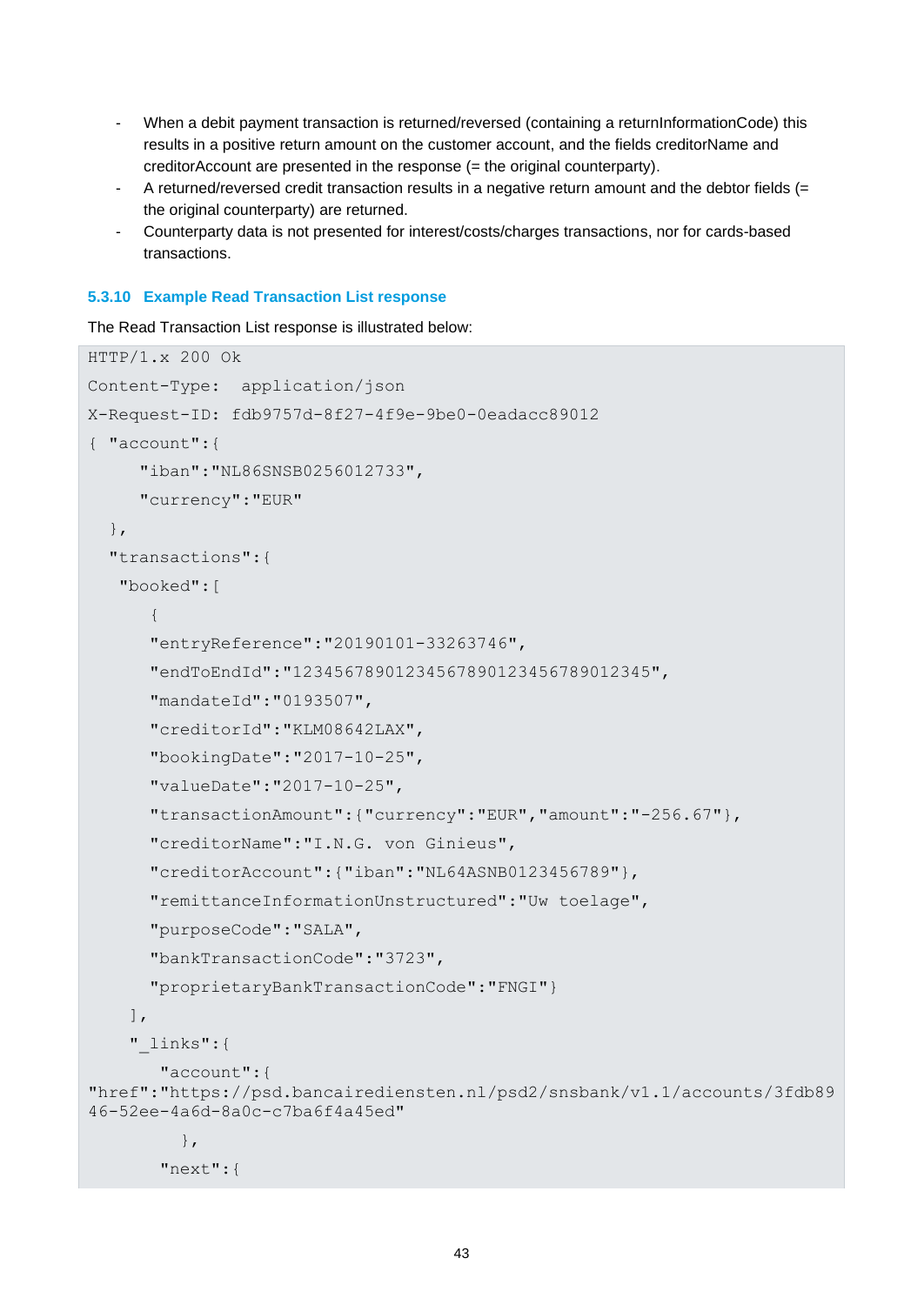```
 "href":"
https://psd.bancairediensten.nl/psd2/snsbank/v1.1/accounts/3fdb8946-52ee-
4a6d-8a0c-
c7ba6f4a45ed/transactions?bookingStatus=BOOKED&nextPageKey=abcdef123"
 }
 }
  }
}
```
### <span id="page-43-0"></span>**5.3.11 Example Read Transaction List response with filtering**

The Read Transaction List response below is applying a filter to only return the transactions without creditorName, creditorAccount and remittanceInformationUnstructured.

```
GET https://psd.bancairediensten.nl/psd2/snsbank/v1.1/accounts/04d1402b-
979d-4e6d-b38b-
aacff0b3a993/transactions?fields=(transactions(booked!(creditorName,credi
torAccount, remittanceInformationUnstructured)))
HTTP/1.x 200 Ok
Content-Type: application/json
X-Request-ID: fdb9757d-8f27-4f9e-9be0-0eadacc89012
{
    "transactions":{
     "booked":[
\left\{ \begin{array}{ccc} 0 & 0 & 0 \\ 0 & 0 & 0 \\ 0 & 0 & 0 \\ 0 & 0 & 0 \\ 0 & 0 & 0 \\ 0 & 0 & 0 \\ 0 & 0 & 0 \\ 0 & 0 & 0 \\ 0 & 0 & 0 \\ 0 & 0 & 0 \\ 0 & 0 & 0 \\ 0 & 0 & 0 \\ 0 & 0 & 0 \\ 0 & 0 & 0 & 0 \\ 0 & 0 & 0 & 0 \\ 0 & 0 & 0 & 0 \\ 0 & 0 & 0 & 0 & 0 \\ 0 & 0 & 0 & 0 & 0 \\ 0 & 0 & 0 & 0 & 0 \\ 0 & 0 & 0 & 0 "entryReference":"20190101-33263746",
          "endToEndId":"12345678901234567890123456789012345",
          "mandateId":"0193507",
          "creditorId":"KLM08642LAX",
          "bookingDate":"2017-10-25",
          "valueDate":"2017-10-25",
          "transactionAmount":{"currency":"EUR","amount":"-256.67"},
          "purposeCode":"SALA",
          "bankTransactionCode":"3723",
          "proprietaryBankTransactionCode":"FNGI"}
       ]
    }
}
```
## <span id="page-43-1"></span>**5.4 Error handling**

### <span id="page-43-2"></span>**5.4.1 HTTP error codes**

The possible HTTP error codes that are returned and their meaning can be found in the table below.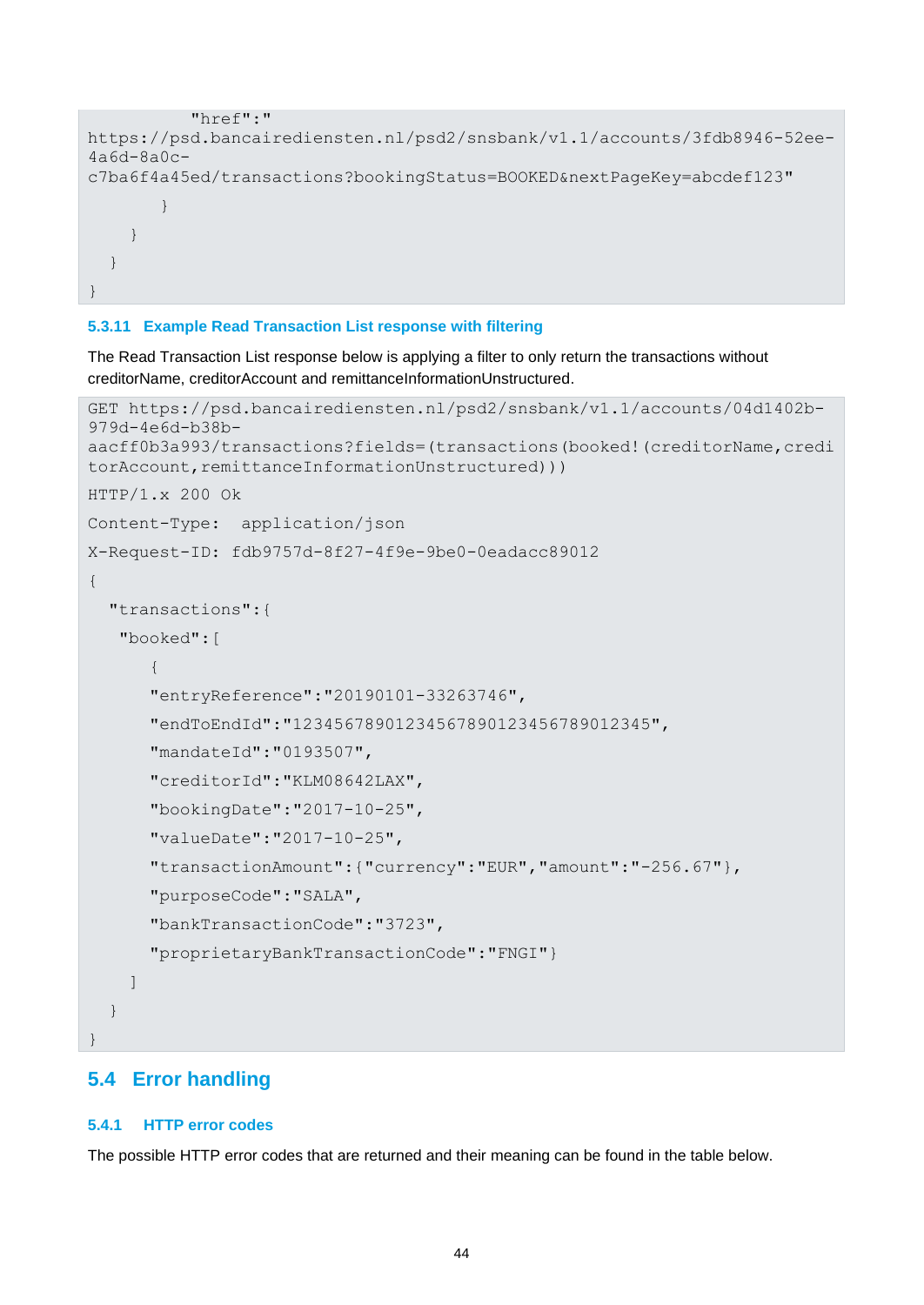| Code | <b>Description</b>                                                                                   |
|------|------------------------------------------------------------------------------------------------------|
| 400  | <b>Bad request</b>                                                                                   |
|      | The server cannot or will not process the request due to something that is perceived to be a client  |
|      | error (e.g., malformed request syntax, invalid request message framing, or deceptive request         |
|      | routing).                                                                                            |
| 401  | Unauthorized                                                                                         |
|      | The request has not been applied because it lacks valid authentication credentials for the target    |
|      | resource.                                                                                            |
| 403  | Forbidden                                                                                            |
|      | The server understood the request but refuses to authorize it.                                       |
| 404  | Not found                                                                                            |
|      | The origin server did not find a current representation for the target resource or is not willing to |
|      | disclose that one exists.                                                                            |
| 406  | Not acceptable                                                                                       |
|      | Cannot generate the content that is specified in the Accept header.                                  |
| 415  | Unsupported media type                                                                               |
|      | The supplied media type is not supported.                                                            |
| 500  | Internal server error                                                                                |
|      | The server encountered an unexpected condition that prevented it from fulfilling the request.        |

## <span id="page-44-0"></span>**5.4.2 Additional error information**

Errors will be accompanied by additional information in the form of tppMessages. These look like this:

```
{ "tppMessages": [
                     { "category": "ERROR",
                      "code": "ERROR_CODE",
                      "text": "additional text information of the ASPSP up 
                       to 512 characters" 
 }
and the state of the state of the
}
```
The table below shows the various codes and texts that might be returned.

| HTTP status | Category     | Code                   | <b>Text</b>                                 |
|-------------|--------------|------------------------|---------------------------------------------|
| 400         | <b>ERROR</b> | FORMAT_ERROR           | The format of the X-REQUEST-ID is not       |
|             |              |                        | valid.                                      |
| 400         | <b>ERROR</b> | <b>FORMAT ERROR</b>    | The format of the input is not valid.       |
| 400         | <b>ERROR</b> | <b>FORMAT ERROR</b>    | One or more input fields are invalid.       |
| 400         | <b>ERROR</b> | <b>INVALID ACCOUNT</b> | The format of the account number is not     |
|             |              | NUMBER FORMAT          | valid.                                      |
| 400         | <b>ERROR</b> | <b>INVALID INPUT</b>   | The parameter is not supported.             |
| 400         | <b>ERROR</b> | PERIOD INVALID         | The requested time period is out of bounds. |
| 401         | <b>ERROR</b> | INVALID JWT TOKEN      | JWT token is invalid.                       |
| 401         | <b>ERROR</b> | <b>CONSENT INVALID</b> | The mandate could not be found.             |
| 401         | <b>ERROR</b> | <b>CONSENT INVALID</b> | The mandate is revoked.                     |
| 401         | <b>ERROR</b> | <b>CONSENT INVALID</b> | The mandate has an invalid status.          |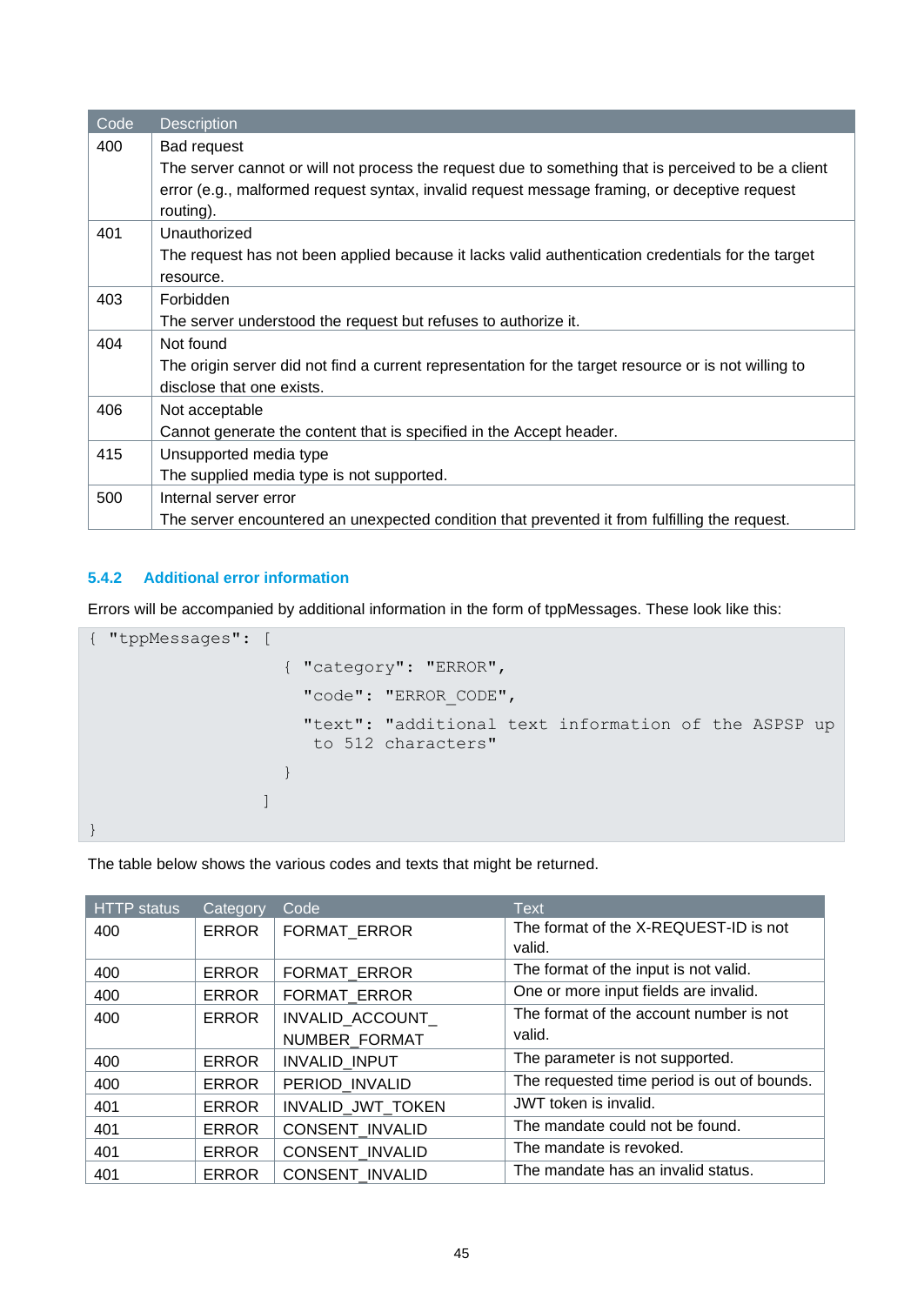| <b>HTTP</b> status | Category     | Code                   | <b>Text</b>                                |
|--------------------|--------------|------------------------|--------------------------------------------|
| 401                | <b>ERROR</b> | CONSENT_INVALID        | The entered digipass credentials are       |
|                    |              |                        | invalid.                                   |
| 401                | <b>ERROR</b> | <b>CONSENT INVALID</b> | The selected digipass token is invalid.    |
| 401                | <b>ERROR</b> | CONSENT_INVALID        | The account is not within the contract.    |
| 401                | <b>ERROR</b> | CONSENT_INVALID        | The mandate could not be granted.          |
| 401                | <b>ERROR</b> | CONSENT_INVALID        | The consent is not valid for this service. |
| 401                | <b>ERROR</b> | CONSENT_INVALID        | The mandate has been deleted by the TPP.   |
| 401                | <b>ERROR</b> | CONSENT_INVALID        | The age is not allowed.                    |
| 401                | <b>ERROR</b> | CONSENT_EXPIRED        | The expiration date of the mandate has     |
|                    |              |                        | been expired.                              |
| 401                | <b>ERROR</b> | CONSENT_EXPIRED        | The consent should be executed once        |
|                    |              |                        | within 10 minutes.                         |
| 403                | <b>ERROR</b> | SERVICE BLOCKED        | The requested service is not allowed for   |
|                    |              |                        | this account.                              |
| 403                | <b>ERROR</b> | SERVICE BLOCKED        | This account's master switch is switched   |
|                    |              |                        | off.                                       |
| 403                | <b>ERROR</b> | CONSENT_INVALID        | The consent has been deleted by the TPP.   |
| 403                | <b>ERROR</b> | RESOURCE_UNKNOWN       | The consentid and resourceld combination   |
|                    |              |                        | is invalid.                                |
| 403                | <b>ERROR</b> | RESOURCE UNKNOWN       | The account could not be found.            |
| 500                | <b>ERROR</b> | INTERNAL SERVER ERROR  | An internal server error occurred.         |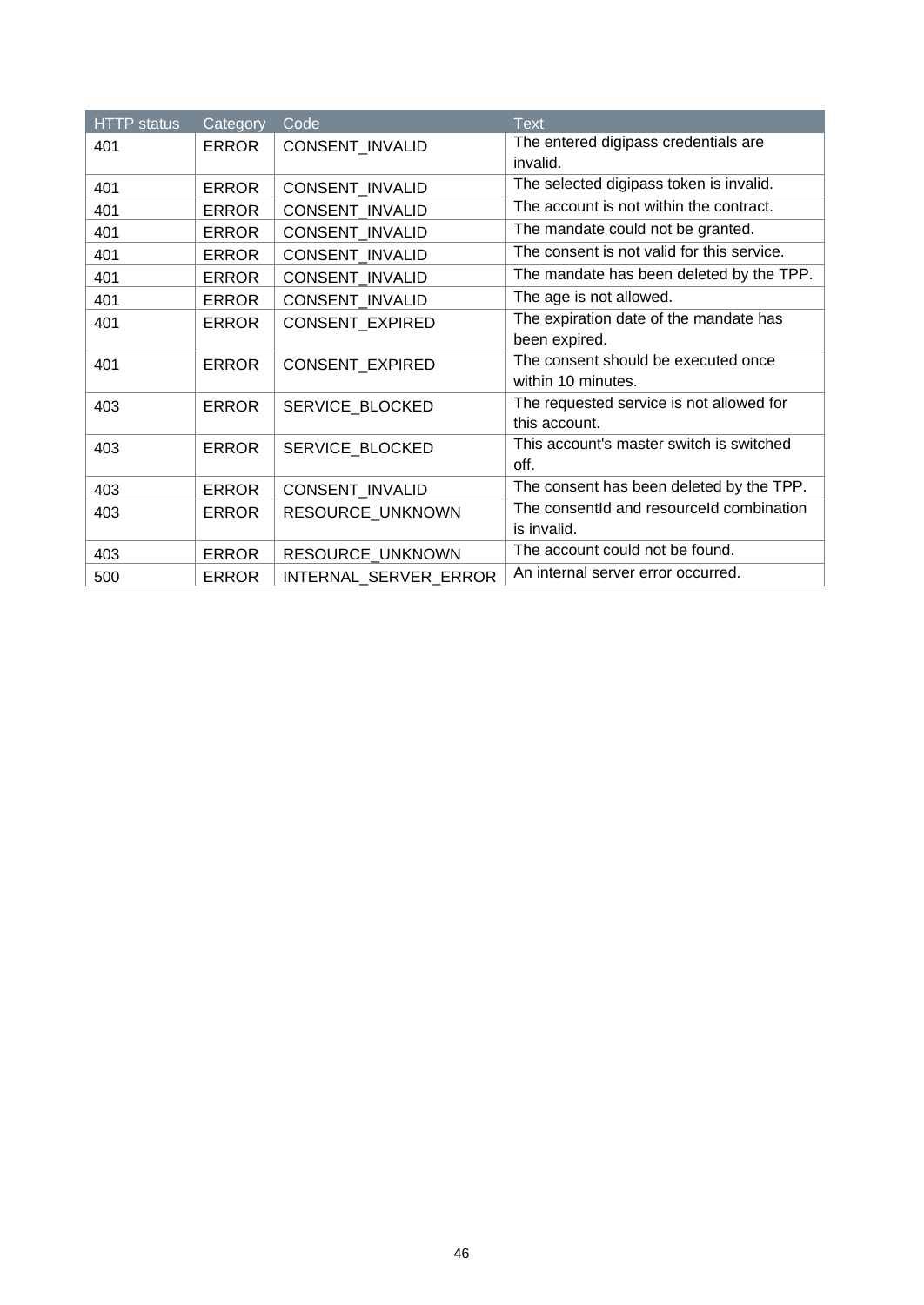# <span id="page-46-0"></span>**APPENDIX A: List of bank TransactionCode and**  *proprietaryBankTransactionCodes* **used by de Volksbank**

# **Debit entries**

| <b>Product / Channel</b>                           | <b>Domain</b>                                                                                                   | bank<br><b>Transaction</b><br>Code | proprietary<br><b>Bank</b><br><b>Transaction</b><br>Code "FXXX" |
|----------------------------------------------------|-----------------------------------------------------------------------------------------------------------------|------------------------------------|-----------------------------------------------------------------|
|                                                    | Credit Transfers outgoing (minus/debit) <sepa &="" sct="" sctinstant=""></sepa>                                 |                                    |                                                                 |
| Internet                                           | Own accounts                                                                                                    | 3724                               | <b>NGI</b>                                                      |
|                                                    | SCT within a bank brand                                                                                         | 3723                               | <b>NGI</b>                                                      |
|                                                    | SCTinst within the bank / brands                                                                                | 9930                               | <b>IOI</b>                                                      |
|                                                    | <b>SCT within the Nederlands</b>                                                                                | 9720                               | <b>NGI</b>                                                      |
|                                                    | <b>SCTinst within the Netherlands</b>                                                                           | 9933                               | IOI                                                             |
|                                                    | SCT SEPA (excl. NL)                                                                                             | 9747                               | <b>OVS</b>                                                      |
| Corporate Internet Banking batch<br>booking        | Own accounts, within the bank,<br>the Nettherlands, SEPA                                                        | 9722                               | <b>OVS</b>                                                      |
| Mobile app                                         | Own accounts                                                                                                    | 3754                               | <b>NGM</b>                                                      |
|                                                    | SCT within a bank brand                                                                                         | 3753                               | <b>NGM</b>                                                      |
|                                                    | SCTinst within the bank / brands                                                                                | 9932                               | <b>IOM</b>                                                      |
|                                                    | <b>SCT within the Nederlands</b>                                                                                | 9755                               | <b>NGM</b>                                                      |
|                                                    | <b>SCTinst within the Netherlands</b>                                                                           | 9935                               | <b>IOM</b>                                                      |
|                                                    | SCT SEPA (excl. NL)                                                                                             | 9747                               | <b>OVS</b>                                                      |
| Payment with Payconiq (app)                        | SCT within a bank brand<br>SCT within the Netherlands /                                                         | 3719                               | <b>PCQ</b>                                                      |
|                                                    | <b>SEPA</b>                                                                                                     | 9719                               | <b>PCQ</b>                                                      |
| Via third party (TPP PSD2)                         | Own accounts                                                                                                    | 3758                               | <b>TPP</b>                                                      |
|                                                    | SCT within a bank brand                                                                                         | 3757                               | <b>TPP</b>                                                      |
|                                                    | SCTinst within the bank / brands                                                                                | 9931                               | <b>ITP</b>                                                      |
|                                                    | <b>SCT within the Nederlands</b>                                                                                | 9759                               | TPP                                                             |
|                                                    | <b>SCTinst within the Netherlands</b>                                                                           | 9934                               | ITP                                                             |
|                                                    | SCT SEPA (excl. NL)<br>Within the bank / the Netherlands                                                        | 9747                               | <b>OVS</b><br><b>OVS</b>                                        |
| Paper based payment                                |                                                                                                                 | 9846<br>9747                       | <b>OVS</b>                                                      |
| (Optical readable form)                            | SCT SEPA (excl. NL)                                                                                             | 3795                               | <b>OVS</b>                                                      |
| Via IVR (phone)<br>Via local office or headoffice  | Own accounts<br>Own accounts                                                                                    | 3025                               | <b>OVS</b>                                                      |
|                                                    | SCT within a bank brand                                                                                         | 3026                               | <b>OVS</b>                                                      |
|                                                    | SCT within the Netherlands /                                                                                    |                                    |                                                                 |
|                                                    | <b>SEPA</b>                                                                                                     | 9801                               | <b>OVS</b>                                                      |
| Recall (error bank)                                | Within the bank and the<br>Netherlands                                                                          | 9718                               | RTI                                                             |
|                                                    | Acceptgiro Outgoing (minus/debit) <sepa instrument="ACCEPT" local="" sct,=""></sepa>                            |                                    |                                                                 |
| Internet                                           | <b>SCT within the Netherlands</b>                                                                               | 9721                               | <b>NGI</b>                                                      |
| Mobile app                                         | <b>SCT within the Netherlands</b>                                                                               | 9756                               | <b>NGM</b>                                                      |
| Paper based payment (optical                       |                                                                                                                 |                                    |                                                                 |
| readable)                                          | <b>SCT within the Netherlands</b>                                                                               | 9844                               | <b>ACC</b>                                                      |
|                                                    | iDEAL outgoing (minus/debit) <sepa instrument="IDEAL" local="" sct,=""><br/>SCT within the Netherlands /</sepa> |                                    |                                                                 |
| Internet                                           | <b>SEPA</b>                                                                                                     | 9806                               | <b>IDE</b>                                                      |
|                                                    | SCT within the Netherlands /                                                                                    |                                    |                                                                 |
| Mobile appl                                        | <b>SEPA</b>                                                                                                     | 9856                               | <b>IDM</b>                                                      |
| Dutch Urgent payments / TNS outgoing (minus/debit) |                                                                                                                 |                                    |                                                                 |
| Internet                                           | the Netherlands                                                                                                 | 9729                               | <b>OVS</b>                                                      |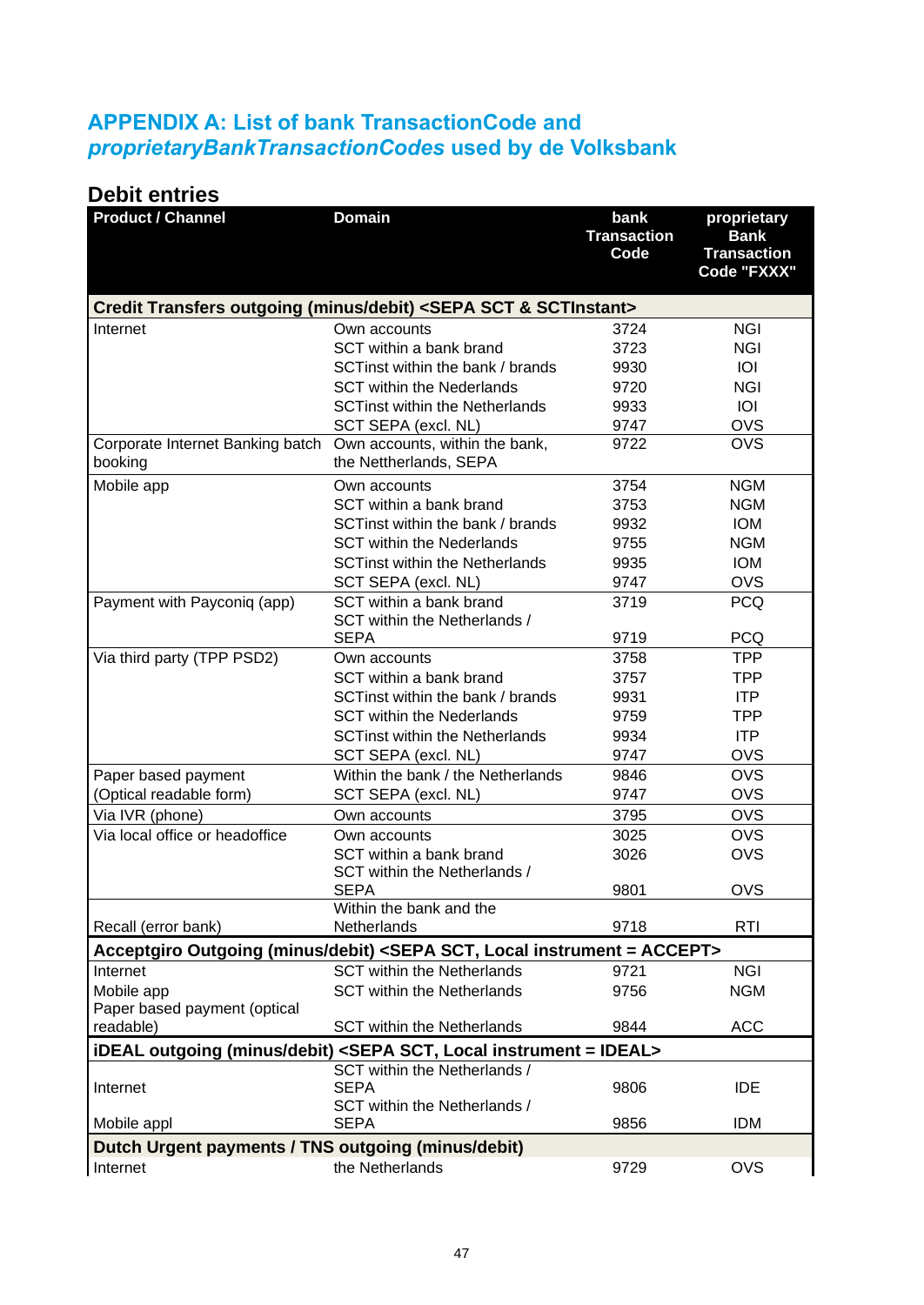| <b>Product / Channel</b>                           | <b>Domain</b>                                     | bank<br><b>Transaction</b><br>Code | proprietary<br><b>Bank</b><br><b>Transaction</b><br>Code "FXXX" |
|----------------------------------------------------|---------------------------------------------------|------------------------------------|-----------------------------------------------------------------|
| Local office with charges                          | the Netherlands                                   | 9772                               | <b>OVS</b>                                                      |
| Local office without charges                       | the Netherlands                                   | 9773                               | <b>OVS</b>                                                      |
| Foreign payments (NON SEPA) outgoing (minus/debit) |                                                   |                                    |                                                                 |
| Internet                                           | World                                             | 7727 / 7767                        | <b>OVS</b>                                                      |
| Local office                                       | World                                             | 7761 / 7768                        | <b>OVS</b>                                                      |
| <b>SEPA Direct Debets (minus/debit)</b>            |                                                   |                                    |                                                                 |
| <b>CORE SDD</b>                                    | the Netherlands and SEPA                          | 9714                               | <b>EIC</b>                                                      |
| <b>B2B SDD</b>                                     | the Netherlands and SEPA                          | 9827                               | <b>EIC</b>                                                      |
| Overheidsvordering                                 |                                                   |                                    |                                                                 |
| (Govermental debit)                                | the Netherlands                                   | 9885                               | <b>MSC</b>                                                      |
| <b>SDDReturn</b>                                   | the Netherlands and SEPA                          | 9715                               | <b>RTI</b>                                                      |
| <b>SDD Refund</b>                                  | the Netherlands and SEPA                          | 9716                               | RTI                                                             |
| <b>SDD Reversal</b>                                | the Netherlands and SEPA                          | 9717                               | <b>RTI</b>                                                      |
| <b>SDD Reject</b>                                  | by creditor bank                                  | 9842                               | <b>RTI</b>                                                      |
|                                                    |                                                   |                                    |                                                                 |
| Automated credit transfers outgoing (minus/debit)  |                                                   |                                    | <b>POV</b>                                                      |
| Automated deposits (internet)                      | Own accounts, fixed amount                        | 3700                               |                                                                 |
| Standing orders (internet, mobile                  | Own accounts, cash pooling<br>Bank/Nederland/SEPA | 3701<br>9802                       | <b>POV</b><br><b>POV</b>                                        |
| app, local office)                                 |                                                   |                                    |                                                                 |
| <b>Cash withdrawal (minus/debit)</b>               |                                                   |                                    |                                                                 |
| Local office                                       | RegioBank                                         | 1002                               | <b>KAS</b>                                                      |
| <b>ATM SNS</b>                                     | <b>SNS</b>                                        | 1003 / 7008                        | <b>GEA</b>                                                      |
| ATM NL (Meastro)                                   | the Netherlands                                   | 7900 / 9900                        | <b>GEA</b>                                                      |
|                                                    |                                                   |                                    |                                                                 |
| ATM NL (VPay)                                      | the Netherlands                                   | 7910 / 9910                        | <b>GEA</b>                                                      |
| ATM EU (Meastro)                                   | Europe                                            | 7901 / 9901                        | <b>GEA</b>                                                      |
| ATM EU (VPay)                                      | Europe                                            | 7911 / 9911                        | <b>GEA</b>                                                      |
| ATM World (Meastro)                                | World                                             | 7902 / 9902                        | <b>GEA</b>                                                      |
|                                                    |                                                   |                                    |                                                                 |
| ATM World (VPay)                                   | World                                             | 7912 / 9912                        | <b>GEA</b>                                                      |
| <b>POS Card payments (minus/debit)</b>             |                                                   |                                    |                                                                 |
| POS NL (Meastro)                                   | the Netherlands                                   | 7903 / 9903                        | <b>BEA</b>                                                      |
|                                                    |                                                   |                                    |                                                                 |
| POS NL (VPay)                                      | the Netherlands                                   | 7913 / 9913                        | <b>BEA</b>                                                      |
| POS EU (Meastro)                                   | Europe                                            | 7904 / 9904                        | <b>BEA</b>                                                      |
|                                                    |                                                   |                                    |                                                                 |
| POS EU (VPay)                                      | Europe                                            | 7914 / 9914                        | <b>BEA</b>                                                      |
| POS World (Meastro)                                | World                                             | 7905 / 9905                        | <b>BEA</b>                                                      |
| POS World (VPay)                                   | World                                             | 7915 / 9915                        | <b>BEA</b>                                                      |
| Mobile payments / NFC (minus/debit)                |                                                   |                                    |                                                                 |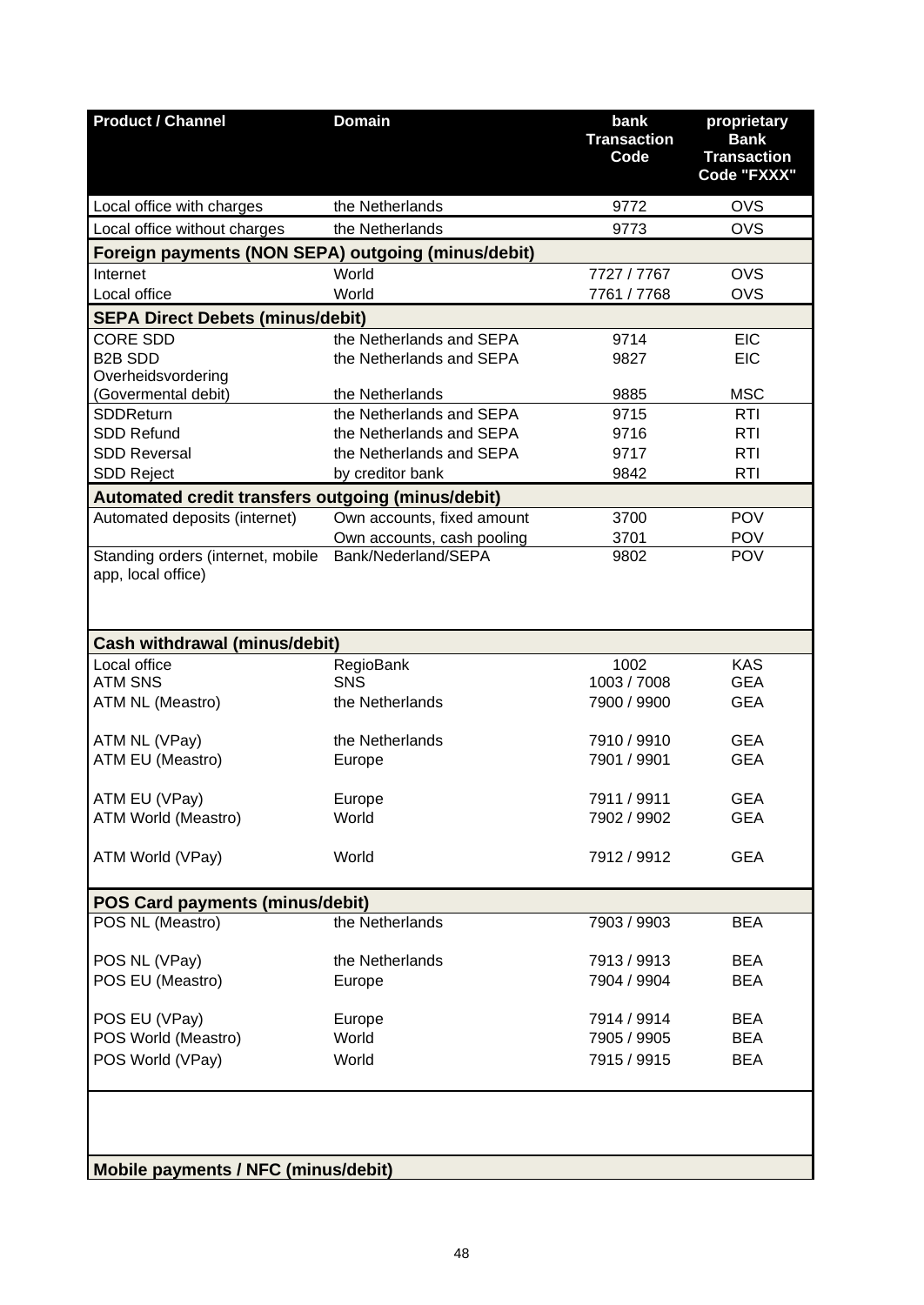| <b>Product / Channel</b>                                                                              | <b>Domain</b>                                               | bank<br><b>Transaction</b><br>Code | proprietary<br><b>Bank</b><br><b>Transaction</b><br>Code "FXXX" |
|-------------------------------------------------------------------------------------------------------|-------------------------------------------------------------|------------------------------------|-----------------------------------------------------------------|
| NFC NL (Meastro)                                                                                      | the Netherlands                                             | 7906 / 9906                        | <b>BEA</b>                                                      |
| NFC NL (VPay)                                                                                         | the Netherlands                                             | 7916 / 9916                        | <b>BEA</b>                                                      |
| NFC EU (Meastro)                                                                                      | Europe                                                      | 7907 / 9907                        | <b>BEA</b>                                                      |
| NFC EU (VPay)                                                                                         | Europe                                                      | 7917 / 9917                        | <b>BEA</b>                                                      |
| NFC World (Meastro)                                                                                   | World                                                       | 7908 / 9908                        | <b>BEA</b>                                                      |
| NFC World (VPay)                                                                                      | World                                                       | 7918 / 9918                        | <b>BEA</b>                                                      |
| Interest, commissions & charges (minus/debit)                                                         |                                                             |                                    |                                                                 |
| Interest accumulated                                                                                  |                                                             | 7606                               | AFB                                                             |
| Interest accumulated (when account closing)                                                           |                                                             | 7618                               | <b>AFB</b>                                                      |
| Interest capitalized                                                                                  |                                                             | 7600                               | <b>MSC</b>                                                      |
| Interest (to be transfered to other account)                                                          |                                                             | 7602                               | <b>MSC</b>                                                      |
| Interest capatalized (when account closing)                                                           |                                                             | 7604                               | <b>MSC</b>                                                      |
| Interest correction                                                                                   |                                                             | 7225                               | <b>AFB</b>                                                      |
| Interest, commissions & charges corporate accounts                                                    |                                                             | 7617                               | <b>AFB</b>                                                      |
|                                                                                                       | Interest, commissions & charges corporate accounts (account |                                    |                                                                 |
| closing)                                                                                              |                                                             | 7628                               | <b>AFB</b>                                                      |
| Commission account usage                                                                              |                                                             | 7241                               | <b>MSC</b>                                                      |
| Charges usage card                                                                                    |                                                             | 7227                               | <b>AFB</b>                                                      |
| Commissions Corporate Internet Banking                                                                |                                                             | 7734                               | <b>MSC</b><br><b>MSC</b>                                        |
| Transaction downloading costs Corporate Internet Banking<br>Charges international payments (non-SEPA) |                                                             | 7737 / 7738<br>7228                | <b>AFB</b>                                                      |
|                                                                                                       |                                                             |                                    |                                                                 |
| Charges sending paper<br>statement                                                                    |                                                             | 7236                               | <b>AFB</b>                                                      |
| Charges paper based credit transfers                                                                  |                                                             | 7240                               | <b>MSC</b>                                                      |
| Charges Dutch Urgent payments                                                                         |                                                             | 7237                               | <b>MSC</b>                                                      |
| Charges ATM                                                                                           |                                                             | 7921 / 9921                        | <b>MSC</b>                                                      |
| <b>Charges POS</b>                                                                                    |                                                             | 7922 / 9922                        | <b>BEA</b>                                                      |

# **Credit entries**

| <b>Product / Channel</b>  | <b>Domain</b>                                                                   | bank<br><b>Transaction</b><br>Code | proprietary<br>Bank<br><b>Transaction</b><br>Code "FXXX" |
|---------------------------|---------------------------------------------------------------------------------|------------------------------------|----------------------------------------------------------|
|                           | Credit Transfers Incoming (plus/credit) <sepa &="" sct="" sctinstant=""></sepa> |                                    |                                                          |
| Own accounts              | Internet                                                                        | 2724                               | <b>NGI</b>                                               |
|                           | Mobile app                                                                      | 2754                               | <b>NGM</b>                                               |
|                           | Via third party (TPP PSD2)                                                      | 2758                               | <b>TPP</b>                                               |
|                           | IVR (phone)                                                                     | 2795                               | <b>OVS</b>                                               |
|                           | Via local office or headoffice                                                  | 2025                               | OVS                                                      |
|                           |                                                                                 |                                    |                                                          |
| Within a bank brand of de |                                                                                 |                                    |                                                          |
| Volksbank                 | Internet                                                                        | 2723                               | NGI                                                      |
|                           | Internet batch booking                                                          | 8722                               | OVS                                                      |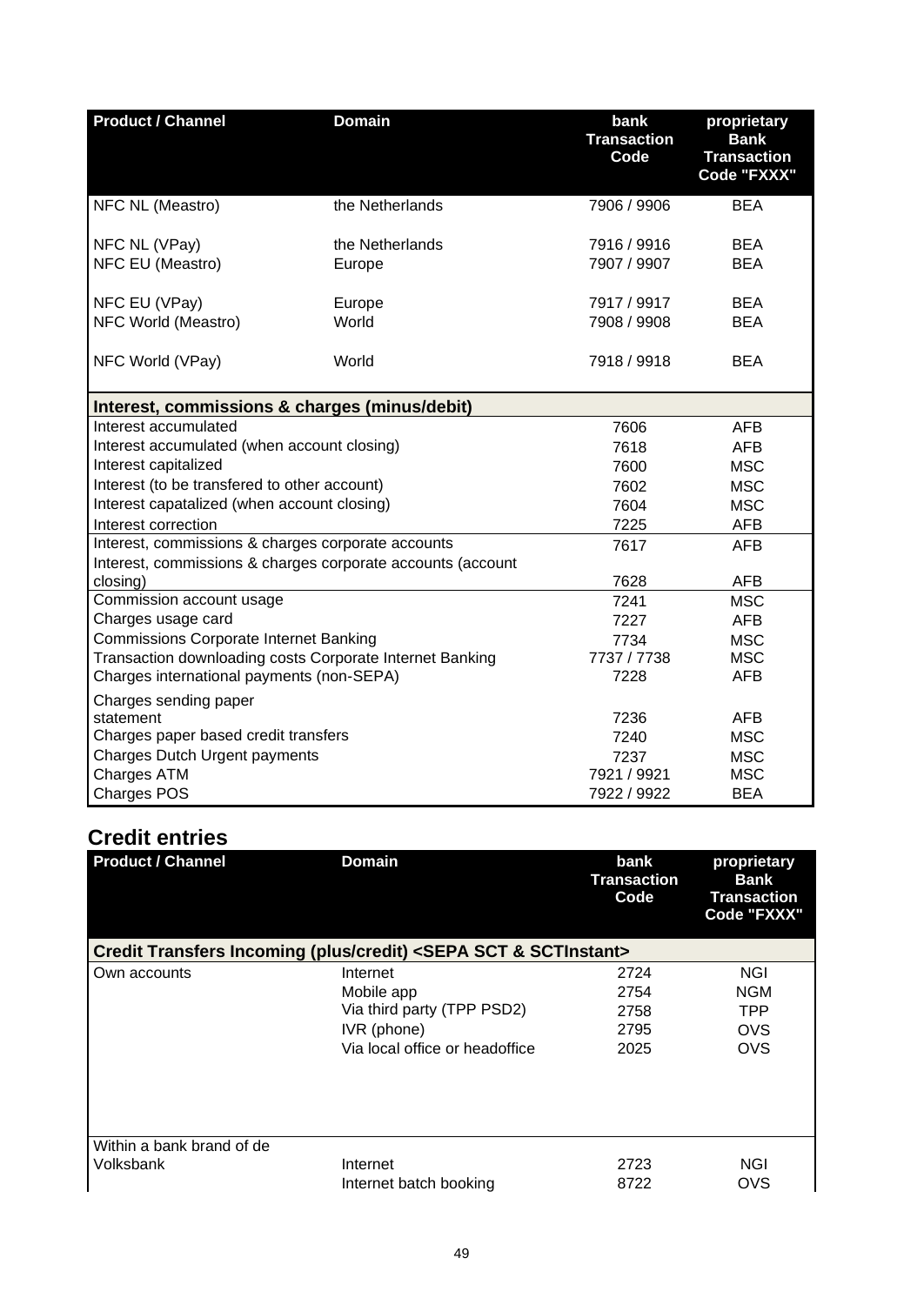| <b>Product / Channel</b>                              | <b>Domain</b>                                                                                           | bank<br><b>Transaction</b><br>Code | proprietary<br><b>Bank</b><br><b>Transaction</b><br>Code "FXXX" |
|-------------------------------------------------------|---------------------------------------------------------------------------------------------------------|------------------------------------|-----------------------------------------------------------------|
|                                                       | Mobile app                                                                                              | 2753                               | <b>NGM</b>                                                      |
|                                                       | Payment with Payconiq (app)                                                                             | 2719                               | <b>PCQ</b>                                                      |
|                                                       | Via third party (TPP PSD2)                                                                              | 2757                               | <b>TPP</b>                                                      |
|                                                       | Via local office or headoffice                                                                          | 2026                               | <b>OVS</b>                                                      |
|                                                       | SCTInst Internet/mobile/third                                                                           |                                    |                                                                 |
|                                                       | party                                                                                                   | 8948                               | <b>IOS</b>                                                      |
| Payment request (credit via<br>iDEAL)                 | Mobile app                                                                                              | 6853                               | <b>BVZ</b>                                                      |
| Between brands of de Volksbank                        | SCT Internet/mobile/third party                                                                         | 8746                               | <b>OVS</b>                                                      |
|                                                       | Via local office or headoffice<br>SCTInst Internet/mobile/third                                         | 8743                               | <b>OVS</b>                                                      |
|                                                       | party                                                                                                   | 8948                               | <b>IOS</b>                                                      |
| the Nederlands and SEPA                               | All channels (SCT)                                                                                      | 8809                               | OVS                                                             |
|                                                       | Alle channeld (SCTInst)                                                                                 | 8949                               | <b>IOS</b>                                                      |
| <b>SCT Return</b>                                     | Return posting received                                                                                 | 8749                               | <b>RTI</b>                                                      |
| <b>ACCEPT&gt;</b>                                     | Acceptgiro incoming (plus/credit) <sepa instrument="&lt;/td" local="" sct,=""><td></td><td></td></sepa> |                                    |                                                                 |
| the Nederlands                                        | All channels (SCT)                                                                                      | 8845                               | <b>ACC</b>                                                      |
|                                                       | iDEAL incoming (plus/credit) <sepa instrument="IDEAL" local="" sct,=""></sepa>                          |                                    |                                                                 |
| Netherlands/SEPA                                      | Internet/Mobile                                                                                         | 8806                               | <b>IDE</b>                                                      |
| Netherlands/SEPA batch booking                        | Internet/Mobile                                                                                         | 2806                               | <b>IDE</b>                                                      |
| Dutch Urgent Payments / TNS incoming (plus/credit)    |                                                                                                         |                                    |                                                                 |
| Between brands of de Volksbank                        | All channels                                                                                            | 8783                               | <b>OVS</b>                                                      |
| the Netherlands                                       | All channels                                                                                            | 8872                               | <b>OVS</b>                                                      |
| Foreign payments (NON SEPA) incoming (plus/credit)    |                                                                                                         |                                    |                                                                 |
| World                                                 | All channels                                                                                            | 6761 / 6768                        | <b>OVS</b>                                                      |
| <b>SEPA Direct Debets (plus/credit)</b>               |                                                                                                         |                                    |                                                                 |
| <b>SDD Return</b>                                     | by debtor bank                                                                                          | 8715                               | <b>RTI</b>                                                      |
| <b>SDD Refund</b>                                     | Internet/mobile app/local office                                                                        | 8716                               | <b>RTI</b>                                                      |
| <b>SDD Reversal</b>                                   |                                                                                                         | 8717                               | <b>RTI</b>                                                      |
| SDD Core one-off                                      | Corporate internet banking                                                                              | 8820                               | <b>EIC</b>                                                      |
| SDD Core recurring                                    | Corporate internet banking                                                                              | 8821                               | <b>EIC</b>                                                      |
| <b>SDD Reject</b>                                     | by creditor bank                                                                                        | 8842                               | <b>RTI</b>                                                      |
| Automated credit transfers incoming (plus/credit)     |                                                                                                         |                                    |                                                                 |
| Own accounts, fixed amount                            | Internet                                                                                                | 2700                               | <b>POV</b>                                                      |
| Own accounts, cash pooling                            | Internet                                                                                                | 2701                               | <b>POV</b>                                                      |
| Standing order within a bank<br>brand of de Volksbank | Internet/Mobile app/ Local office                                                                       | 8706                               | <b>POV</b>                                                      |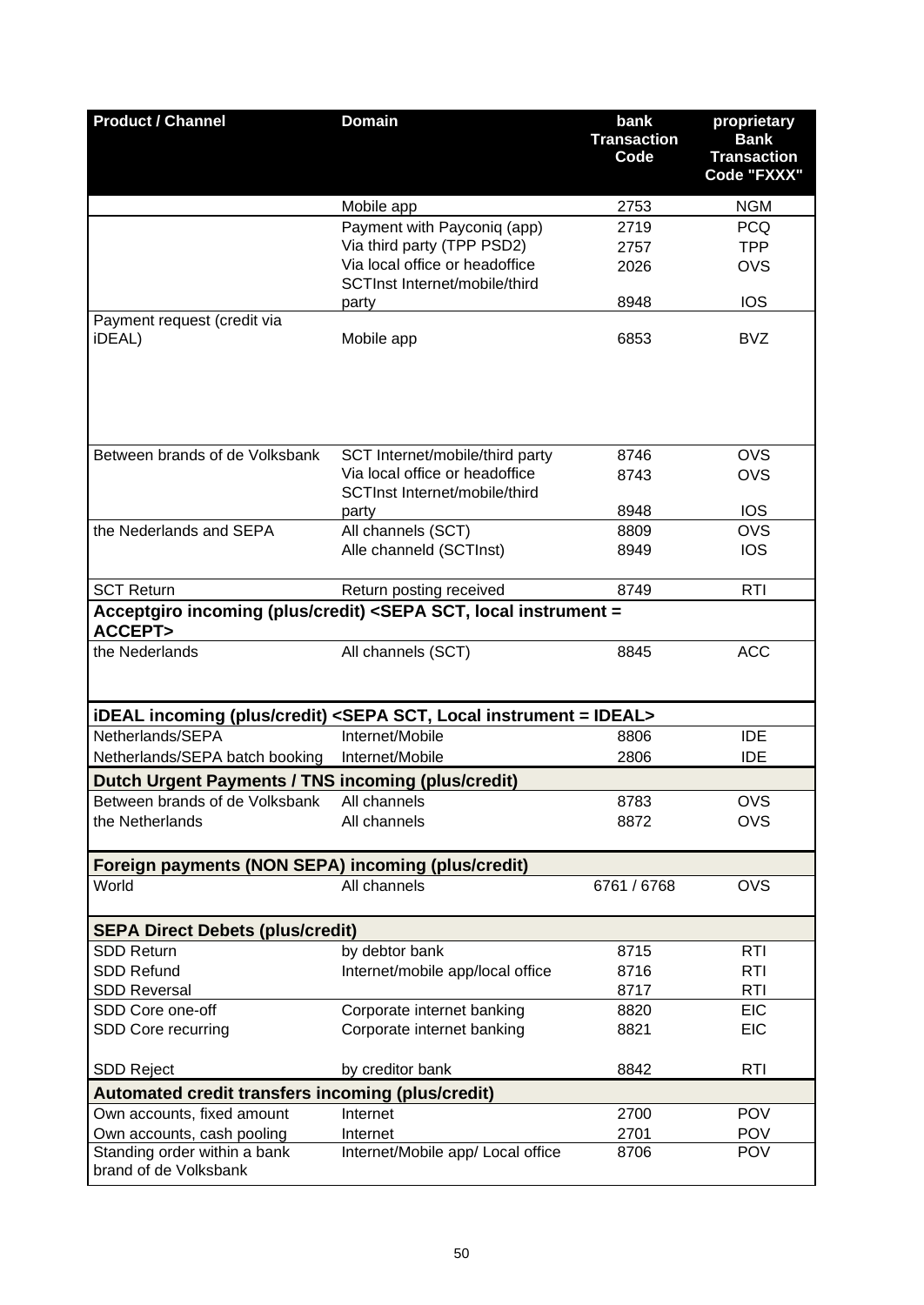| <b>Product / Channel</b>                                                                    | <b>Domain</b>             | bank<br><b>Transaction</b><br>Code | proprietary<br><b>Bank</b><br><b>Transaction</b><br>Code "FXXX" |  |
|---------------------------------------------------------------------------------------------|---------------------------|------------------------------------|-----------------------------------------------------------------|--|
| Standing order between brands of Internet/Mobile app/ Local office<br>de Volksbank          |                           | 8744                               | <b>POV</b>                                                      |  |
| <b>Cash deposit (plus/credit)</b>                                                           |                           |                                    |                                                                 |  |
| Local office                                                                                | RegioBank                 | 0001                               | <b>KAS</b>                                                      |  |
| ATM NL (Meastro), credit<br>correction                                                      | the Netherlands           | 6900 / 8900                        | <b>GEA</b>                                                      |  |
| ATM NL (VPay), credit correction<br>ATM EU (Meastro), credit<br>correction                  | the Netherlands<br>Europe | 6910 / 8910<br>6901 / 8901         | <b>GEA</b><br><b>GEA</b>                                        |  |
| ATM EU (VPay), credit correction<br>ATM World (Meastro), credit                             | Europe<br>World           | 6911 / 8911<br>6902 / 8902         | <b>GEA</b><br><b>GEA</b>                                        |  |
| correction<br>ATM World (VPay), credit<br>correction                                        | World                     | 6912 / 8912                        | <b>GEA</b>                                                      |  |
|                                                                                             |                           |                                    |                                                                 |  |
| <b>POS Card payment (plus/credit)</b><br>POS NL (Meastro), credit<br>correction             | the Netherlands           | 6903 / 8903                        | <b>BEA</b>                                                      |  |
| POS NL (VPay), credit correction<br>POS EU (Meastro), credit<br>correction                  | the Netherlands<br>Europe | 6913 / 8913<br>6904 / 8904         | <b>BEA</b><br><b>BEA</b>                                        |  |
| POS EU (VPay), credit correction<br>POS World (Meastro), credit                             | Europe<br>World           | 6914 / 8914<br>6905 / 8905         | <b>BEA</b><br><b>BEA</b>                                        |  |
| correction<br>POS World (VPay), credit<br>correction                                        | World                     | 6915 / 8915                        | <b>BEA</b>                                                      |  |
| <b>POS Card Refund</b><br>(plus/credit)                                                     |                           |                                    |                                                                 |  |
| POS (Maestro)<br>POS (Vpay)                                                                 |                           | 8909<br>8920                       | <b>RTI</b><br><b>RTI</b>                                        |  |
| <b>Mobile payments / NFC (plus/credit)</b>                                                  |                           |                                    |                                                                 |  |
| NFC NL (Meastro), credit<br>correction                                                      | the Netherlands           | 6906 / 8906                        | <b>BEA</b>                                                      |  |
| NFC NL (VPay), credit correction<br>NFC EU (Meastro), credit                                | the Netherlands<br>Europe | 6916 / 8916<br>6907 / 8907         | <b>BEA</b><br><b>BEA</b>                                        |  |
| correction<br>NFC EU (VPay), credit correction                                              | Europe                    | 6917 / 8917                        | <b>BEA</b>                                                      |  |
| NFC World (Meastro), credit<br>correction                                                   | World                     | 6908 / 8908                        | <b>BEA</b>                                                      |  |
| NFC World (VPay), credit<br>correction                                                      | World                     | 6918 / 8918                        | <b>BEA</b>                                                      |  |
| Interest, commissions & charges (plus/credit)                                               |                           |                                    |                                                                 |  |
| Interest accumulated<br>Interest accumulated (when account closing)<br>Interest capitalized |                           | 6607<br>6619<br>6600               | <b>BIJ</b><br><b>BIJ</b><br><b>MSC</b>                          |  |
| Interest (to be transfered to other account)<br>Interest capatalized (when account closing) |                           | 6602<br>6604                       | <b>MSC</b><br><b>MSC</b>                                        |  |
| Interest, commissions & charges corporate accounts                                          |                           | 6617                               | <b>AFB</b>                                                      |  |